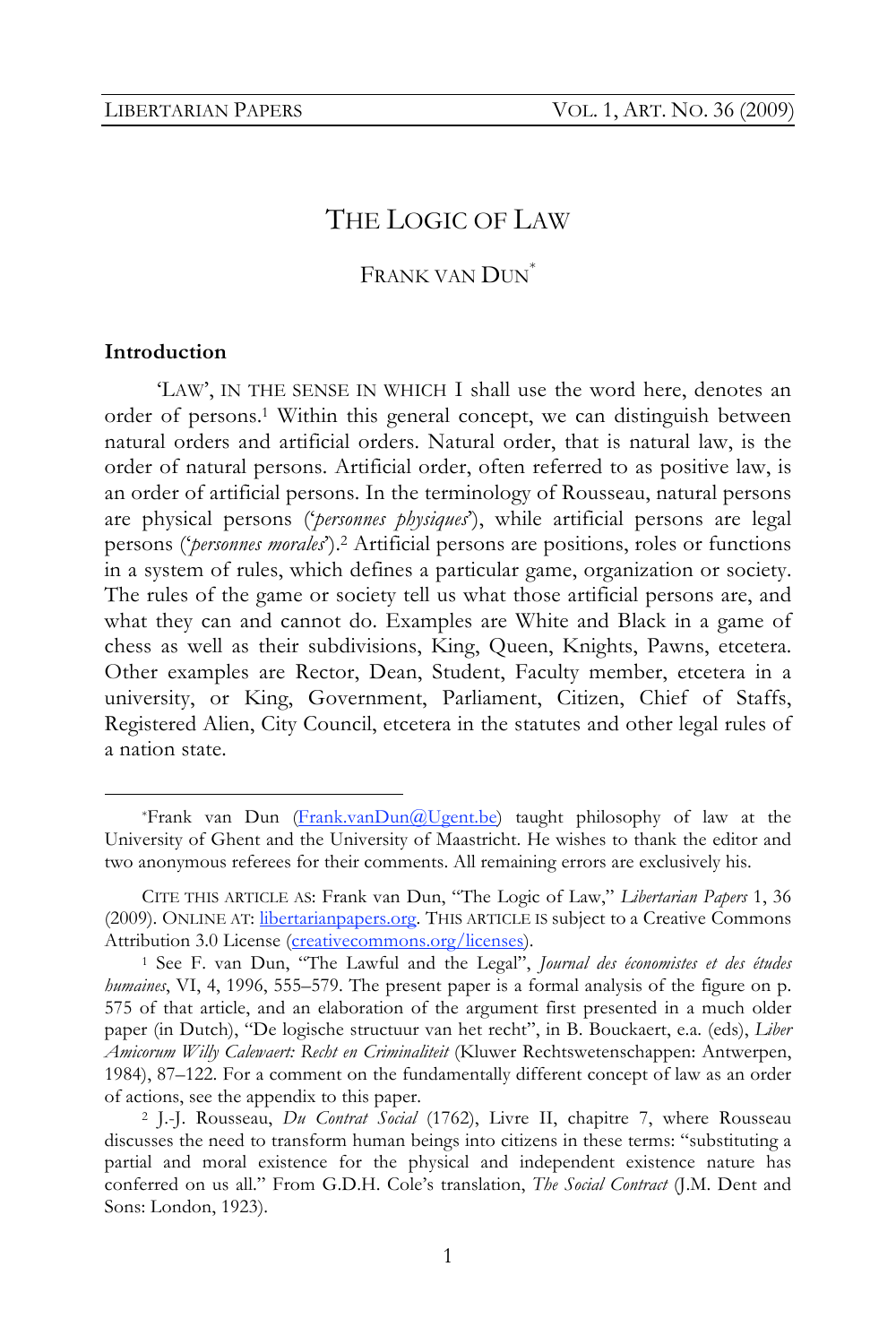It is immaterial for understanding the concept of an artificial person that usually it takes a natural person (a human being) to play the role, occupy the position or perform the function of an artificial person. It is said that the Roman Emperor Caligula wanted to make his horse a Consul of Rome. Had he done that, it would not have changed the positive, legal rights and duties of a Roman Consul. What a King in chess is or can do is independent of whether the game is played by human chess players or by computer programs. Usually, one chess player moves all the pieces of a given color. However, in other rule-defined systems, two or more human individuals may occupy the same position or perform the same function (as when two parttimers occupy the position of Secretary). There is no direct connection between the order of human persons and an order of artificial persons, except for the fact that orders of the latter type are created or built up over time by human persons.

In this paper, I shall not discuss the methodological and ontological issues attending the distinction between social orders of artificial persons or personified social positions and the convivial order of natural persons.3 Our focus is on the general concept of an order of persons (whether natural or not). What follows is primarily a formal axiomatization of that concept.

### **A Formal Approach**

#### *Why formalize?*

A formal approach is especially useful to immunize reasoning from the almost inevitable pitfalls of thinking when it uses a natural language. In a natural language, the same word may be used to express a variety of meanings, sometimes related, and sometimes unrelated. Likewise, different words can have more or less the same meaning. Beside their dictionary meanings, words also carry connotations that may vary from one language user to another and from context to context. A speaker or writer can hardly be aware of all the ways in which members of his audience might interpret his words.

Most natural languages have a variety of ways for dealing with issues of quantification, generality, and so on, but not always a systematic way. In 'A dog is a mammal' and in 'A dog was lost during the trip' the expression 'a dog' refers to different quantities of dogs. 'You should talk to him' neither

 <sup>3</sup> See my, "The Lawful and the Legal", op.cit.; also "Concepts of Order" in H. Bouillon & H. Kliemt (eds), *Ordered Anarchy, Jasay and His Surroundings* (Ashgate Publishing: Aldershot, 2007), p. 59-92.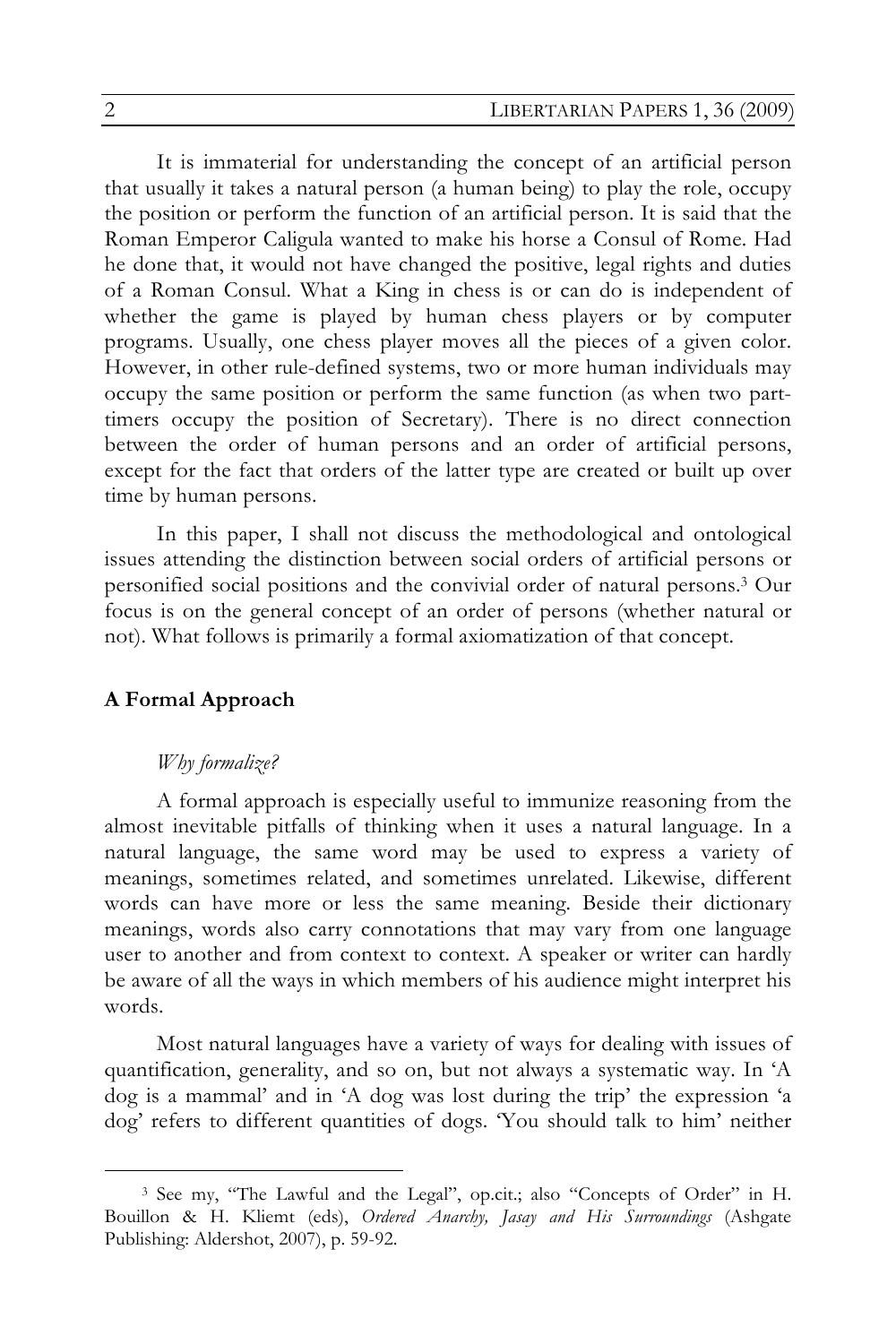#### THE LOGIC OF LAW 3

implies nor excludes that you should talk *only* to him. 'It is my property' neither implies nor excludes that the property is exclusively mine. Similarly, 'You are dealing with a person' neither implies nor excludes that you are dealing with a natural, not an artificial person. 'You are responsible for your property' neither implies nor excludes that you are responsible for what another does with your property. In themselves, such utterances are ambiguous, but one who makes them will usually intend them to have a particular meaning. He may be wrong in assuming that all the people in his audience share or know about his habits of speech—and wrong in assuming that only his habits of speech make sense.

Consequently, the message sent is not always the message received and for every message sent, there may be at least as many different messages received as there are people in the speaker's audience. Both agreement and disagreement between a speaker and a person in his audience can be spurious as well as genuine, and it may take a long and in-depth exchange of questions and answers before the matter can be settled, if it can be settled at all. Two people may agree on the definition of the concept of man as "a rational animal". It does not follow that they agree on the definitions of the concepts "rational" and "animal", on the sorts of things that these concepts cover, or on the criteria and methods for determining whether this or that particular thing is of the requisite sort. It is not always easy—occasionally nearly impossible—to determine just at what level of discourse there is agreement or disagreement.

Natural languages are all-purpose languages. They serve as a common medium of communication among an indefinite number of persons in all sorts of situations. They are not particularly suited for highly specialized tasks, such as rigorous theory construction, analysis and criticism. Moreover, not all theorists who present their theories in a natural language take the precaution of explicitly defining their terminology (and the concepts to which it refers) with the precision required to eliminate confusion or misinterpretation even in the mind of an attentive reader, full of goodwill, wholly intent on discovering what the author has to say.

In fields that are highly controversial and contested, goodwill may be a rare disposition. Discussants in such fields often use the same terminology with widely different meanings and theoretical associations. How is one to find out whether opponents are saying different things about the same subject, the same things about different subjects, or different things about different subjects? Not surprisingly, arguments couched in a natural language can be regarded as definitive proofs by one side in a discussion, while being dismissed as irrelevant or ignorant by the other side.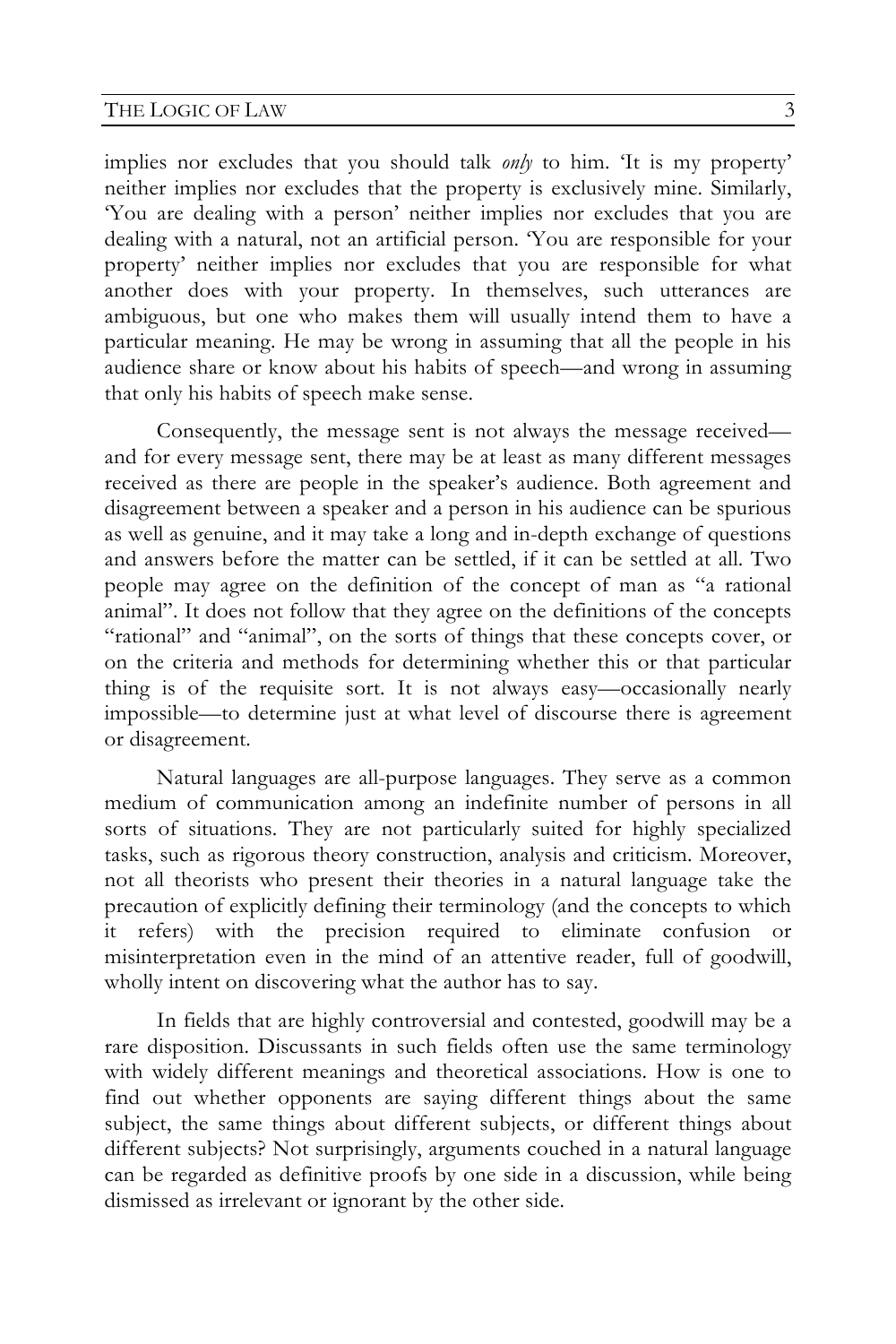Formalization avoids such complications of the use of natural language by substituting symbols that have none of its distractions and that take their meaning exclusively from the definitions supplied in the formalization itself. Hence, a formalization makes it possible to get a clear view of the logical relations between the formal constructs defined in it. This helps us to determine whether disagreements in a discussion reflect differences in the logical basis of the arguments, the semantics or rules of correspondence that relate it to things and events in the real world, or merely the terminology in which it is expressed. Formalization can render this service by providing a common, exact language in which one can express the central tenets of all or most of the opposing positions under discussion.

What we can formalize is not the real world or any of its parts, but our ways of thinking and speaking about it. We should make sure that we know as precisely as possible what people are saying before we praise or criticize their saying it. As understood here, formalization is not the same as *formal modeling*. It does not pretend to simulate, let alone predict, how things behave under various conditions. Nevertheless, it is a valuable, sometimes indispensable tool in any serious intellectual undertaking, an aid to disciplining our thinking and speaking. An adequate formalization may show unambiguously (i.e., prove) that a given set of beliefs is consistent or inconsistent. It may show that the set is more (or less) complex than those who refer to it assume, or that it answers fewer (or more) questions than some discussants allege it does. It may show that one's arguments rely on more or less subtle shifts in the definitions of concepts that are not reflected in the terminology, or that they presuppose a common logical basis for different beliefs where there is none; and so on.

The formalization in the next sections is intended to capture the common logical core of most material theories of law in the Western tradition—those of Locke, Hobbes, Rousseau, Kelsen, Rothbard, and others—to the extent that they are theories of the status in law of a person and the means (and actions) that belong to him. It does not deal with the semantics of such theories—i.e., with questions concerning the things that they consider persons or means, or the criteria they employ for ascertaining the truth of the statement that a means belongs to a person, etcetera. Differences between any two of them that are only in the semantics are beyond its scope, but differences in the formally distinguishable kinds of persons they admit as denizens of the order of law are not. Moreover, the formalization is not intended to, and cannot, answer questions such as "Does anything really belong to a person?" or "Is there anything out there that corresponds to the concept of a person?" Formalization does not render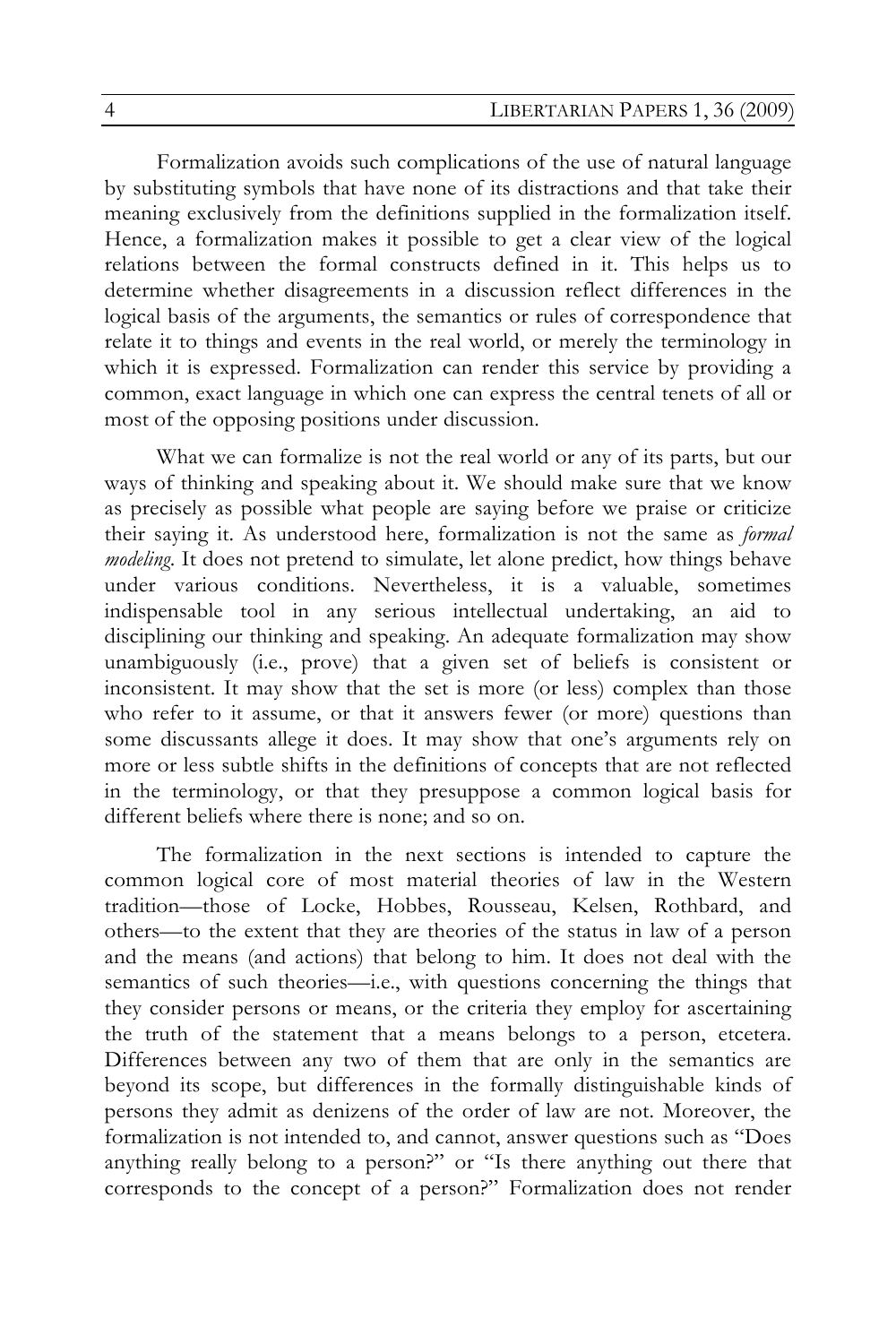rational criticism, philosophy or science superfluous, but it can make them much more effective.

#### *Separating logic and semantics*

Of course, the relevance of a formalization appears only when its formal constructs can be and are interpreted in terms of real things and relations. If such an interpretation conflicts at any point with previously held beliefs (or prejudices) about such things or relations, one should consider whether to revise the formalization, or the beliefs themselves or maybe just the customary way of expressing them. The formalization should in any case be consistent, but it may be consistent and yet inadequate for a given purpose.

We can interpret the formal theory of law specified below by stipulating rules of correspondence that link its terms to various classes of things, events, actions, or relations in what the interpreter assumes to be the real world. Obviously, there may be an innumerable multitude of different, more or less plausible interpretations. I shall call such interpretations *material theories of law*, but apart from a few references to Hobbes and Rousseau, I shall consider only certain *classes* of them towards the end of this paper. I assume that all or nearly all of the better known and historically influential material theories of law are or include interpretations of the formal theory that I shall set out below. To the extent that that assumption is true, the formal theory is a tool for identifying the logical basis of the differences among material theories as well as their similarities, regardless of the terminologies they use and the examples they give (often the only pointers to the interpretation intended by their authors).

Our interest in law obviously derives from our concerns about human beings and their relations. The same concerns motivate our attempt to develop a formal theory of law. However, the formal system does not and cannot fix a priori the semantics of 'person' or any other term of the formal language. The common understanding of the word 'person' is that it refers to a human being, but in some disciplines (for example theology, political, legal and social theory) many other things such as gods, demons, states, societies, social positions, communities, and the like, are personified or taken to be persons. Similarly, the common understanding of 'natural person' is that it too refers to a human being. Again, some disciplines or philosophies may assume that the formal characteristics of what I here call 'a natural person' apply to other sorts of things as well as to human beings. For example, a legal-positivistic theory of law may even stipulate that only sovereign states viewed as legal systems are persons *per se—*persons because of what they are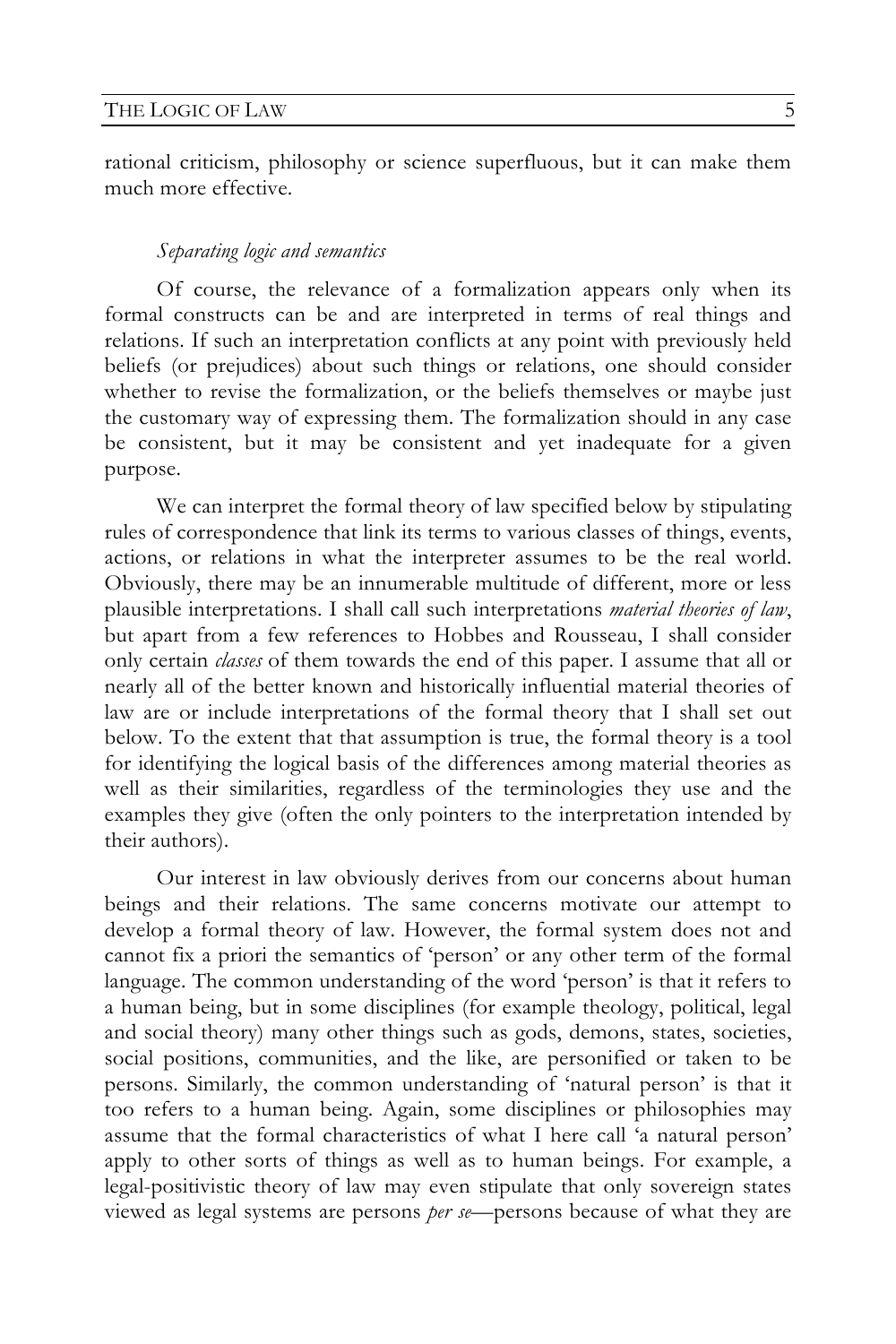(and at least in that sense, persons "by their own nature")—and that human beings can be considered as persons only if the state's legal system recognizes them as such. However, my aim here is not to judge the merits or demerits of particular material theories of law from a semantic (let alone a pragmatic) point of view. I merely want to elucidate their common logical forms and how these can be used to express particular conceptions of law as an order of persons.

#### *Overview of the argument*

I proceed from a formal analysis of the concept of *law as an order of persons and the means that belong to them* to an analysis of the concept of an order that includes natural persons and the means that naturally belong to them. From the notion of order among natural persons (natural law), I move on to the notion of order among human persons (human law). Each step in this procession requires the introduction of a new concept, yet no addition requires a revision of the previously analyzed concept of order—it enriches but does not distort.

In the first section, I define a formal language using only the resources of first order predicate logic, extended with the logic of the identity of objects. Using that language, I then formulate a general theory or logic of law as a formal theory of order among persons and the means that belong to them. It is a general logical theory in the sense that it is very nearly a pure logic of the binary predicator 'x belongs to y'. Indeed, the general theory has only two axioms that restrict the possible interpretations of that predicator.4 By introducing new predicators—all of them defined in terms of the basic 'x belongs to y'—we can extend the vocabulary of the formal theory and rephrase its theorems in a concise manner that reveals its relevance for the philosophy of law. For example, I define the notions of 'a person' and 'a means' syntactically in terms of the relation 'x belongs to y'. The only presuppositions of the theory are that there may be things that are means but not persons, and that if 'A belongs to B' is true, then B must be a person while A must be a person or a means. A noteworthy result of this section is the partition of the class of persons in three mutually exclusive but

 <sup>4</sup> A *primitive* expression of a formal system obviously cannot be defined explicitly *within the system*. It can only be defined *implicitly* by listing a number of 'axioms', i.e., formulas that turn into true propositions under any intended interpretation. I cannot vouch for all the connotations the phrase 'belongs to' evokes in a reader's mind. I only ask of the reader either that he bracket-out those connotations that do not fit the axioms or that he substitute another phrase that does fit the axioms and preserves the link with the class of intended interpretations (in this case, those that are organized as material theories of law).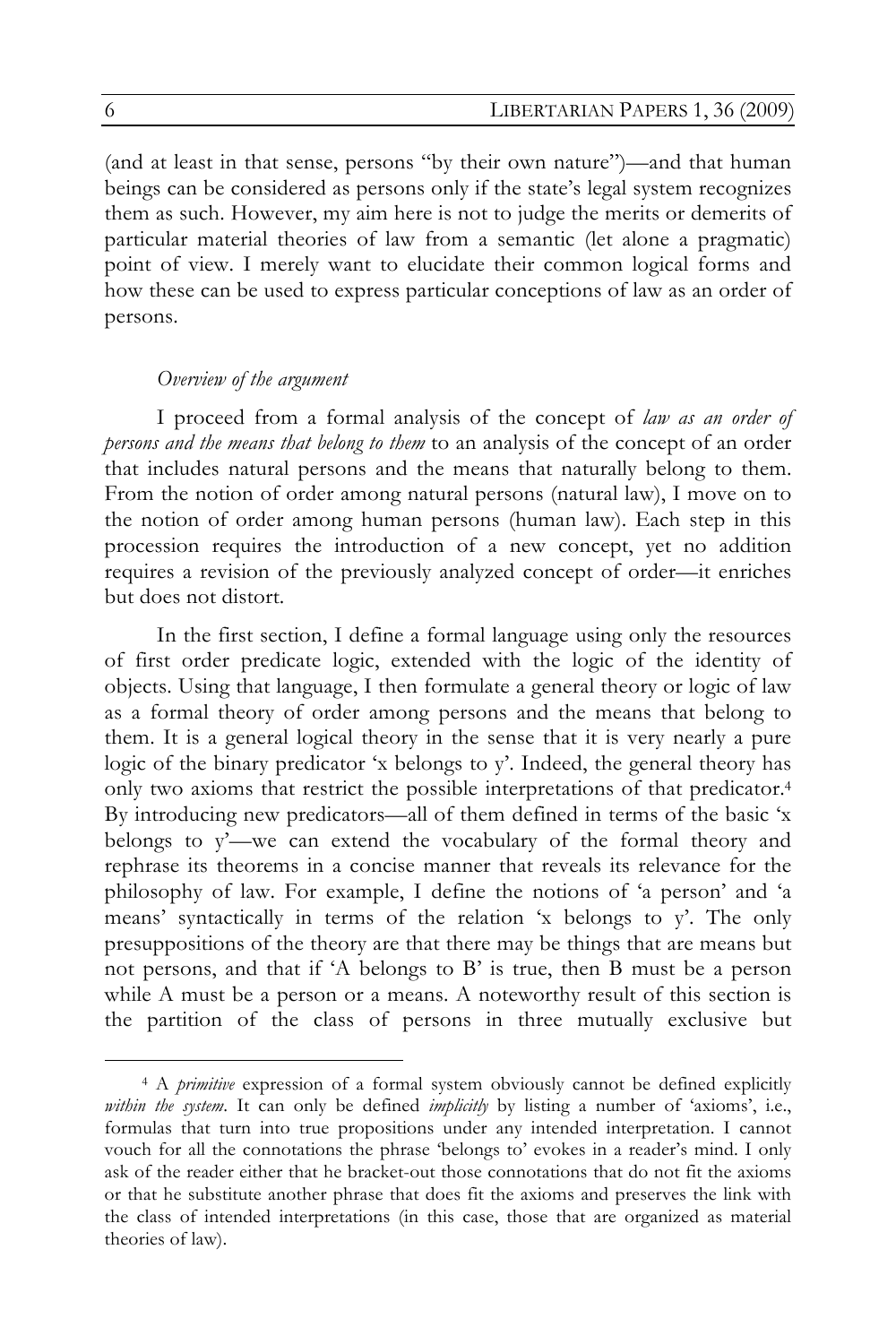collectively exhaustive classes, which we shall call 'sovereign', 'strictly autonomous,' and 'heteronomous'. In other words, the status in the law of a person is always given by his being a member of one and only one of these classes.5

Next, I consider an extension of the general theory to provide a formal framework for referring to actions. I introduce a couple of predicators that refer to relations between 'actions' and 'means' or 'persons'. Again, there are just a few axioms that restrict the possible interpretations of those predicators. I conclude the first section with the formulation of a *general principle of justice*. Because the principle contains a predicator ('is innocent') that is not defined *in* the general theory, it is neither a theorem nor the negation of a theorem of that theory: its acceptance or rejection in no way affects the coherence of the general theory.

In the second section, I introduce another basic binary predicator, 'x naturally belongs to y', that I define implicitly by formulating a few axiomatic constraints. The main interest of that section is the formal definition of the predicator 'is a natural person'. This gives us a formal perspective on the notion of natural law as an order of natural persons. Of course, the formal theory does not allow us to derive a theorem stating that there are natural persons. Neither does it have a theorem that determines the status in the law of all or some natural persons. From a formal point of view, there is no logical relation between 'x belongs to y' and 'x belongs naturally to y'.

I then try to flesh out the natural-law perspective by introducing a number of propositions that together make up a naturalistic filter and a principle of natural justice. We may think of the former as *postulates of natural law*. Like the general principle of justice mentioned earlier, these postulates and the principle of natural justice are independent of the formal theory, but they formally link the general theory of order among persons to the theory of order among natural persons (the general theory or logic of natural law). Note that this theory of natural law is as formal as the general theory of law.

Because of the formal independence of the constitutive relations '*x* belongs to  $y'$  and 'x belongs naturally to  $y'$ , natural persons can be assigned the status of a sovereign, a strictly autonomous or a heteronomous person, or even the status of a non-person, either a mere means or a mere object. Leaving aside the last-mentioned status, theories of law can be classified in 15

 <sup>5</sup> Be careful not to substitute 'human being' for 'person' here. The formal theory is devoid of semantic relations to the world we know. A material theory of law need not recognize all or even any human beings as 'persons'. It may assign all or some human beings to the class of 'mere means' or even 'mere objects'.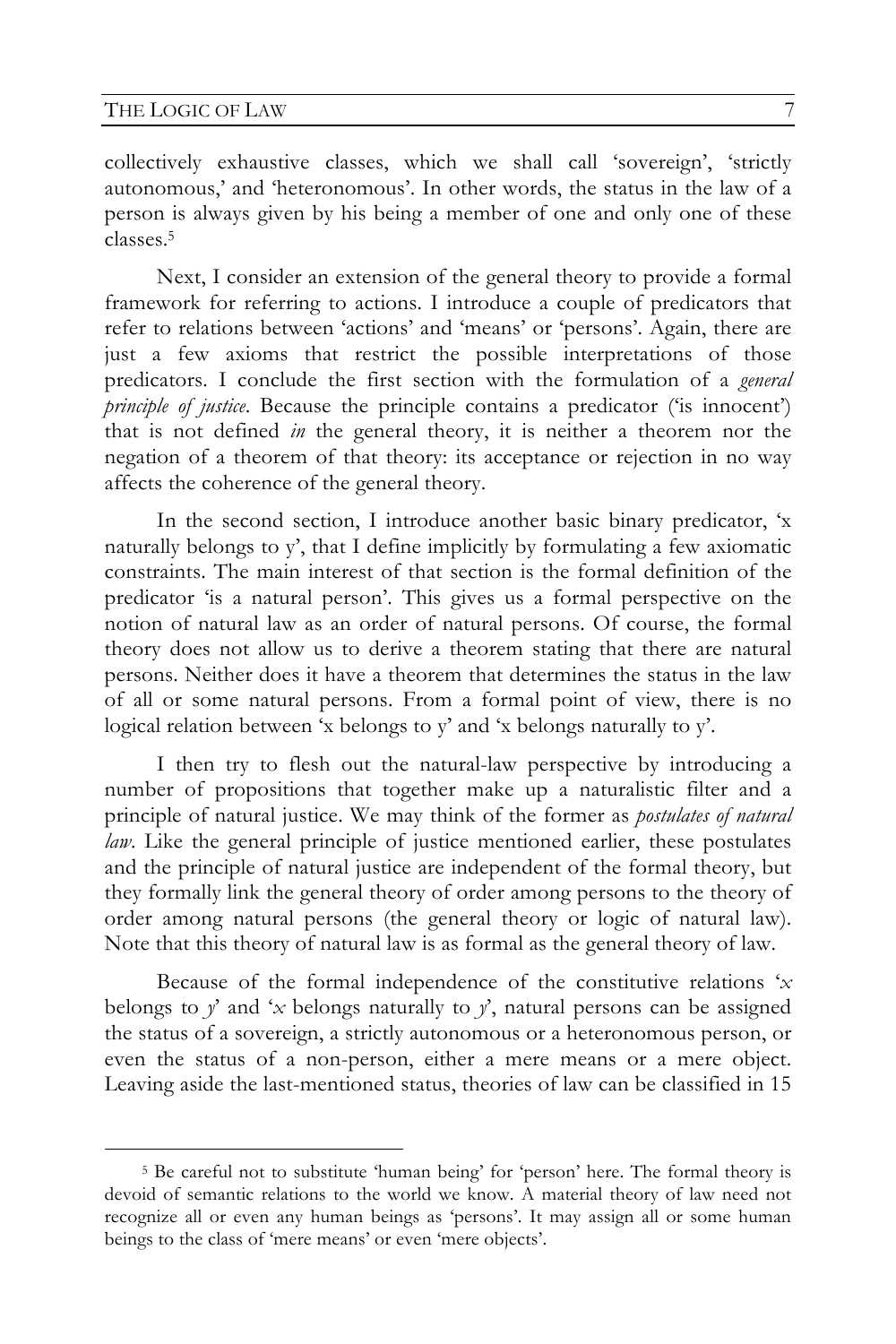different types, according to their originary<sup>6</sup> distribution of natural persons over the four types of status.

We can identify types of theories that conflict with the postulates of natural law or the principle of natural justice. We find that political and legal theories of natural law (which accommodate the notion of an originary right to unilateral rule or legislation) deny the principle of natural justice. Among the natural-law theories that do not deny that principle, we can identify those that fail to satisfy the condition that all natural persons have the same originary status in law—the condition of equality in the law. Like "natural justice", "equality in the law" is neither implied nor denied by the formal theory; but no less than "justice", it is often proclaimed a fundamental value of law. The main result of this exercise in filtering out various types of theories of natural law is that we can identify a single type that satisfies both conditions: "justice" and "equality in law". This type encompasses all material theories that assign to every natural person the originary status of a sovereign self owner. Because every step in the derivation of this result was formalized, a critique of that type of theory can focus on the axioms, postulates and principles used in the derivation.

In the third section, I introduce a formal placeholder for human beings into the framework of the theory of natural law, so that we can make explicit the possible relations between the class of natural persons and the class of human beings. Obviously, not all material theories of law posit the same relation between those classes. I conclude the analysis with a brief look at the different ways in which the theory of human law can be integrated formally into the general theory. Note that theories that satisfy the requirements of "natural justice" and "equality" fit the individualist-libertarian paradigm of law, if their semantic rules validate the proposition that any human being is normally a natural person.

 <sup>6 &#</sup>x27;Originary' refers to the status that is presumed to be a person's normal definitive status. Obviously, certain events may defeat the presumption, such as, in the case of a human person, his committing a crime, becoming insane, being manumitted or adopted by persons of another status. (Because of biological constraints, babies and children are not considered persons in the full sense. Yet, most material theories of law assume that being born or even conceived sets new human beings on a path that, *in the normal course of events*, will lead them into a status that can be predicted from their earliest moments. Hence, people can claim to be *born free*, *born a citizen* of this or that state, or *born a slave*.)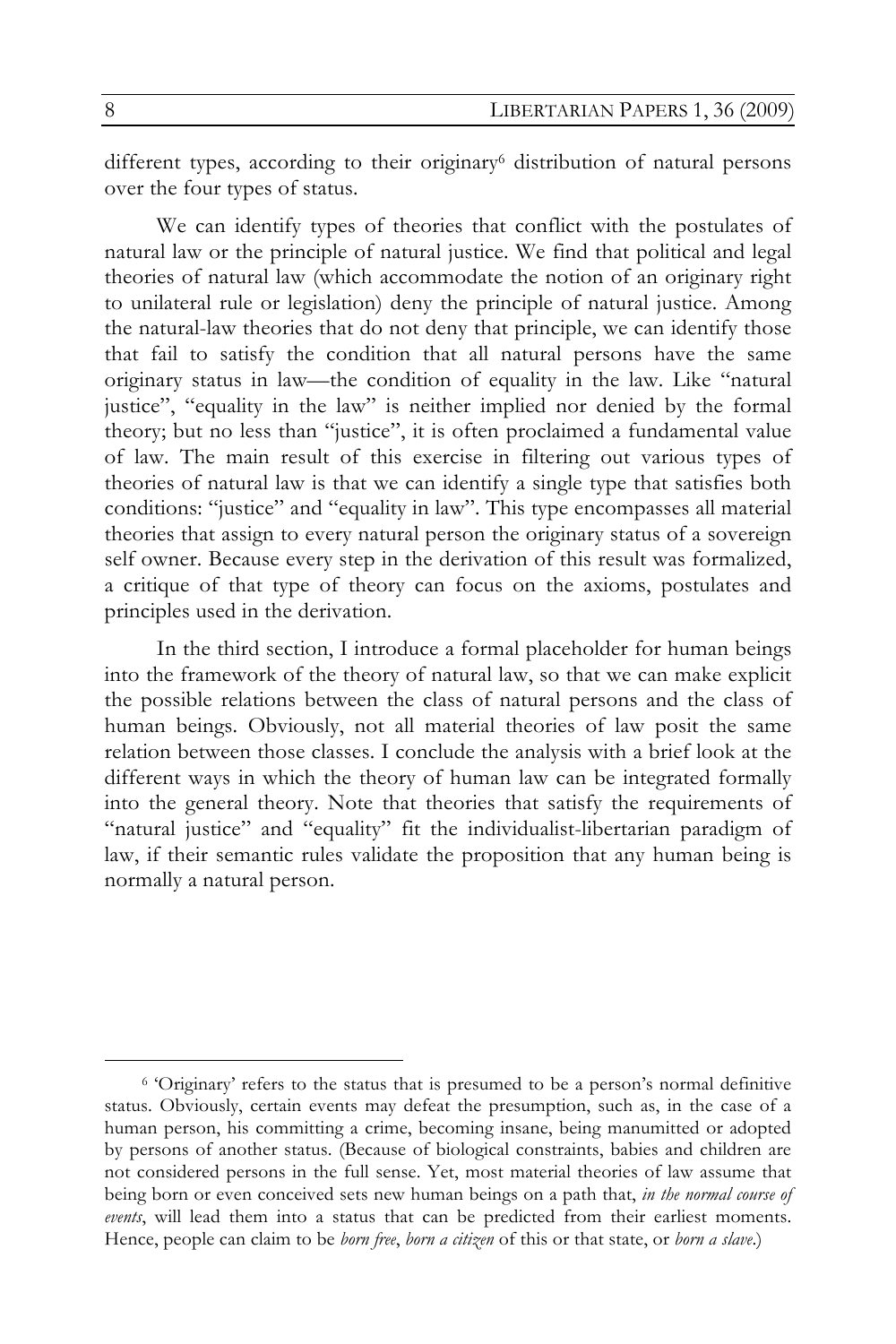## SECTION I

#### **The General Theory**

### *The system L0.*

The binary predicator **B***oioj* denotes the basic or primitive relation of the formal system **L0** we are about to construct. In view of the intended interpretations, we read it as ' $o_i$  belongs to  $o_i'$ .<sup>7</sup> Another primitive predicator is **I***o*, which we read as '*o* is innocent'. It will be some time before we find a use for it, but we might as well introduce it here. In addition, the standard expression for the identity of objects,  $o_i = o_j$ , is a primitive expression of  $L_0$ .

The well-formed formulas (henceforth wff's) of  $L_0$  are defined recursively as follows. **B** $o_i o_j$ ,  $o_i$  and  $o_i = o_j$  are wff's if each of  $o_i$  and  $o_j$  stands either for a variable or a constant name referring to an object in the domain **D**( $L_0$ ). If F is a wff then so is the negation of F [written as  $\sim$ **F'**, read as 'not **F**']. Also, if F is a wff and '*v*' a variable name referring to an object in  $D(L_0)$ , the universal quantification of F [written as  $(\triangle v)F'$ , read as 'for all *v*, F'] and the particular quantification [written as  $'(\nabla v)F'$ , read as 'For at least one *v*, **F**' or **There is at least one** *v* **for which F is true'<sup>8</sup>] are wff's. If F and G are** wff's then the conjunction of F and G [written as **'F & G'**, read as '**F and G**']

 <sup>7</sup> Occasionally other readings, such as '*oi* is property of *oj*', '*oj* has a property right in  $o_i^{\prime}$ ,  $o_j$  is responsible or answerable for  $o_i^{\prime}$  or some other appropriate expression, may be used. S*uch variants merely serve a stylistic purpose*. By stipulation, all of them are used here as interchangeable ways of *reading* the formula 'B*xy*' of the formal theory. I am not suggesting that those expressions cannot or should not be used to refer to different relationships in any material theory of law that uses them. Note, however, that I do *not* use '*y* owns *x*' to express B*xy* (see note 10 below).

In suggesting readings for the formulas, I have tried to find terms that are in rough conformity with accepted usage. Nevertheless, there are some cases where no common term is available. In other cases, the formal approach reveals distinctions that are not commonly made in ordinary language. For those cases, we can do little more than make up distinguishing labels as the need arises. Remember that we are concerned with the formal structures we use in our thinking, not with the idiosyncrasies of a natural language or any of its users. The argument is in the formalization, not in the suggested readings.

To avoid a clutter of quotation marks, I shall simply write *person* rather than *'person'* (with quotation marks to indicate that what is meant is: 'person' or whichever noun you prefer for what you believe is the appropriate referent of *y* in 'x belongs to y'); *mutatis mutandis* for 'means' and other terms.<br><sup>8</sup> In logic, 'there is' is to be distinguished from 'there exists'. Thus, 'A is' says that A

has being, not necessarily that it has existence (in the sense that it can be located in space or time). For example, there are numbers (even if, unlike trees or clouds, they are not existents).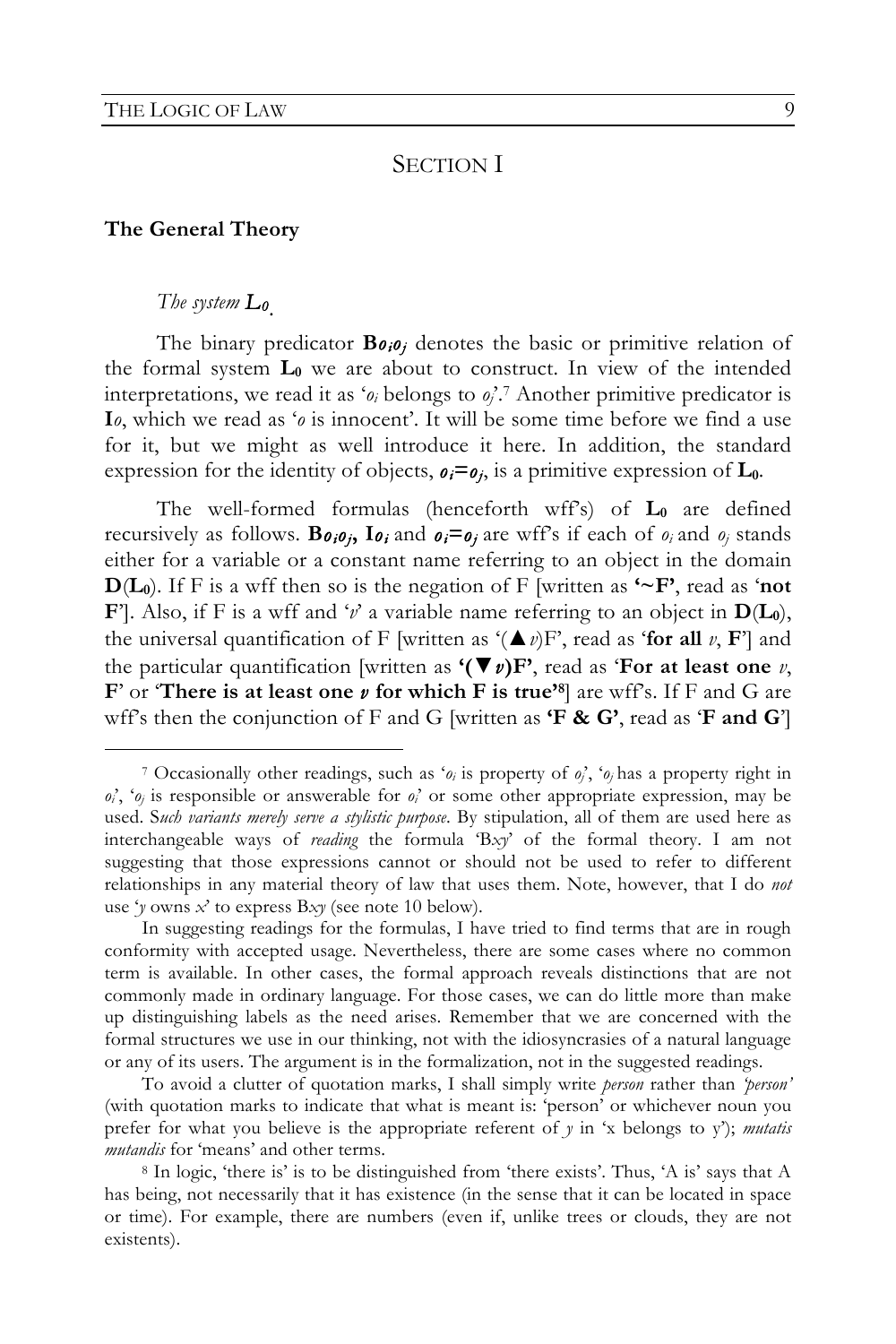and the adjunction of F and G [written as  $\mathbf{F}$  **G'**, read as  $\mathbf{F}$  **or G**'] are wff's. Also, the implication of G by F [written as  $\mathbf{F} \rightarrow \mathbf{G}'$ , read as  $\mathbf{F}$  only if  $\mathbf{G}'$  or **if F** then G<sup>'</sup>] and the equivalence of F and G [written as  $\mathbf{F} \leftrightarrow \mathbf{G}'$ , read as  $\mathbf{F}$ **if and only** if G'] are wff's. Finally, we shall use round and occasionally square brackets to group wff's and so indicate the priority of the logical operators.9

A formula is closed if there are no free variables in it. A variable is free unless a quantifier binds it. For example, suppose that F is a closed formula of  $\mathbf{L}_0$  and that ' $o'$  is a constant name referring to a particular object in  $\mathbf{D}(\mathbf{L}_0)$ ; then the variable *v* is free in 'F & Bov' but not in  $(\triangle x)$  (F & Bov)' or 'F & (▼*v*) (B*ov*)'. A closed formula of **L0** is called a proposition.

The variables *o* and *o'* in B*oo'*,  $o = o'$  or I*o* range over a domain  $D(L_0)$  of objects. Within that domain, we distinguish between mere objects and objects of a special kind. Among the latter, we make a distinction between 'means' and 'persons'. They are defined in terms of the relation B*oo*':

 $(SD1)$   $Po' =: (\nabla \circ) \circ Bo$ **O' is a person =: there is at least one object O such that O belongs to O'.10**  $(SD2)$   $Mo' =: ( $\blacktriangledown o$   $Bo'o$$ **O' is a means =: there is at least one object O such that O' belongs to O.**

An object that belongs to no person and for which there is no means that belongs to it, is a *mere object*. In terms of the intended interpretation, it is outside the law—like the sun or a particular cell or molecule in one's body.

In the following presentation, we use the variables  $p$ ,  $q$ , ... to refer to persons. We use the variables *x*, *y*, … to refer to means. Subscripts or superscripts may be used to expand the number of symbols for variables—

 <sup>9</sup> To save on the use of brackets, we adopt the following conventions. 1) We leave out the outermost brackets: we write 'F' instead of ' $(F)$ '. 2) No brackets are used for elementary formulas: for example, we write 'B*oioj*' instead of '(B*oioj*)' and '~B*oioj*' instead of  $\sim$  (Bo<sub>i</sub>o<sub>i</sub>)'. 3) By default, the implicator '' is the first operator to consider for parsing a formula. Thus, we should read 'A & B  $C V D'$  as if it were written '(A & B)  $(C V D)'$ . 4) By default, the negator  $\sim$  ' is the last operator to consider in parsing a formula. Thus, we should interpret ' $\sim$  A & B' as if it were written '( $\sim$  A) & B'.

<sup>10</sup> In this general theory, we do not distinguish between natural and artificial persons. Note that '*x* belongs to *y*' is not intended to express ownership. Thus, the apartment that I rent belongs to me, but it also belongs to the person who rented it to me and who will normally regain full ownership of it the moment my lease terminates. A pasture may belong as a "commons" to each villager, although none of them is its owner.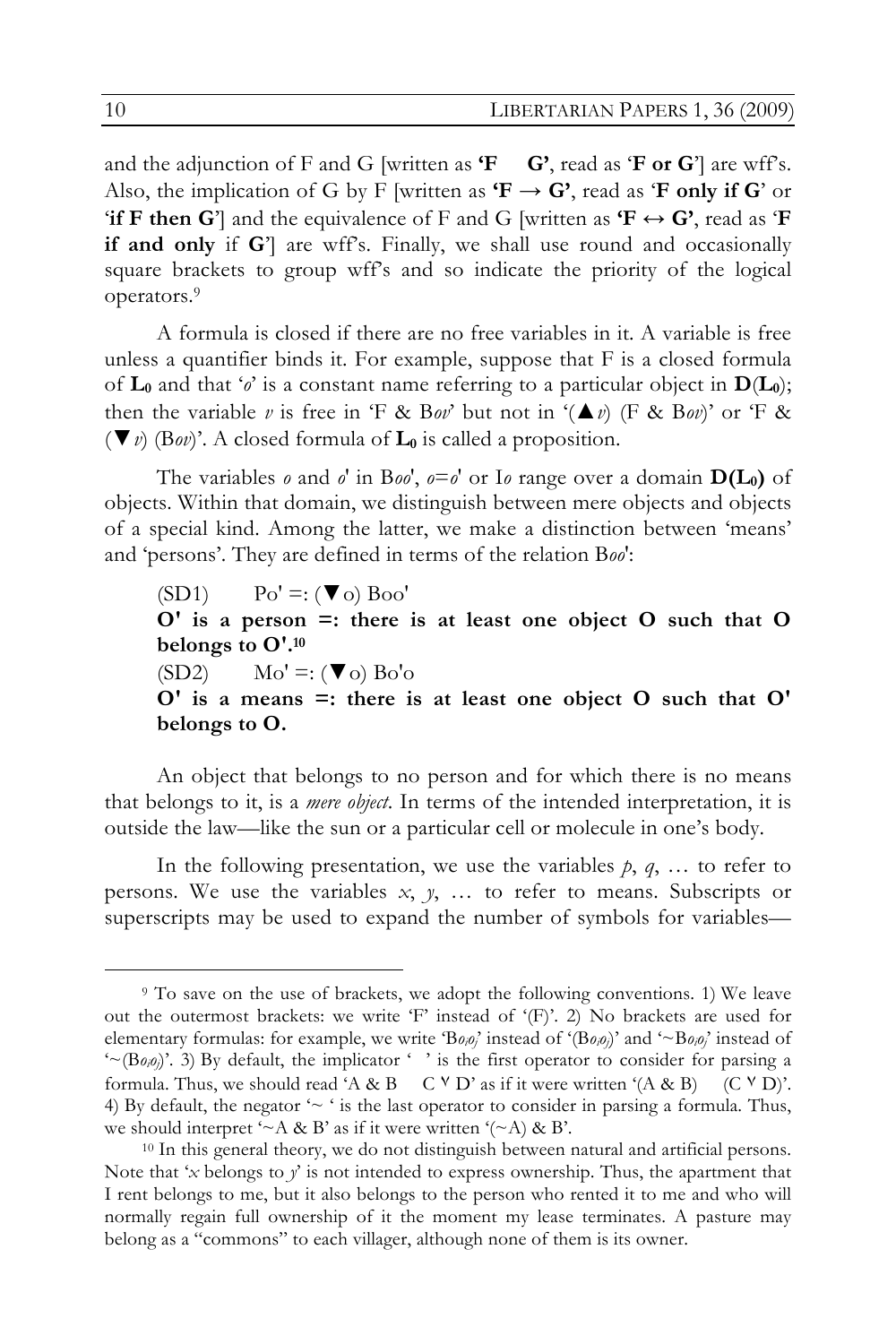for example  $p_1$ ,  $q'_1$ ,  $x_1$ ,  $y'$ . If ever we need to refer indiscriminately to objects in  $\mathbf{D}(\mathbf{L}_0)$ , we use the variables *o, o', o'',* ... (as we did in SD1 and SD2).

By using distinct sets of variables to refer to the class of persons, respectively to the class of means, we can simplify considerably the presentation of the system by having recourse to the technique of manysorted quantification. Thus  $(\triangle p)F$  and  $(\triangle q)G$  are to be read respectively as '**for all** *persons***, F** [is the case]' and as '**for at least one** *person***, G** [is the case]'. On the other hand we read  $(\triangle x)F$  and  $(\triangledown y)G$  respectively as 'for all *means***, F** [is the case]' and as '**for at least one** *means***, G** [is the case]'.

Given the syntactical definitions SD1 and SD2, we can immediately derive two theorems:  $(\triangle p)(\blacktriangledown x)$  Bxp and  $(\triangle x)(\blacktriangledown p)$  Bxp—for every person, there is at least one means that belongs to him; and for every means, there is at least one person to whom it belongs. The proofs of these theorems are too simple to spell out. In any case, the formal presentation should make it easy to check their validity. The same remarks apply to all the other theorems. While I shall occasionally provide short sketches of proofs, I shall list most theorems without proving them.

The logical use of B*xp* is constrained by two axioms.

 $(A_01)$   $(Ap)(\blacktriangledown q)$  (Bpq) **Every person belongs to at least one person.**<sup>11</sup>  $(A_02)$   $($   $\blacktriangle x$   $)($   $\blacktriangle p)$  $($   $\blacktriangle q)$  $(Bxp \& Bpq \rightarrow Bxq)$ **If person P belongs to Q, P's property also belongs to Q.**

In view of SD2, the first axiom implies that every person is a means. In other words, the set of persons is a subset of the set of means. Consequently, the name of any person is the name of a means and the variables  $x, y, \ldots$  can be instantiated with the names of persons. The first axiom ensures that if something is identified as a person, it is meaningful to ask to whom he belongs. The answer may be "to himself alone", "to himself and one or more other persons" or "to one or more other persons". The axiom only excludes the possibility that a person (in the sense of the formal theory) belongs to no one.

The second axiom specifies that B*oo'* is a transitive relation if the middle term (which is 'p' in the formulation of  $A<sub>0</sub>2$  above) refers to a person. It makes persons the central elements of law. Means of action 'follow' the persons to whom they belong. Thus, what lawfully belongs to a corporate

 <sup>11</sup> Using one of the other suggested readings for B*xy* (see note 7 above), we may read A01 as "every person is the property of some person" or "there is no person for whom no person is responsible or answerable."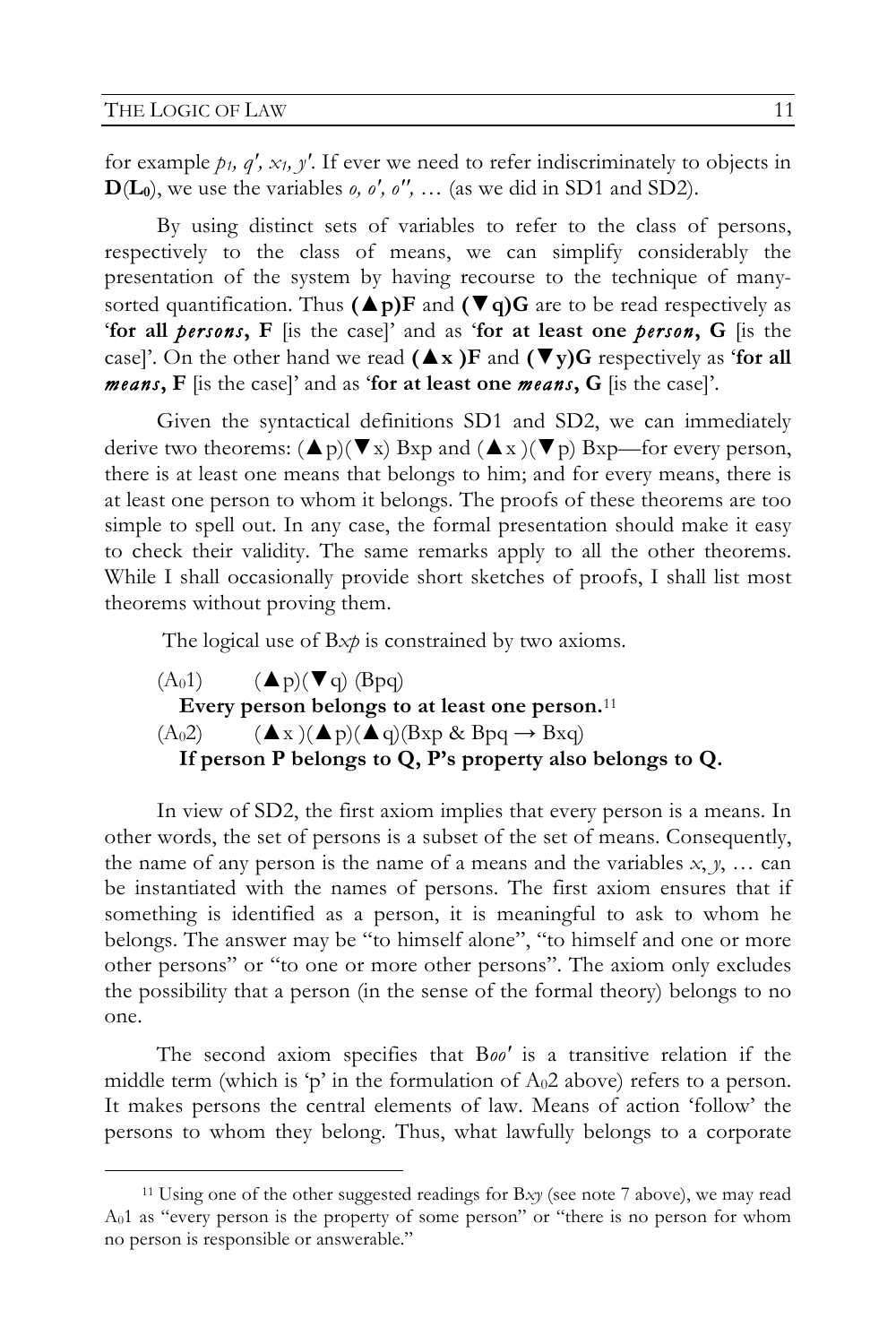person also belongs to those persons to whom the corporation belongs.12 A slave's property also belongs to his master (assuming that there is such a thing as lawful slavery).

#### **Persons**

The notion of law that is relevant here is that of an order of persons. Our first task, therefore, is to define different sorts of persons that we can distinguish in terms of the theoretical apparatus at our disposal and to spell out the relations that obtain between persons of the same sort or of different sorts. We begin with the concept 'a real person'.

### $(DP1)$   $P_r p =: Bpp.$ **P is a real person =: P belongs to himself.**

A person that does not belong to himself (hence, by  $A_01$ , belongs to one or more *other* persons) we shall call an *imaginary* person. According to an alternate reading of DP1, such a person is not answerable or responsible for himself—another person has to answer for him.<sup>13</sup> Obviously, every person is a real or an imaginary person.

## (DP2)  $P_f p =: Bpp \& (Aq)(Bpq \rightarrow p=q)$ **P is a free person =: P belongs to himself and only to himself.**

A person is free if and only if nobody else has a lawful claim on his person. He is a "self owner". A material theory of law should be able to say which of the persons it recognizes are free (that is, solely responsible for themselves). Obviously,

TP1)  $(\triangle p)$   $(P_f p \rightarrow P_f p)$ *Free persons are real persons.* TP2) ( $\blacktriangle$  p) ( $\sim P_{\rm r}$ p  $\rightarrow \sim P_{\rm f}$ p)

 <sup>12</sup> Complications arise if a corporation is considered an artificial person distinct from its shareholders, yet legally entitled to *own* property in its corporate capacity. For more on the curious concept of corporate collectives, see the subsection *Collectives* below. 13 Think of an artificial person, such as a corporation or "the President of the

Republic" (not the man or woman but the constitutional position or office): it does not have the capacity of speech, which is the pre-eminent characteristic of *natural* personhood. In that sense, it is a person only in the imagination of other and natural persons. Of course, that is a natural-law perspective. In the perspective of legal positivism, "legal personality" is a quality bestowed by the personified legal system (e.g., the state), regardless of any naturalistic characteristic such as speech or the ability to reason and imagine. In the latter perspective, human beings might be assigned the status of an imaginary person (or even no personal status whatsoever).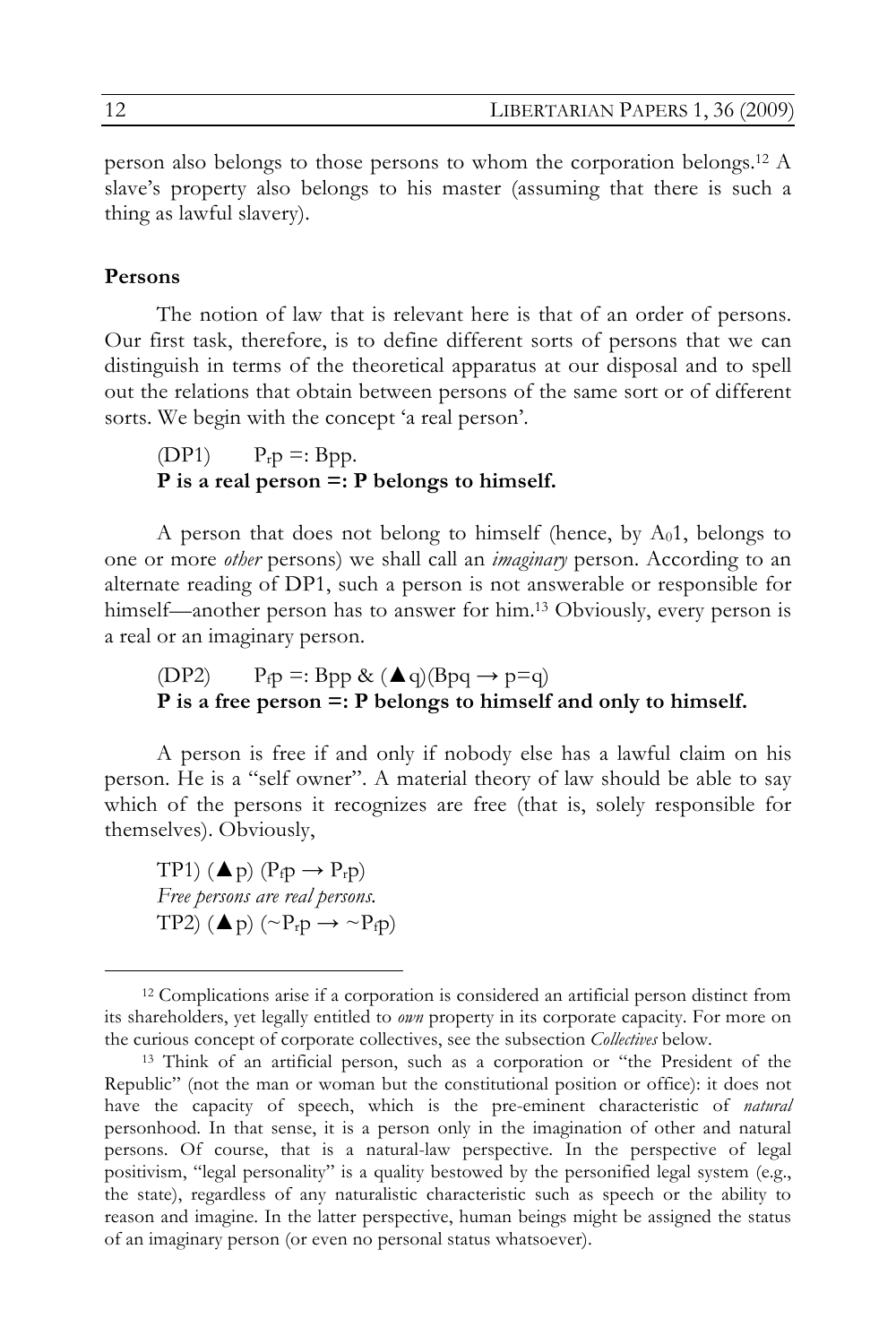*Imaginary persons are not free.* 

Note that a person that is not free may be real and therefore responsible for himself, though not, of course, solely responsible for himself. Others share that responsibility.

We now define three general relational concepts in terms of a person's relation to others: sovereignty, autonomy and heteronomy.

(DP3)  $Sp =: (\triangle q)(Bpq \rightarrow p=q)$ **P is a sovereign person =: P belongs to no person but himself.** 

It follows immediately that

TP3)  $(\triangle p)$   $(P_f p \rightarrow Sp)$ *Free persons are sovereign.*

Given  $A_01$ , we derive

TP4)  $(\triangle p)(Sp \rightarrow P_f p)$ *Only free persons can be sovereign.*  TP5)  $(\triangle p)$  (Sp  $\leftrightarrow$  P<sub>f</sub>p) *A person is free if and only if he is sovereign.*  TP6)  $(\triangle p)$  (Sp  $\rightarrow$  P<sub>r</sub>p) *A sovereign person is a real person.*

Although their definitions are different, the concepts of a free person and a sovereign person are logically equivalent in the general theory of law. Both apply only to real persons. Next, we define autonomy.

(DP4)  $Ap =: (\triangle q)(Bpq \rightarrow Bqp)$ **P is an autonomous person =: if P belongs to some Q then Q belongs to P.**

From **A01** and **A02**, we deduce

TP5)  $(\triangle p)$   $(Ap \rightarrow P_{r}p)$ *An autonomous person is a real person.*

Proof: Let P be an autonomous person. From  $A_01$  it follows that P belongs to some person Q. Given that P is autonomous, it follows that any such Q belongs to P. Now, if P belongs to Q and Q to P, then according to  $A<sub>0</sub>2$ , P belongs to P. That is to say, P is a real person. Q.E.D.

TP6)  $(\triangle p)$  (Sp  $\rightarrow$  Ap)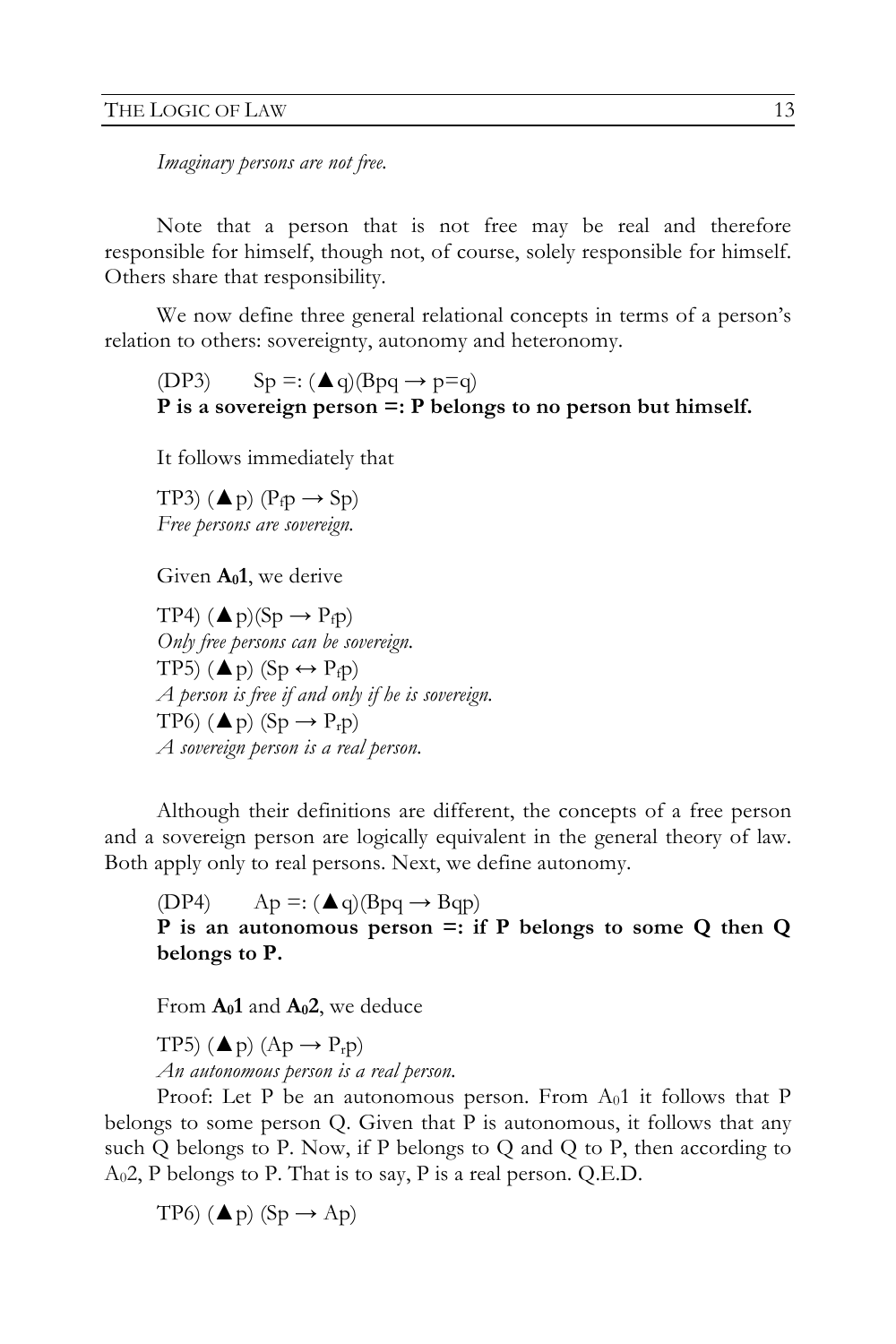*Every sovereign person is an autonomous person.* 

Note that it does not follow that every autonomous person is sovereign. We define the concept of heteronomy simply as the negation of autonomy.

(DP5)  $\text{Hp} =: \sim \text{Ap}$ 

### **P is a heteronomous person =: P is not an autonomous person.**

Because  $\sim A_p \leftrightarrow (\blacktriangledown q)$  (Bpq &  $\sim Bqp$ ), a heteronomous person P belongs to some person Q who does not belong to P. Thus, there necessarily is another person who is responsible for a heteronomous person. Obviously,

TP7)  $(\triangle p)(Ap \vee Hp)$ *Every person is either an autonomous person or a heteronomous person.*

TP8)  $(\triangle p)(\sim P_r p \rightarrow Hp)$ *An imaginary person is heteronomous.* 

Proof: Suppose that A is an imaginary person. Then, A does not belong to himself. Now suppose that A is *not* heteronomous. Then, A must belong to some person, B, who must belong to A. By  $A<sub>0</sub>2$ , A must then belong to himself. However, this contradicts the supposition. Q.E.D. Intuitively, since an imaginary person does not belong to himself, and is therefore not answerable for himself, someone else must be responsible for him if he is to be part of the order of law. Obviously, because an heteronomous person belongs to another:

TP9)  $(\triangle p)(Hp \rightarrow \sim P_f p)$ *Heteronomous persons are not free persons.*

We shall say that B is a *master* of A and A is a *serf* of B, if A is a heteronomous person and belongs to B who does not belong to A. Thus, we may use the term 'serf' as a synonym for 'heteronomous person'. Obviously, according to the definitions and axioms, a serf may have more than one master, and a master may have more than one serf. Note that the definition does not imply that a master is autonomous. B, the master of A, may be a serf of C.

We shall make a distinction between the master-serf relationship and the ruler-subject relationship. If A belongs to B and B is an autonomous person, then we shall say B is a *ruler* and A is his *subject*. Clearly, a master need not be a ruler, because the concept 'master' does not imply autonomy. On the other hand, a subject is not necessarily a serf, nor is a ruler necessarily a master. For example, A may belong to autonomous B (and therefore be a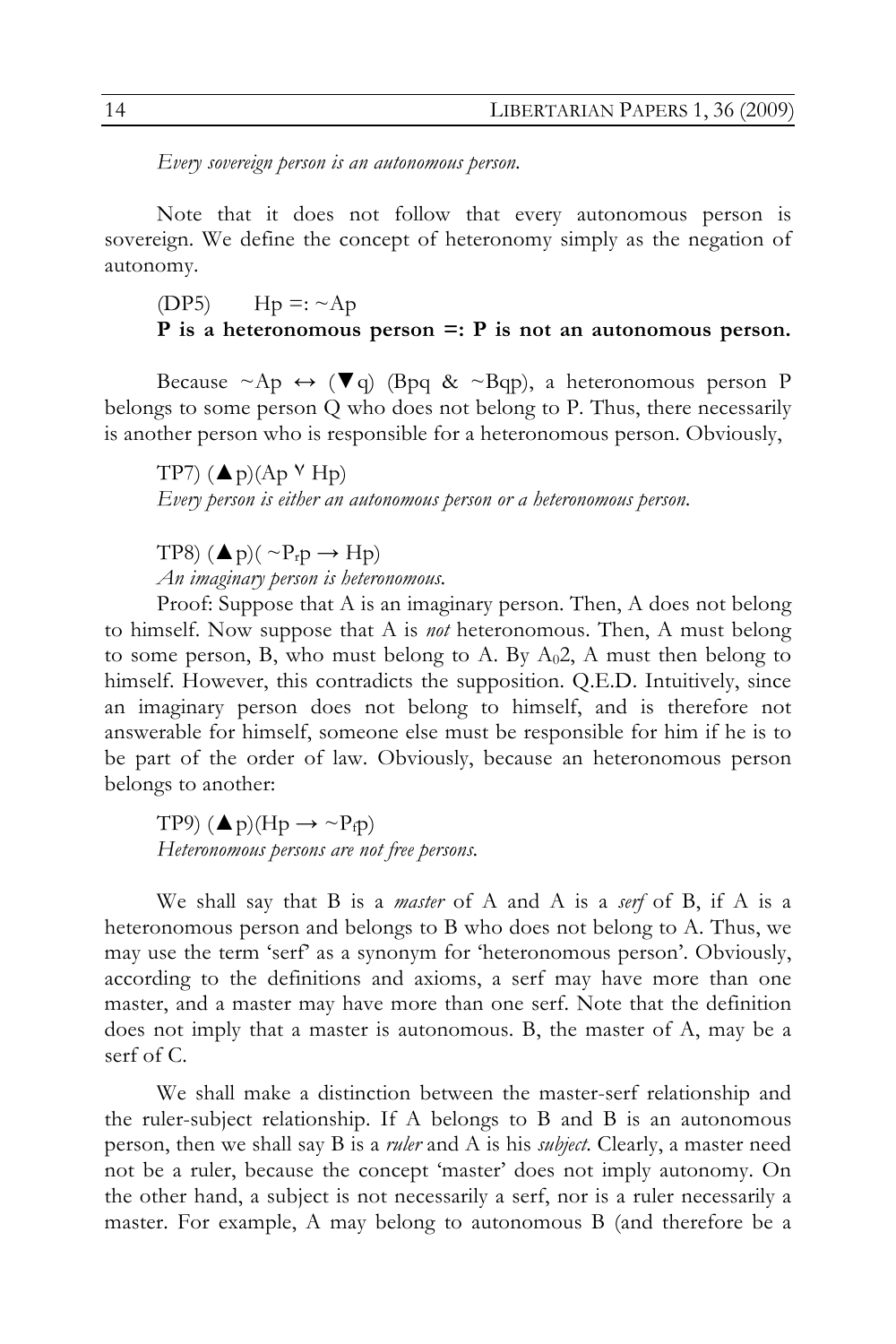subject of B); yet, A may be autonomous himself (in which case B belongs to A and A is a ruler of B). Indeed, it is logically possible for two persons to be at once rulers and subjects of one another.14

Because not every autonomous person is sovereign, we have use for the following definition.

(DP6)  $\text{Alp} =: Ap < Sp$ **P is a strictly autonomous person =: P is an autonomous person who is not sovereign.**

Obviously,

TP10)  $(\triangle p)(Ap \rightarrow Sp \vee A!p)$ *Every autonomous person is either sovereign or strictly autonomous.* TP11)  $(\triangle p)$   $(\triangle !p \rightarrow (\blacktriangledown q)(Bpq \& \sim p=q))$ *A strictly autonomous person belongs to another person.*  TP12)  $(\triangle p)(\triangle q)$ (A!p & Bpq  $\rightarrow$  A!q & Bqp) *If* P is a strictly autonomous person who belongs to  $Q$ , then  $Q$  is a strictly *autonomous person who belongs to P.* TP13) ( $\blacktriangle$ p) (A!p  $\rightarrow \sim P_f$ p) *Strictly autonomous persons are not free persons.* TP14)  $(\triangle p)$  (Sp  $\forall$  Alp  $\forall$  Hp) *Every person is sovereign, strictly autonomous or heteronomous.* TP15) ~ $(\nabla p)$  (Sp & A!p) *No person is at once sovereign and strictly autonomous.* TP16)  $\sim$ ( $\nabla$  p) (A!p & Hp) *No person is at once strictly autonomous and heteronomous.* TP17)  $\sim$ ( $\nabla$  p) (Sp & Hp) *No person is at once sovereign and heteronomous.*

TP14–17 tell us that the set of persons is partitioned in three jointly exhaustive but mutually exclusive sets of respectively sovereign, strictly autonomous or heteronomous persons. About the number of persons (if any) in any of those sets, the formal theory has little to say. However, some quantitative results are implied:

TP18)  $(\triangle p)$  (~Sp  $\rightarrow$  ( $\nabla q$ )(Bpq & ~p=q)) *Every non-sovereign person belongs to at least one other person.*

 <sup>14</sup> This possibility lies at the heart of Rousseau's notion of citizenship, which implies that each citizen should rule and at the same time should be under the rule of every other citizen of the state. We shall discuss Rousseau's conception of citizenship briefly in the text.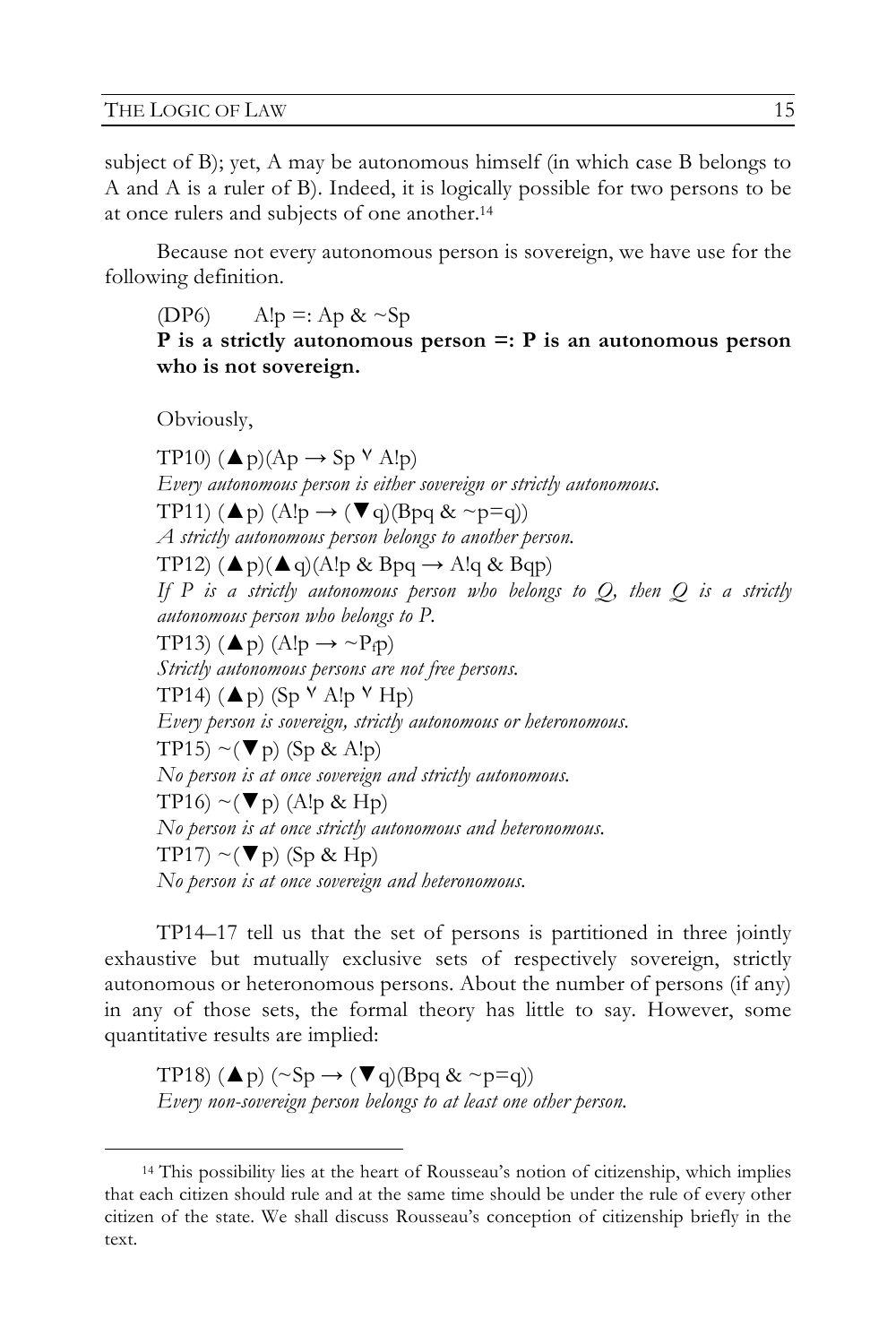TP19) ( $\blacktriangle$ p) (Ap & ( $\blacktriangle$ q)(Aq  $\rightarrow$  p=q)  $\rightarrow$  Sp) *If P is the only autonomous person, then P is sovereign.* TP20)  $(**A** p) ((**A** q) p=q \rightarrow Sp)$ *If P is the only person, then P is sovereign.*

Thus, if there is only one person, that person must be sovereign. Consequently, if there is a non-sovereign person then there must be at least two persons. A sovereign person may be the only person in the world, but a strictly autonomous or a heteronomous person must have personal company.

By inductive generalization, we can derive the following propositions. (The expression 'finite world' refers to a world with a finite number of persons in it; 'infinite world' accordingly refers to a world with an infinite number.)

MT1: Only in an infinite world can all persons be heteronomous. MT2: Only in an infinite world can there be serfs who are not subjects. MT3: In a finite world there must be at least one autonomous person. MT4: If there is a serf in a finite world, he must be the subject of some ruler(s).

Thus, in a finite world, there must be at least one sovereign person or at least one community of strictly autonomous persons. Whether or not there also are heteronomous persons, the formal theory does not specify. However, if there are, then we are dealing with a world in which there are rulers and subjects (and maybe also masters and serfs).

### **Collectives**

A strictly autonomous person is always 'in community' with at least one other strictly autonomous person. If A is a strictly autonomous person and belongs to B then B must be a strictly autonomous person and belong to A. We shall refer to A and B as '*members of the same autonomous collective*'.

(DP7)  $SACpq =: A!p \& Bpq$ 

**P and Q are members of the same autonomous collective =: P is a strictly autonomous person and belongs to Q.**

Obviously,

TP21) ( $\blacktriangle$ p) (A!p  $\rightarrow$  ( $\nabla$  q) (~p=q & SACpq) TP22)  $(\triangle p)$  ( $(\blacktriangledown q)$  SACpq  $\rightarrow$  Alp)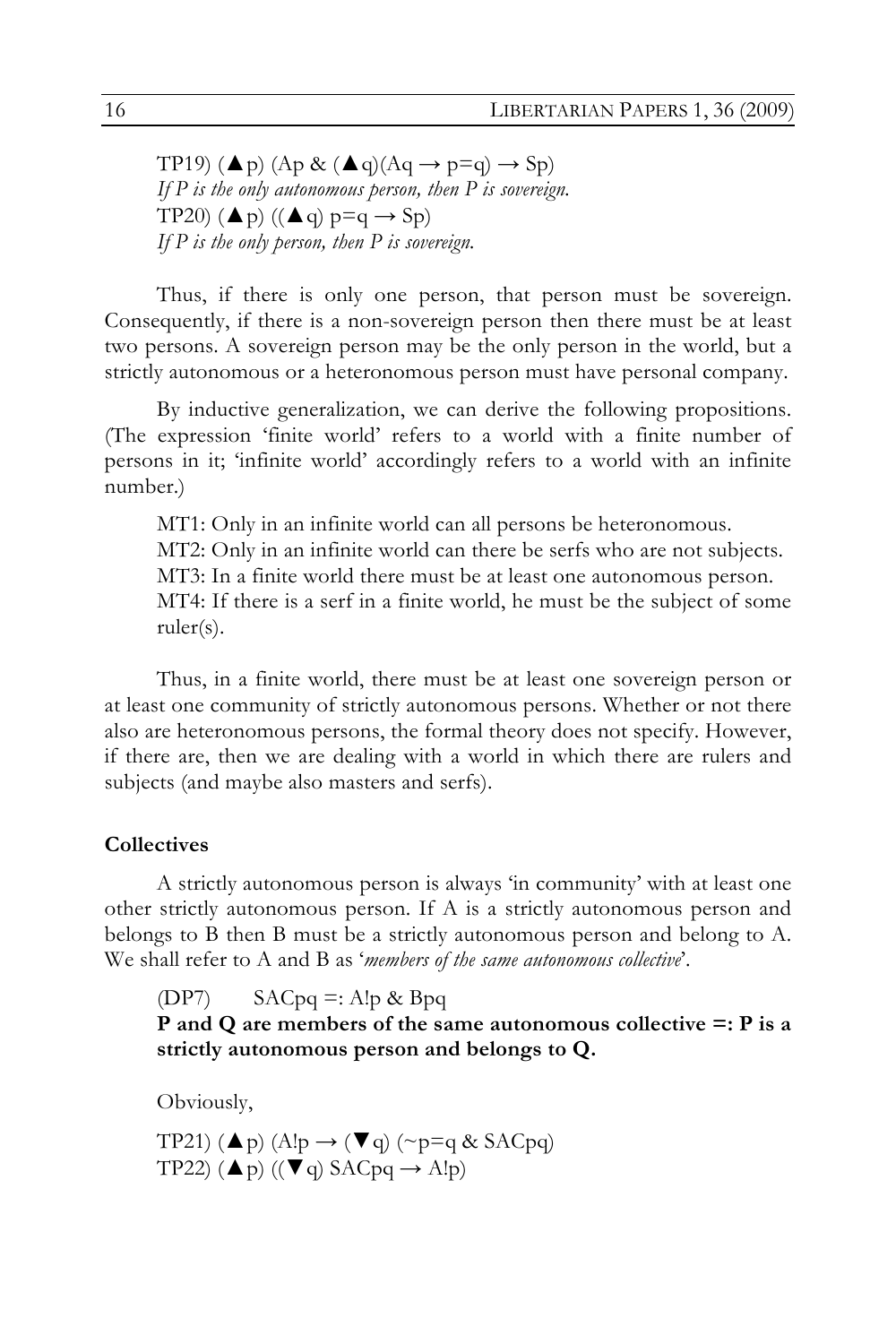#### THE LOGIC OF LAW 17

In short, strictly autonomous persons *are* members of one or another autonomous collective. Therefore, we may treat the statement 'P is a strictly autonomous person' as synonymous with 'P is a member of an autonomous collective'. From DP7, TP12, and axiom  $A_02$  it follows that 'being a member of the same autonomous collective' is a reflexive, symmetrical and transitive relation for strictly autonomous persons.

TP23) ( $\blacktriangle$ p) (A!p  $\rightarrow$  SACpp) TP24)  $(\triangle p)(\triangle q)$  (SACpq  $\rightarrow$  SACqp) TP25)  $(\triangle p)(\triangle q)(\triangle r)$  (SACpq & SACqr  $\rightarrow$  SACpr)

An autonomous collective has at least two members, but it may well have many more. Of course, there may be any number of autonomous collectives. From the mere fact that A and B are both strictly autonomous it does not follow that they belong to the same autonomous collective (i.e., to one another).

Obviously, no person can be a member of more than one autonomous collective. If C1 and C2 are different autonomous collectives (there being at least one person who is a member of one but not of the other), then none of the members of C1 is a member of C2, and vice versa. Of particular relevance is the following theorem:

TP26)  $(\triangle p)(\triangle q)(\triangle x)$ (SACpq  $\rightarrow$  (Bxp = Bxq)) *Whatever belongs to one member of an autonomous collective also belongs to every other member.*

Autonomous collectives are perfect communities, exhibiting a perfect communism, every member of the collective sharing the person and the means of all other members.

The members of an autonomous collective may be masters and rulers of other persons, who would then be serfs and subjects of every one of the members of the collective. However, while the members of an autonomous collective necessarily are rulers and subjects of each other, they cannot be serfs of any master (for then they would not be autonomous persons). Nor can they be subjects of any person who is not a member of the collective, since that too would conflict with their status as autonomous persons.<sup>15</sup>

 <sup>15</sup> However, their ruler may instruct them to treat each other *as if* they were members of the same autonomous collective. If that is the case, they are still heteronomous in the order (*law*) of persons, even though the *legal system* imposed by their ruler requires them to deal with one another (but not with the ruler) as if each of them belonged to every other. Autonomy in law is not the same as legal autonomy.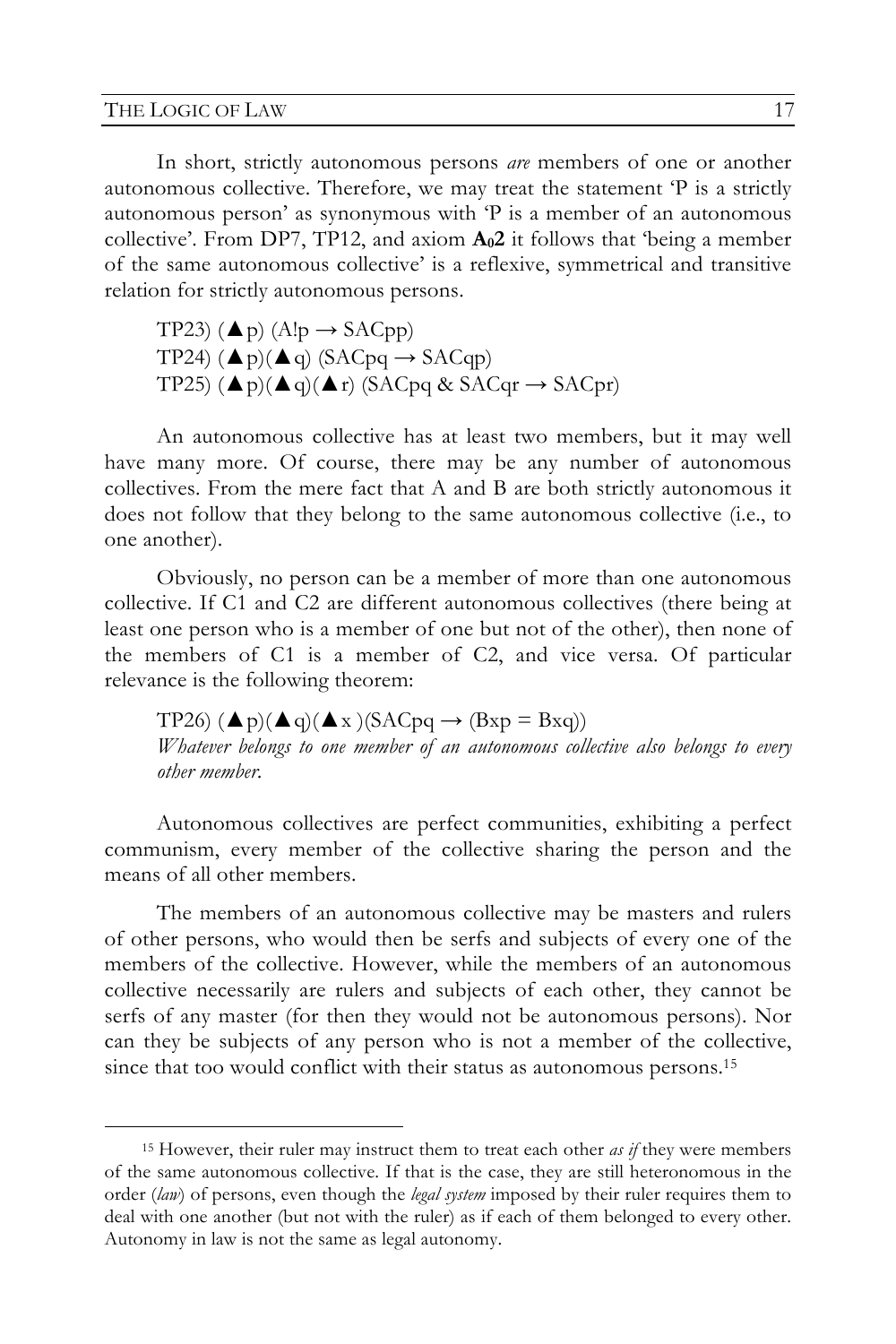We should distinguish an autonomous collective from a *hegemonic* collective. The latter necessarily comprises a class of serfs, all of whom are subjects of the same rulers (the same masters). A sovereign master (ruler) with his serfs forms a hegemonic collective. If several sovereign persons have a number of serfs in common then they and their common serfs form a hegemonic collective. The rulers in a hegemonic collective need not be sovereign. They may form an autonomous collective among themselves. Think for example of an autonomous republic of citizens (in the manner of Rousseau) that rules over a subject population that is denied 'political rights' or membership in the community of citizens. The structure of such a hegemonic collective is obviously different from one in which the rulers are sovereign persons. In the latter case, all of the subjects belong to the same group of rulers, but the rulers themselves do not belong to one another.

Clearly, sovereign persons have no master. Although several sovereign persons may have many means (including serfs or subjects) 'in common', they are always independent of one another. They cannot be part of an autonomous collective; and if they are part of a hegemonic collective, their position in it must be that of a ruler. Sovereign persons cannot be subjects and need not be rulers, unlike strictly autonomous persons, who are necessarily both. Thus, sovereign persons need not be members of any collective and they do not constitute a collective of any sort.

#### *A digression on autonomous collectives*

Autonomous collectives are well known in the history of the political philosophy of law and rights. For example, we may represent Hobbes's natural condition of mankind as an autonomous collective. In the natural condition, Hobbes wrote, there is no distinction between 'mine' and 'thine' as every person has a right to everything, including 'one another's body'. In that sense, every person belongs to every other. Consequently, there is no distinction between justice and injustice.16 Hobbes's argument was that the natural condition was an impractical, indeed life threatening, state of affairs. For him it was a dictate of reason that men should abandon the condition of the autonomous collective and should reorganize in one or more separate hegemonic collectives. Each of those would be defined by the relationship between a free person (ruler-master) and a multitude of subjects (who are also serfs). For Hobbes, then, the sacrifice of the 'equality' of the original autonomous collective was a necessary condition for survival, peace and comfort.

 <sup>16</sup> Thomas Hobbes, *Leviathan*; Book I, Chapter 13, "Of the Naturall Condition of Mankind, as Concerning Their Felicity, and Misery."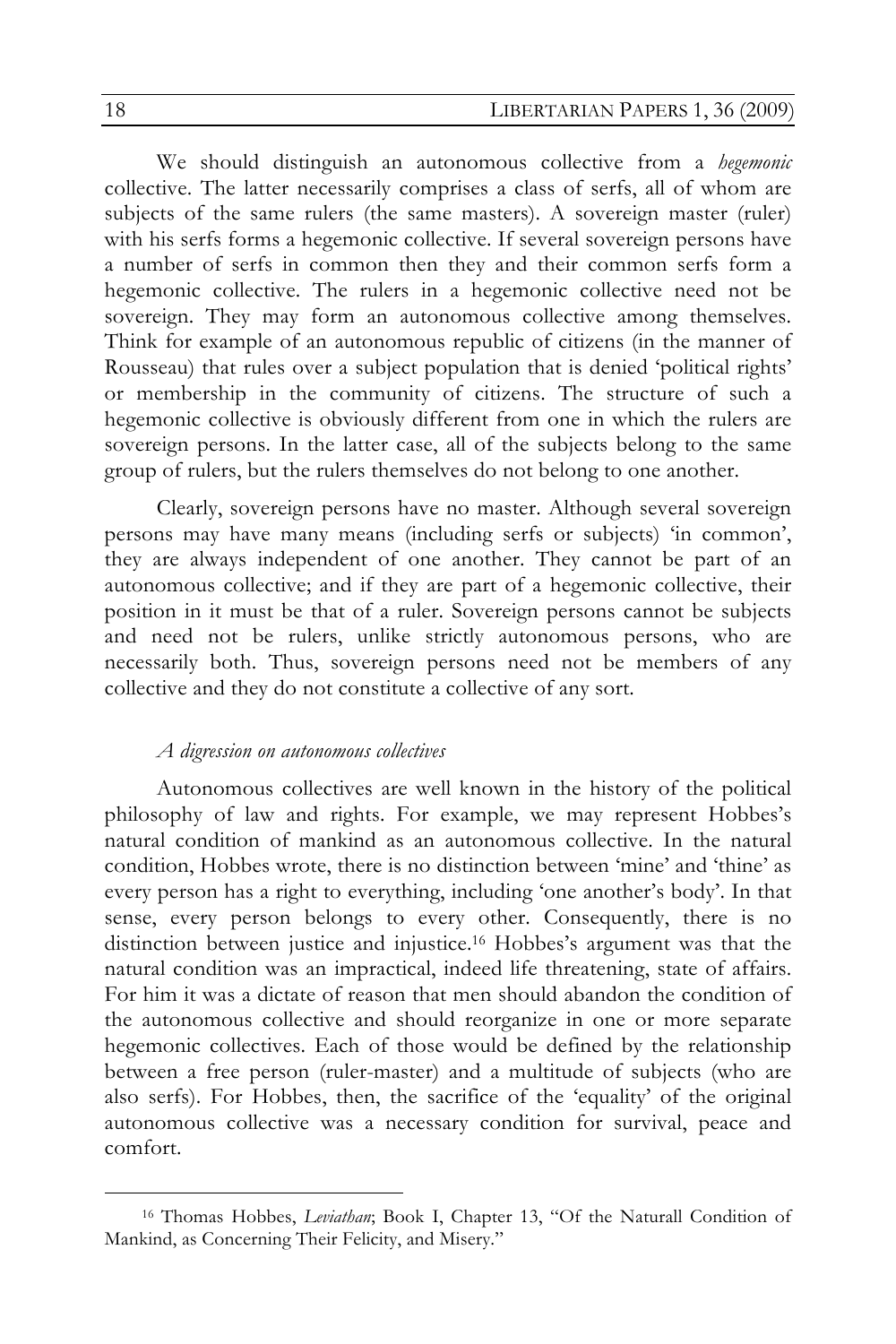Perhaps the most significant aspect of Hobbes's theory was that it suggested an alternative reading for the constitutive relation of the 'commonwealth'. Next to the reading 'subject belongs to sovereign', which represents the political or power relation, Hobbes introduced the legal reading 'subject authorizes sovereign'. He took his inspiration for this from the Stoics. They interpreted the wise man's 'I accept the will of the Gods' as 'It is my will that the Gods do whatever they do' and therefore as 'The Gods do what I want them to do.' In a similar way, for Hobbes, the submission of the weak to the strongman meant that they accepted his actions as if they were mere executions of their own will.<sup>17</sup> With that move, Hobbes gave formal expression to the modern conception of the state as an agency relationship between a multitude of 'principals' (the subjects or citizens) and a single 'agent' (the sovereign). Thus, the legal fiction that the State, in exercising its sovereign rule over its subjects, merely acts according to the will of its citizens was put in place.

Rousseau's theory of the social contract requires every person who enters into the State to give all his possessions, all his rights, indeed himself, to all the other parties to the contract. Thus, the social contract founds an autonomous collective. However, Rousseau set out to prove to his own satisfaction—and against Hobbes—that an autonomous collective could be a viable option, at least in theory, if certain conditions were met. The essential condition was that human nature should be changed, because an autonomous collective made up of natural human persons would inevitably be a Hobbesian 'war of all against all'. To meet that condition, it was necessary that a political genius (Rousseau's 'legislator') should succeed in turning ("educating") natural men and women into artificial citizens of the right kind. Rousseau's argument was that if it were possible to make citizens out of human beings then the autonomous collective would become a selfgoverning, free *real unity* of equal citizens. The social contract, therefore, must be interpreted as creating a new entity, 'the People' or 'the Republic' (the State), which is the personified autonomous collective itself. That artificial person, however, can come to life only if the living human material that constitutes it takes the form of the Citizen—if it can be made to identify fully with the State.

Like Hobbes's subjects, Rousseau's citizens interpret their subjection to the State as their authorization of the State. However, in the autonomous collective of the State, Rousseau's citizens do not act according to their

 <sup>17</sup> On the neo-Stoic and neo-skeptical origin of this 'moral alchemy of power,' see Frank van Dun, 'Philosophical Statism and the Illusions of Citizenship', in B. Bouckaert & A. Godart-Van der Kroon (eds.), *Hayek Revisited* (Edward Elgar, Cheltenham, 2000), p.95–96.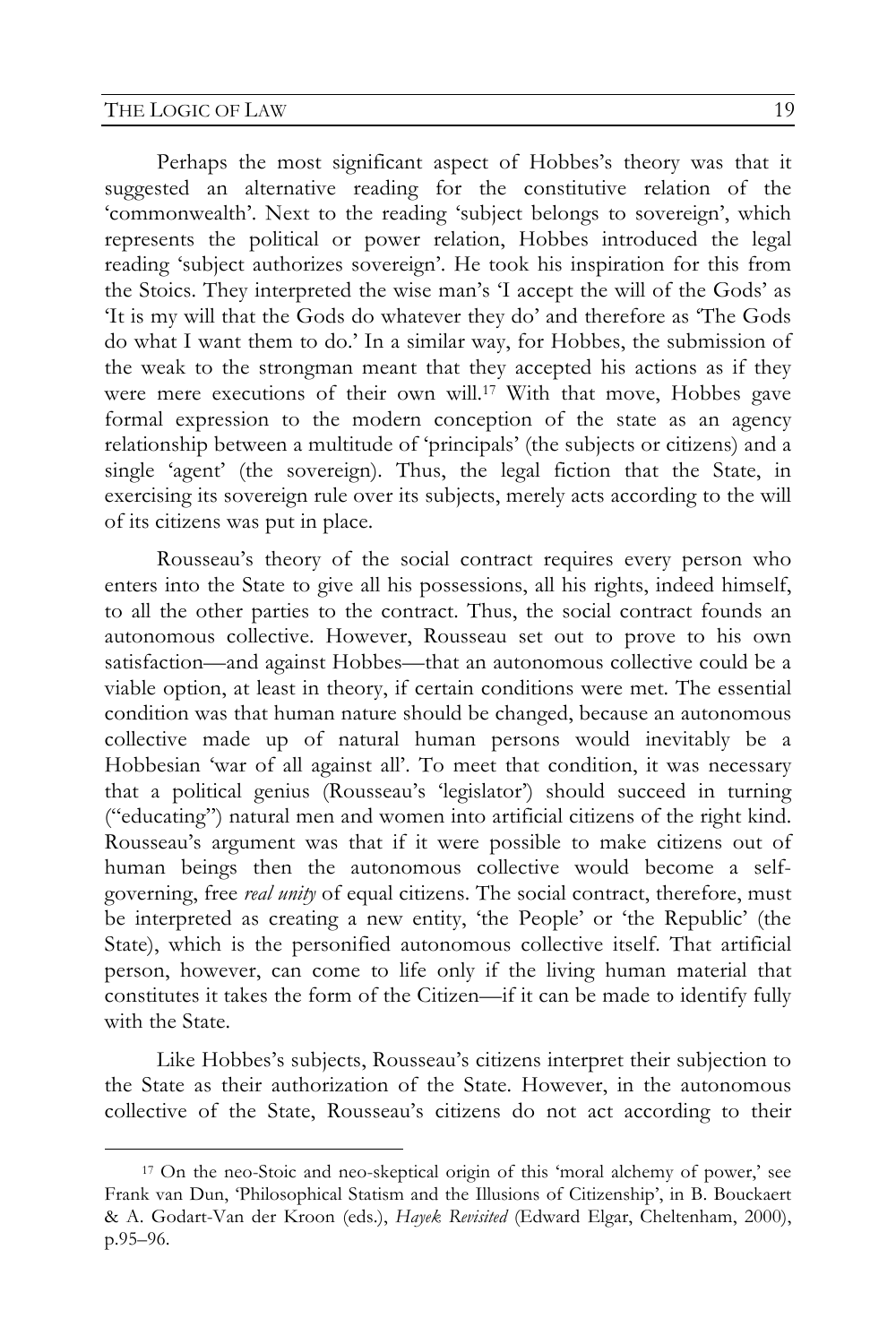particular 'natural will' (their given human nature) but according to the statutory 'general will' of the collective itself (which is to become second nature to them). The general will is the same for all citizens qua citizens, because by definition a citizen qua citizen is animated by nothing else than the statutory purpose of the association. Rousseau's citizens, therefore, are committed to act according to the legal rules that express the determinations of the 'general will' in particular circumstances.

Rousseau and Hobbes, then, agreed on the thesis that the principle of freedom among likes (natural persons of the same kind)—the principle of natural law—had to be replaced by positive legislation. Rousseau, however, thought that it was theoretically possible to reproduce 'the freedom among likes' of the natural law as 'liberty and equality' for the members of an autonomous collective.18 That was the basis of his claim to have *squared the political circle*, i.e. to have solved the problem of proving the legitimacy of the fact that man, who is born free, is everywhere kept in chains.19 Rousseau thought he had proven that the state could be legitimate, in accordance with the formal requirements of justice. Formally, his solution requires that we distinguish between natural persons and citizens (artificial persons). We have to suppose that for every Jean and Jacques, members of the same autonomous collective, there is a person that is different from both, a *citizen Jean* and a *citizen Jacques*. We also have to suppose that *as citizens* Jean and Jacques are merely numerically different manifestations or aspects of the same person, the People. We can express those suppositions formally as follows:

 $(\triangle p)$   $[A!p \rightarrow (\blacktriangledown q)$  (~q=p & q= $c(p)$ ) ]

For every member of an autonomous collective there is another person who is his civic persona.

 $(\triangle p)(\triangle q)$  (SACpq  $\rightarrow$   $c(p) = c(q)$ )

The civic personae of any two members of the same autonomous collective are identical.

We should represent the relation between a natural person and his legal or civic personality (in Rousseau's theory) as follows:

 $(\blacktriangle p)[$  A!p  $\rightarrow$  B<sub>L</sub>p*c*(p) &  $\sim$  B<sub>L</sub>*c*(p)p) ]

A member of an autonomous collective *legally* belongs to his own civic persona but the latter does not *legally* belong to him.

 $(\blacktriangle x)(\blacktriangle p)$  (A!p & Bxp  $\rightarrow$  B<sub>L</sub>x $c(p)$ )

 <sup>18</sup> On the difference between 'freedom and likeness' and 'liberty and equality', see Frank van Dun, "The Lawful and the Legal", *op. cit.*, especially sections 3.1 and 3.2.

<sup>19</sup> Cf. the first paragraph of *Du Contrat Social*.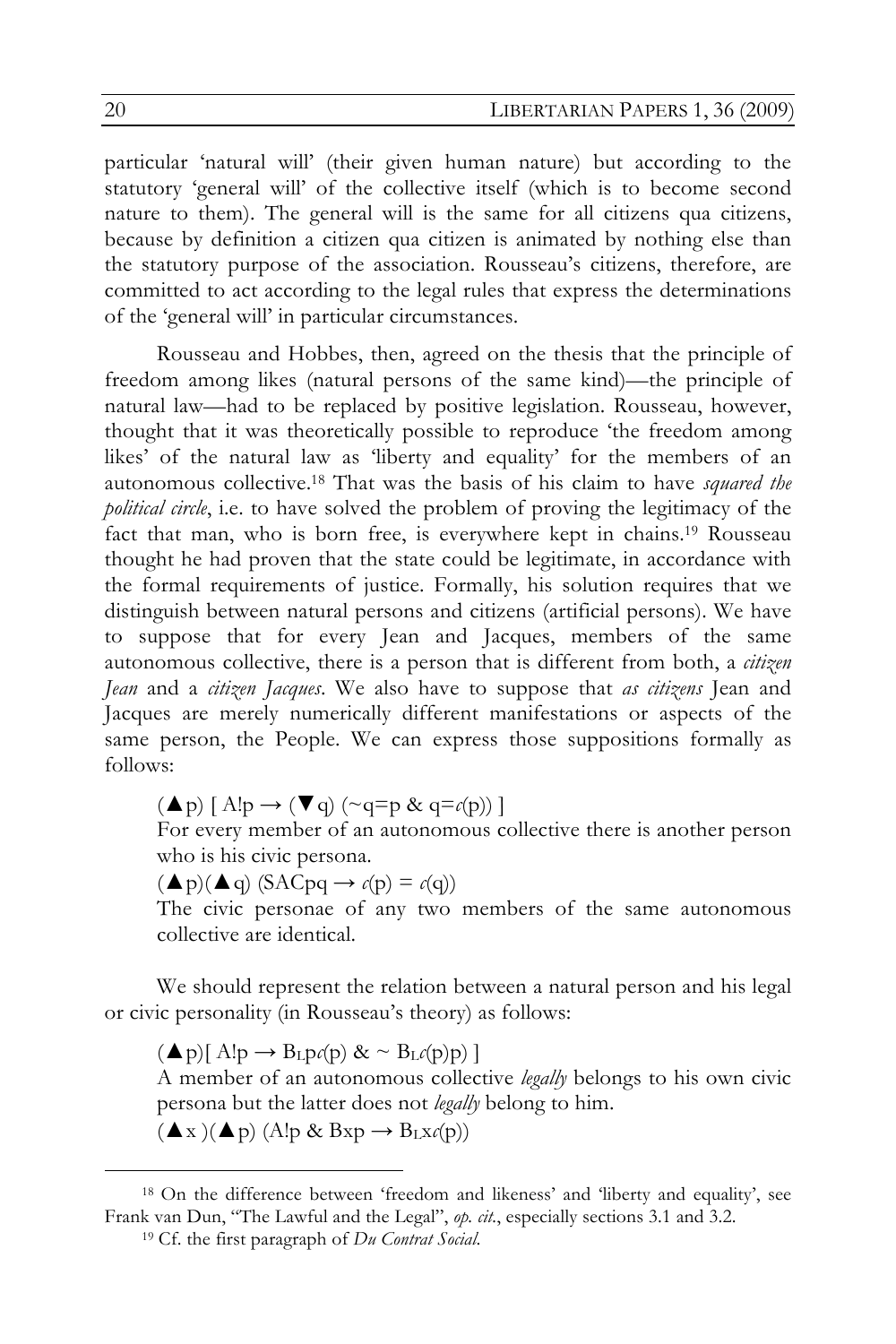Whatever belongs to a member of an autonomous collective *legally* belongs to his civic persona.

Thus, as natural persons, A and B may be members of the same autonomous collective, and then they are strictly autonomous in their dealings with one another. On the other hand, as natural persons they also legally and heteronomously belong to their own civic persona, the People. They are subjects and serfs of the People, who is a single sovereign person.20 Hence, in the State, the People may use force against them to free them from their own human nature and to make them into what they have committed themselves to be by entering into the social contract: citizens. That, of course, is Rousseau's "paradox of liberty".21 It is not really a paradox within his system. Free natural men have no place in the state, as they would immediately destroy the unity that is the necessary condition of the sovereignty (hence the liberty) of the People and therefore of the citizens who are the People. Enforcement of the legal rules ("laws") liberates the citizen by coercing the human beings whose natural drives and personal interests would otherwise keep them from acting as real citizens.

Note that we had to introduce a modal notion 'belongs legally'  $(B_Lxp)$ to make sense of the theory. Obviously, the same relation cannot express that one natural person belongs to another natural person and that one such person belongs to some artificial persona.22 Note also that Rousseau's solution of the problem of the legitimacy of the State rests crucially on his inversion of the natural order of things. While the aspect person (the citizen) is the product of the human imagination, the theory elevates him to the status of an autonomous person for whom his creators are merely subjects and serfs. It does so by way of redefining the perspective on order among

 <sup>20</sup> *The Social Contract*, II, 4: " Each man alienates, I admit, by the social compact, only such part of his powers, goods and liberty as it is important for the community to control; but it must also be granted that the Sovereign is sole judge of what is important."

<sup>21</sup> *The Social Contract*, I,7: "In order then that the social compact may not be an empty formula, it tacitly includes the undertaking, which alone can give force to the rest, that whoever refuses to obey the general will shall be compelled to do so by the whole body. This means nothing less than that he will be forced to be free.…"

<sup>22</sup> Indeed, if A is a natural member of an autonomous collective and A belongs to c(A) in the same way in which he belongs to the other natural members of the collective, then c(A) would be just another member of the collective—a strictly autonomous person. Rousseau's theory of the state would then simply be Hobbes's theory of the natural condition of mankind with an additional number of ghostly fictions participating in the war of all against all. Rousseau avoided this consequence by identifying the civic personae of all members of the autonomous collective and reinterpreting the collective as a single artificial sovereign person composed not of natural persons but of citizens (who only have "a partial and moral existence").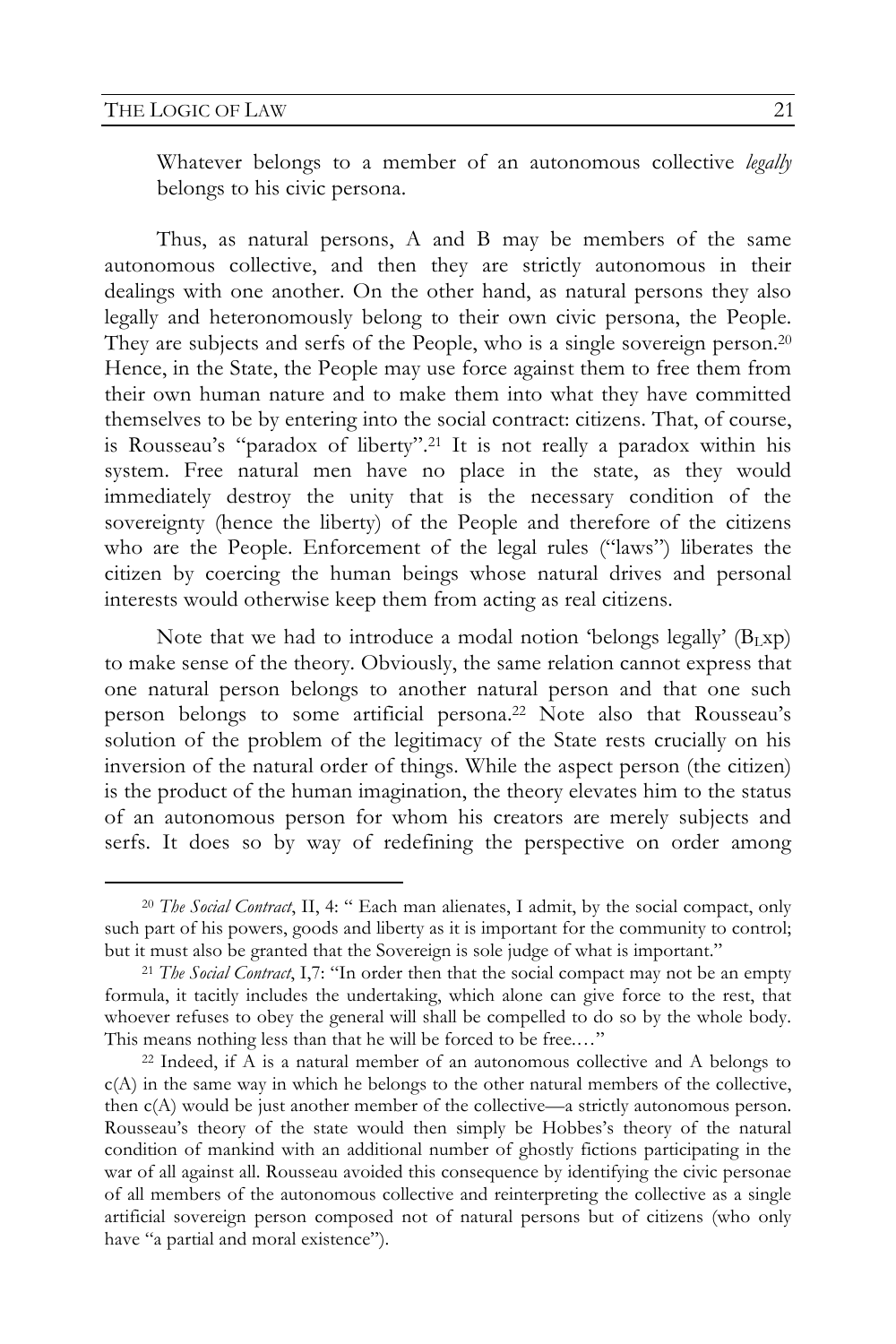persons in terms of a modal notion  $B<sub>L</sub>x(p)$  that requires a reference to the aspect person  $c(p)$  instead of the natural person  $p$  to whom things ordinarily belong. If it were not for that inversion of the natural order of things, the notion of an aspect person would be unobjectionable. For example, suppose we accept:

 $(\triangle p)$   $(Bc(p)p \& \sim Bp(c(p))$ 

Aspect persons are the serfs of the persons from whom they were abstracted.

Aspect persons would be simply heteronomous (artificial or imaginary) persons under the responsibility of their human masters. Then, Jacques's rights-as-a-citizen could never supersede the personal rights he has as a natural person.

In the final analysis, Rousseau's theory ends up in the same corner as Hobbes's. For both, the social contract establishes a sovereign who rules his subjects, who are also his serfs. In Rousseau's approach, the social contract does so in two steps. First, it ostensibly establishes only an autonomous collective in which every person belongs to every other, but then this collective is personified and turned into a sovereign ruler ('the People') in its own right. That second step is accomplished by legally interpreting the autonomous collective of human persons as an autonomous collective of their identical civic personae. The latter collective, therefore, legally has only one member, the People, who necessarily is autonomous and indeed sovereign. The human persons ultimately drop out of the picture. However, as in reality the transformation of men into citizens takes time, they must be given a place in the State until the transformation is complete. Their place is that of a heteronomous person, a serf. From the citizen's point of view, then, the State is not a hegemonic collective and every citizen is autonomous and sovereign. The political circle is squared: citizens are 'free and equal'. From the human point of view, however, the State is a hegemonic collective, with the citizens constituting the ruling class and the (not yet fully socialized) human persons constituting the class of serfs. From that point of view, the political circle is not squared at all.23 Nevertheless, Rousseau's legal pyrotechnics, masquerading as political philosophy, had a great future. It spawned a numerous offspring of ideologies of 'the republican state' and its fulfillment of the requirements of liberty and equality. In the legal-political theory of the State, fiction trumps reality.

 <sup>23</sup> Rousseau later regarded his squaring of the political circle as no more than an act of imagination, perhaps a reverie. Letter to Mirabeau, 26 July, 1767, Rousseau, *Correspondance complète*, XXXIII, no. 5991.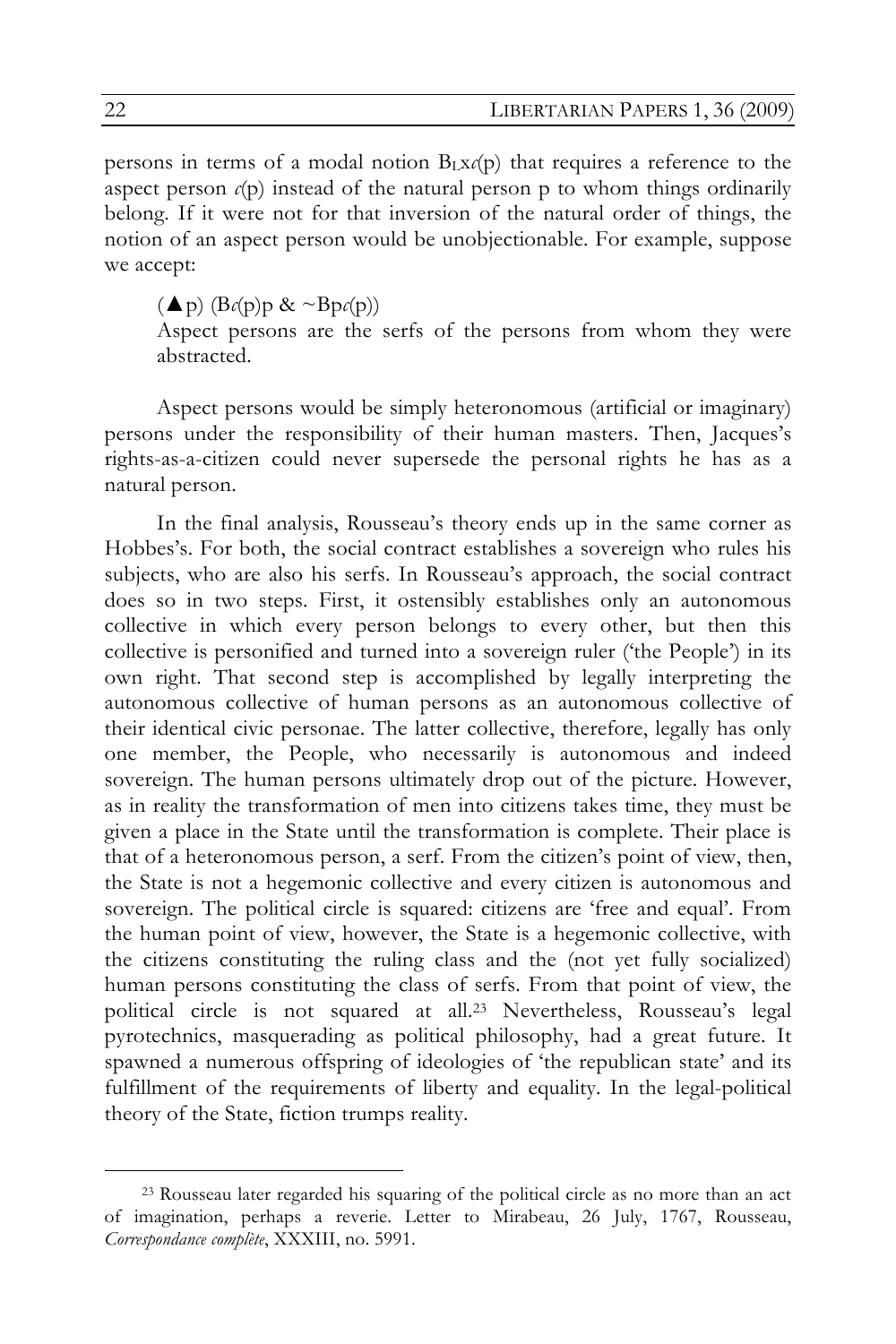### **Rights**

In this section we introduce 'rights talk', without adding anything to the theoretical apparatus we have used so far. In other words, we reduce the notion of rights fully to the notion of 'belonging'.24 First, we define the notion of a right to deny a person the use of some means.

## (DR1) Dpxq =:  $(Bxp \vee Bqp)$  & ~ $Bpq$ **P has a right to deny Q the use of X =: either X or Q belongs to P and P does not belong to Q.**

Thus, to refute the claim that P has a right to deny  $Q$  the use of  $X$ , one may point out that neither  $X$  nor  $Q$  belongs to  $P$ , or that  $P$  is a serf or subject of Q. As immediate consequences we have

TR1a)  $(\triangle p) \sim \text{Dppp}$ *No person has a right to deny himself the use of himself.* TR1b)  $(\triangle p)(\triangle q)$  (Sp  $\rightarrow$  (~q=p  $\rightarrow$  Dppq)) *A sovereign person has a right to deny use of himself to every other person.* TR2a)  $(\triangle p)(\triangle x)$  (Dpxp  $\rightarrow$  Bxp)  $A$  person has a right to deny himself the use of  $X$  only if  $X$  belongs to him. TR2b)  $(\triangle p)(\triangle x)$  (Dpxp  $\rightarrow \sim$ Bpp) *Only an imaginary person has a right to deny himself the use of any means.*

The proof of TR1a is trivial: substitution of p for x and q in DR1 gives Bpp &  $\sim$ Bpp, which is a contradiction. Interpreted as referring to human persons, the theorem suggests that no one has a personal right to commit suicide or to fully incapacitate himself in some other way. An act of such a sort, while physically possible, would remove him (at least as a person) from the order of law. Would it not appear self contradictory to maintain that there is a lawful right for any person to place himself outside the law or reduce himself to a mere means or object? Note, however, that, according to TR1b, the act of killing oneself might be considered rightful, e.g., when a free man prefers death as the only way to avoid being taken into slavery. The description under which a particular act should be subsumed under the logic of law ('denying oneself the use of oneself' *versus* 'denying others the use of oneself') is of course a question of interpretation and practical application that cannot be answered on formal-logical grounds alone. Theorems TR2a,b

 <sup>24</sup> Thus, if there are several mutually irreducible modal forms of the underlying relation '*x* belongs to *p*' then we should have several mutually irreducible modal forms of rights as well. For example, we should have 'moral rights' as well as 'lawful rights' if things may morally as well as lawfully belong to a person.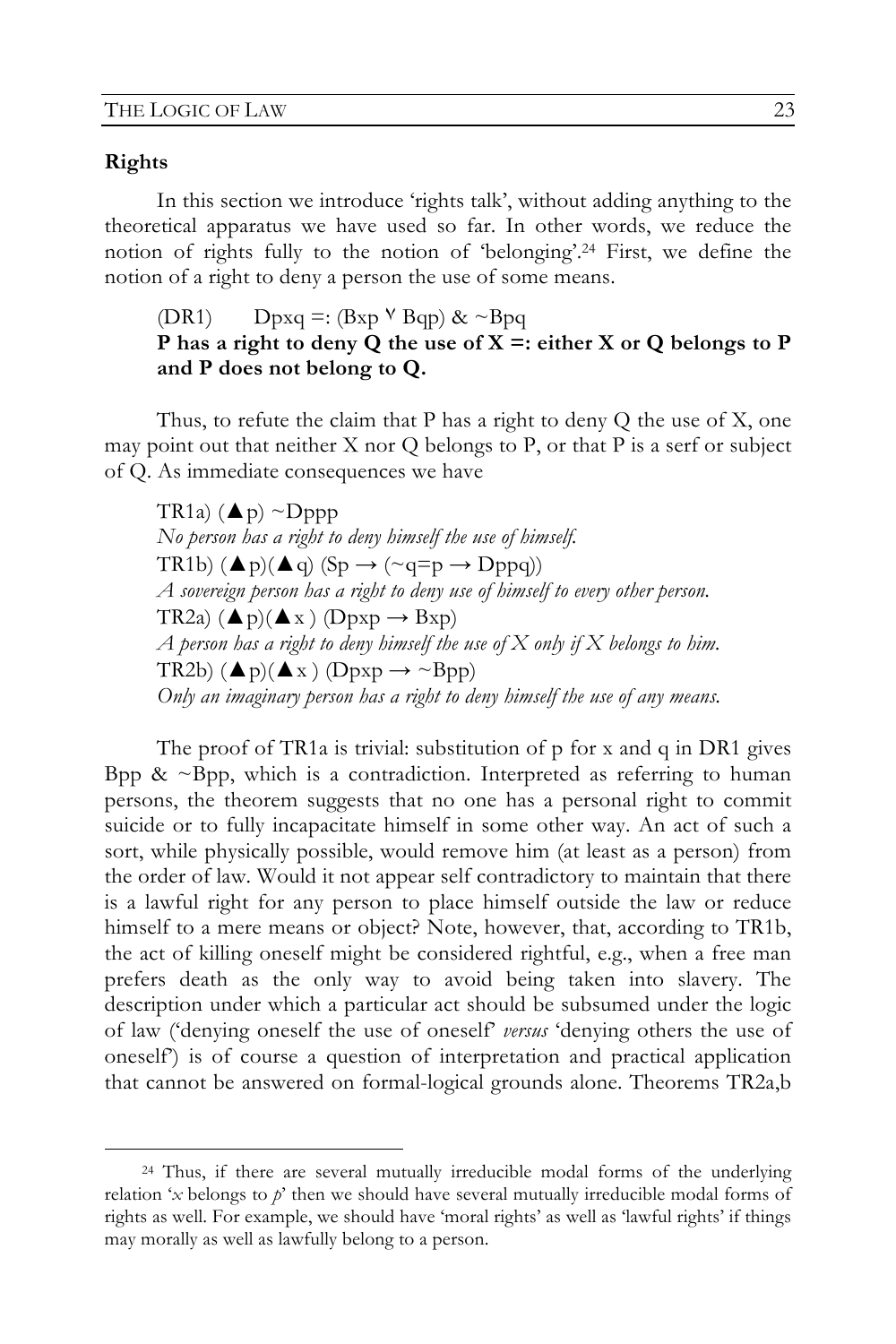merely explicate necessary (though not sufficient) conditions of the "right to deny".

We use the concept Dpxq to define the much more common notions of being free to use, and having the right to the use of, some means without the consent of some person. Thus

 $(DR2)$  Fpxq =: ~Dqxp **P is free to use X without the consent of Q =: Q has no right to deny P the use of X.**

(DR3) Rpxq =:  $Bxp \& \sim Dqxp$ 

**P has a right to the use of X without the consent of Q =: X belongs to P and Q has no right to deny P the use of X.** (DR4)  $R^*px =: (\triangle q)Rpxq$ 

**P has an absolute right to the use of X =: P has a right to the use of X without the consent of any person.**

Obviously,

TR3)  $(\triangle p)(\triangle q)(\triangle x)$  (Rpxq  $\rightarrow$  Fpxq) *If P has a right to the use of X without the consent of Q, then P is free to use X without Q's consent.*

The definitions, in conjunction with the axioms of  $L_0$ , imply that real, and only real, persons have the right to the use of themselves without their own consent:

TR4)  $(\triangle p)$  (Bpp  $\rightarrow$  Rppp) TR5) ( $\blacktriangle$ p) (Rppp  $\leftrightarrow$  P<sub>r</sub>p)

Not surprisingly, all autonomous, and in particular sovereign, persons have the absolute right to the use of themselves:

TR6)  $(\triangle p)$   $(Ap \rightarrow R^*pp)$ TR7)  $(\triangle p)$  (Sp  $\rightarrow$  R\*pp)

No person has a right to the use of what belongs to an independent person (a fortiori, a sovereign) person without the latter's consent:

TR8)  $(\triangle p)(\triangle q)(\triangle x)$  (Bxq & ~Bqp  $\rightarrow \sim$ Rpxq) TR9)  $(\triangle p)(\triangle q)(\triangle x)$  (Sq & Bxq & ~p=q  $\rightarrow \sim$ Rpxq)

These theorems bring into focus the concept of consent as a necessary condition for the use of other independent persons.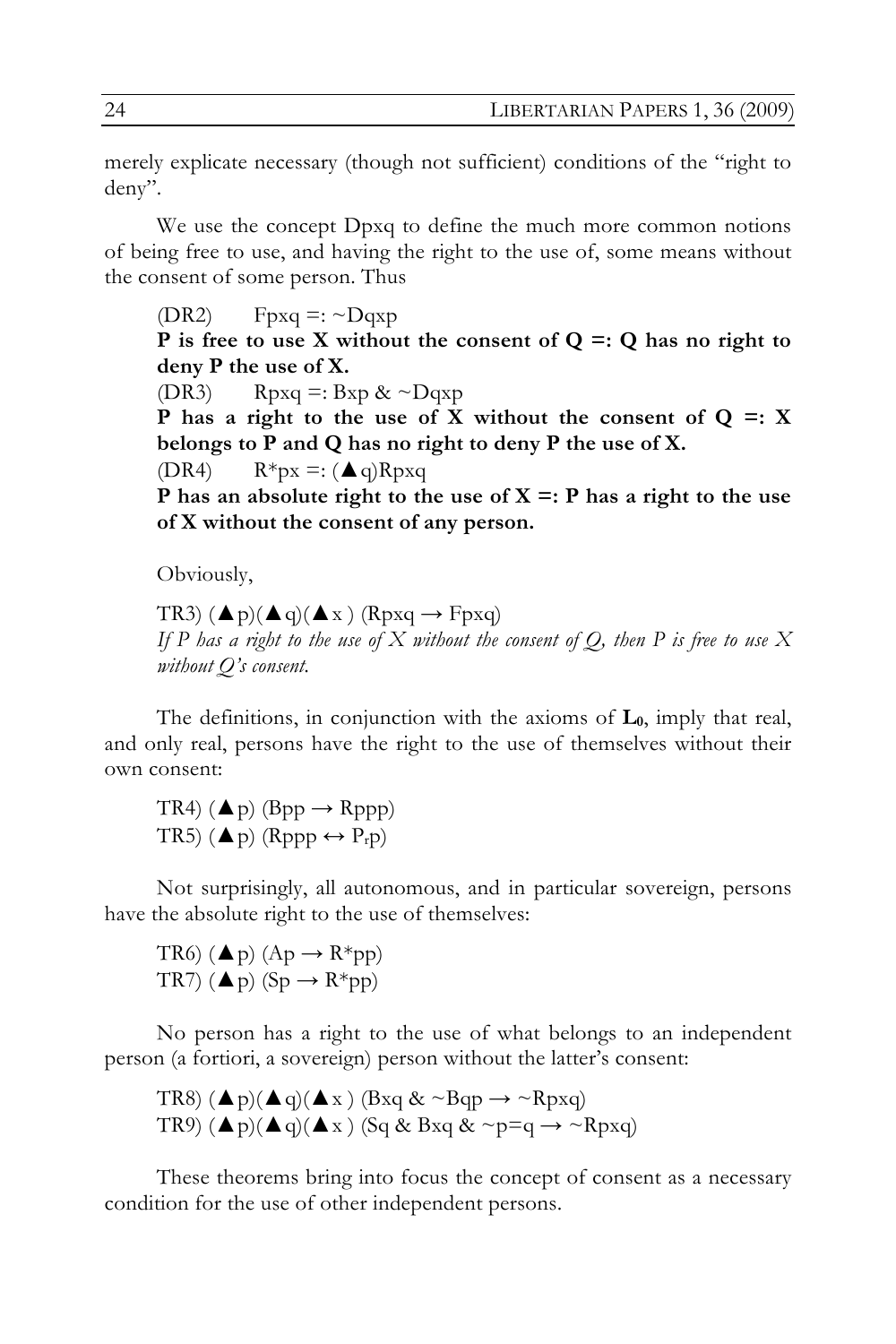Of particular interest are the following theorems:

TR10)  $(\triangle p)(\triangle q)$  (Bpq  $\rightarrow$  Rqpp) *If P belongs to Q then Q has a right to the use of P without the latter's consent.*<sup>25</sup> TR11)  $(\triangle x)(\triangle p)(\triangle q) (\triangle r)$  (Rpxq & Brq  $\rightarrow$  Rpxr) If P has a right to the use of X without consent of Q then P has a right to the use of *X without the consent of any person R that belongs to Q.* 

Together with the following theorems about strictly autonomous and heteronomous persons, they help to clarify what was said earlier about autonomous and hegemonic collectives:

TR12)  $(\triangle p)(\triangle q)(\triangle x)$  (SACpq & Bxp  $\rightarrow$  Rqxp) *A member of an autonomous collective has a right to the use of any other member's means without the latter's consent.* TR13)  $(\triangle p)(\triangle q)$  (SACpq  $\rightarrow$  Rpqq) *Members of the same autonomous collective have right to the use of each other without consent.*  TR14)  $(\triangle p)(\triangle x)$  (Hp & Bxp  $\rightarrow$  ( $\nabla q$ ) Rqxp) *For every heteronomous person P there is another person Q who has a right to the use of P's means without the latter's consent.* TR15)  $(\triangle p)(\triangle x)$  (Hp & Bxp  $\rightarrow$  ( $\nabla q$ ) ~Rpxq) *For every means X that belongs to a heteronomous person P there is a person Q without whose consent P has no right to the use of X.* TR16)  $(\triangle p)$  (Hp  $\rightarrow$  ( $\nabla q$ ) Rqpp) *For every heteronomous person P there is a person Q who has a right to the use of P* 

*without the latter's consent.* 

Applied to human persons, TR12 and TR13 lead us back to the Hobbesian "natural condition of mankind" and the implied right to everything and everybody.

<sup>&</sup>lt;sup>25</sup> There is a difference between a material theory of law that interprets an employment contract as a ground for saying that the employee belongs to the employer (and therefore, loses his autonomy for the duration of the contract) and a theory that denies that such a contract has any effect on the personal status of the parties. Similarly, a material theory that says that committing a crime may result in the criminal coming to belong to his victims for as long as he is not willing to provide full restitution is different from one that denies the victims any rights to the *person* of the criminal. However, the conditions that determine when "P belongs to Q" remains or ceases to be true may vary from one material theory of law to another. None of these variations is specifically accepted or rejected in the formalization.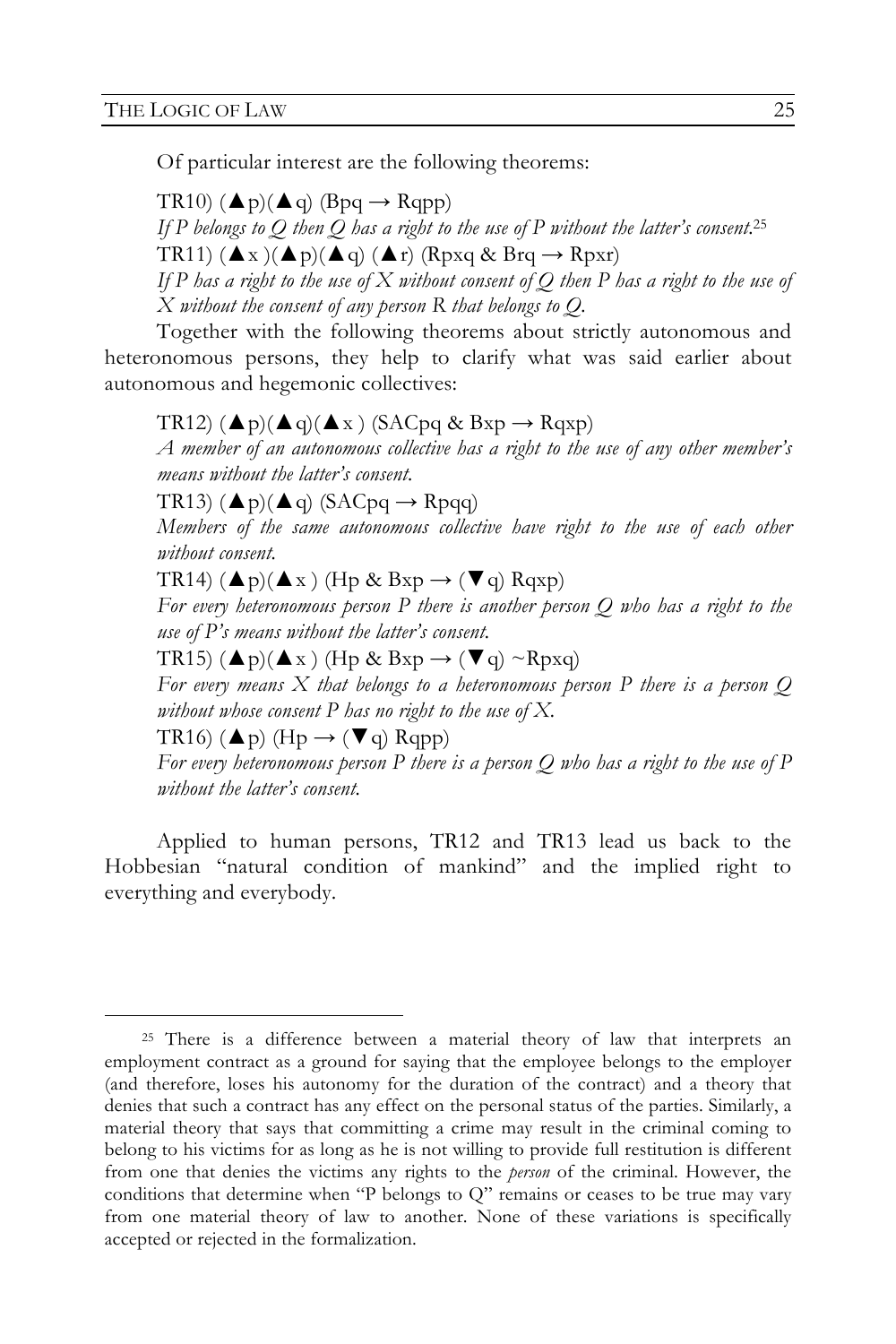### **Property**

We can easily define some concepts or forms of property, such as common property, communal property and ownership, in terms of the primitive '*x* belongs to *y*'.

(DY1)  $Oxp =: Bxp \& (Aq)(Bxq \rightarrow Bqp)$ **P** owns  $X =: X$  belongs to **P** and to no person that does not **belong to P.**<sup>26</sup>

It follows that an imaginary person cannot own what belongs to it. To put this differently, an owner must be a real person:

TY1)  $(\blacktriangle x)(\blacktriangle p)$   $(Oxp \rightarrow P_r p)$ *Only real persons own anything.*  TY2)  $(\blacktriangle x)(\blacktriangle p)$   $(Oxp \rightarrow Ap)$ *Only autonomous persons own anything.* TY3)  $(\triangle x)(\triangle p)$  (Hp  $\rightarrow \sim$ Oxp) *No heteronomous person owns anything.*  TY4)  $(\triangle p)$  (Sp  $\rightarrow$  Opp) *Only self owners are sovereign.* TY5)  $(\triangle p)$   $(Ap \rightarrow Opp)$ *Every autonomous person is a self owner.* TY6)  $(\triangle p)$  (Opp  $\rightarrow$  Ap) *Every self owner is an autonomous person.*

With respect to autonomous collectives, we have

TY7)  $(\blacktriangle x)(\blacktriangle p)(\blacktriangle q)$ (A!p & Oxp & Bpq  $\rightarrow$  Oxq) *If a member of an autonomous collective owns X then every member of that collective owns X.* 

Thus, the members of an autonomous collective have collective ownership of every means that is owned by any member.

(DY2)  $C_n x p q =: B x p \& B x q$ **X is common property of P and Q =: X belongs to P and to Q.** (DY3)  $C_1xpq =: Rpxq \& Rqxp$ **X** is communal property of **P** and  $Q =$ : **P** and **Q** have right to the **use of X without one another's consent.**

 <sup>26</sup> Under this definition, a ruler can own what belongs to his subjects. On the other hand, if a house belongs also to the renter (who is not a serf of the owner) then the owner does not have full ownership of the place for the duration of the lease.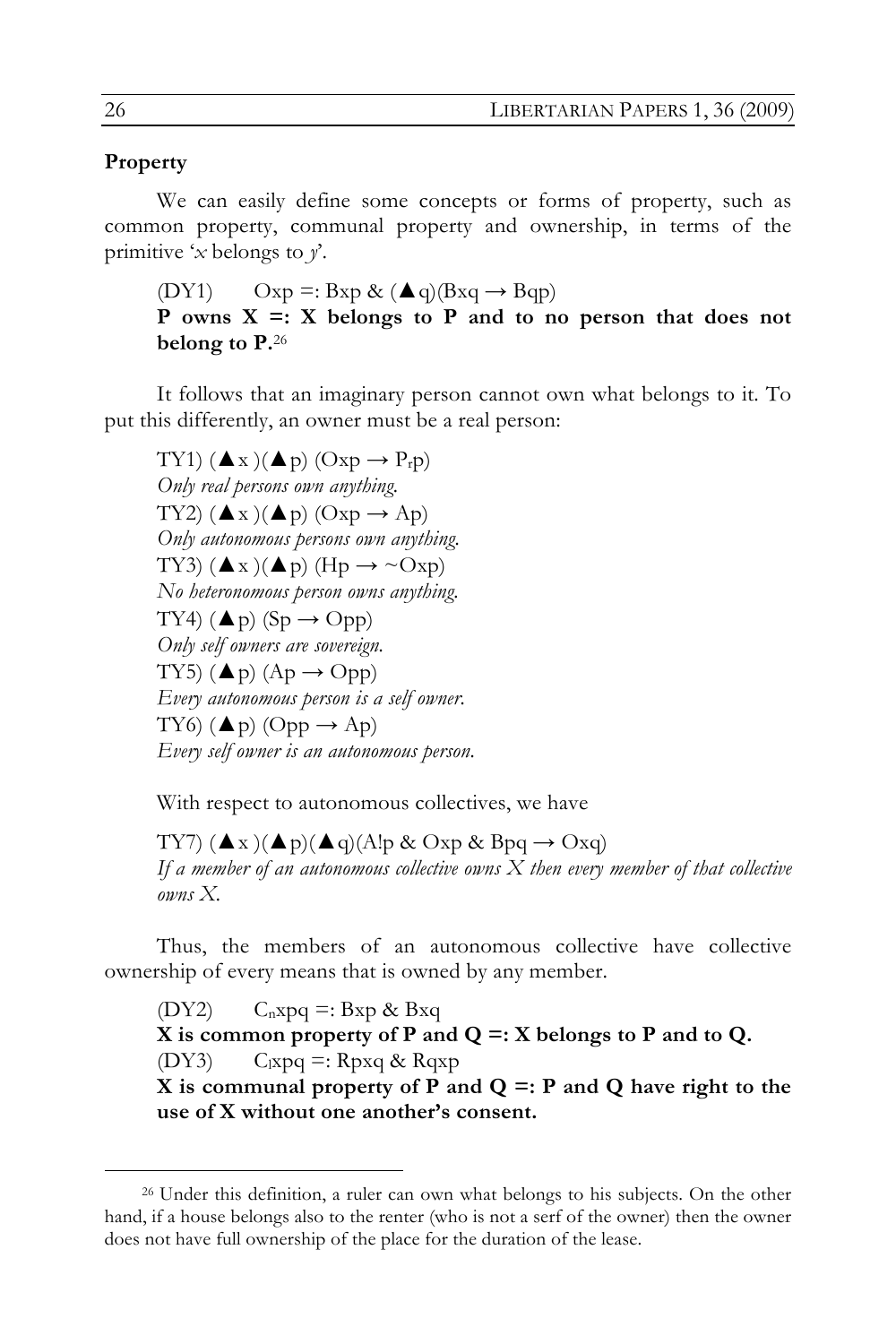Hence, the theorems:

TY8)  $(\blacktriangle x)(\blacktriangle p)(\blacktriangle q)$  (C<sub>I</sub>xpq  $\rightarrow$  C<sub>n</sub>xpq) *Only common property can be communal property.* TY9)  $(\blacktriangle x)(\blacktriangle p)(\blacktriangle q)$   $C<sub>l</sub>xpq \rightarrow Bpq \& Bqp)$ *If P and Q have communal property then they belong to one another.* TY10)  $(\triangle x)(\triangle p)(\triangle q)$  (Bpq & ~Bqp  $\rightarrow \sim C_1$ xpq) *There is no communal property between master and serf.* TY11)  $(\triangle x)(\triangle p)(\triangle q)(C_1xpq \rightarrow \sim Sp \& \sim Sq)$ *If X is communal property of P and Q then neither P nor Q is a sovereign person.* TY12)  $(\triangle p)(\triangle q) (\triangle x)$  (SACpq & Bxp  $\rightarrow$  C<sub>l</sub>xpq) *Whatever belongs to any member of an autonomous collective is communal property of all its members.* 

Obviously, in an autonomous collective, collective ownership implies communal property. However, something may be the communal property of the members yet no one of them may have right to its use without the consent of some person who is not a member of the collective. A sovereign person, in contrast, may have common property with others, but no communal property.

So far, the formal theory involves only the relation '*x* belongs to *y*', where  $x$  may be a 'means' but also a 'person' and  $y$  must be a 'person'. Yet, we have been able to identify quite a number of structures that lend themselves easily to interpretations of the intended class, viz., propositions of the kind one would expect to find in a material theory of law. Obviously, many more such structures could be defined. One might then enquire which structure is most suited for a particular concept as used in a particular material of law or by a particular commentator on such a theory. We can then discover whether a controversy about, say, ownership is rooted in different semantic interpretations of the same formal structure or in the fact that one party in the discussion defines "ownership" in terms of definition DY1 and another party refers to another formal structure. For example, if "ownership" were defined as 'Bxp &  $(\triangle q)(Bxq \rightarrow p=q)$ ' then it would always be *exclusive* ownership. Members of an autonomous collective could not, then, own anything: under this definition, TY7 would not be a theorem. A collective would have to be considered an autonomous person in its own right (a "self owner") if one were to hold the view that it may own things. Moreover, it would be illogical to say that a renter has a right to deny the use of the house to its owner, even while the lease is still running. The renter can have that right only if the house also belongs to him, but then the "owner", not having exclusive ownership, would not be the owner (in the intended strong sense). Both the weaker and the stronger definitions may coexist within the same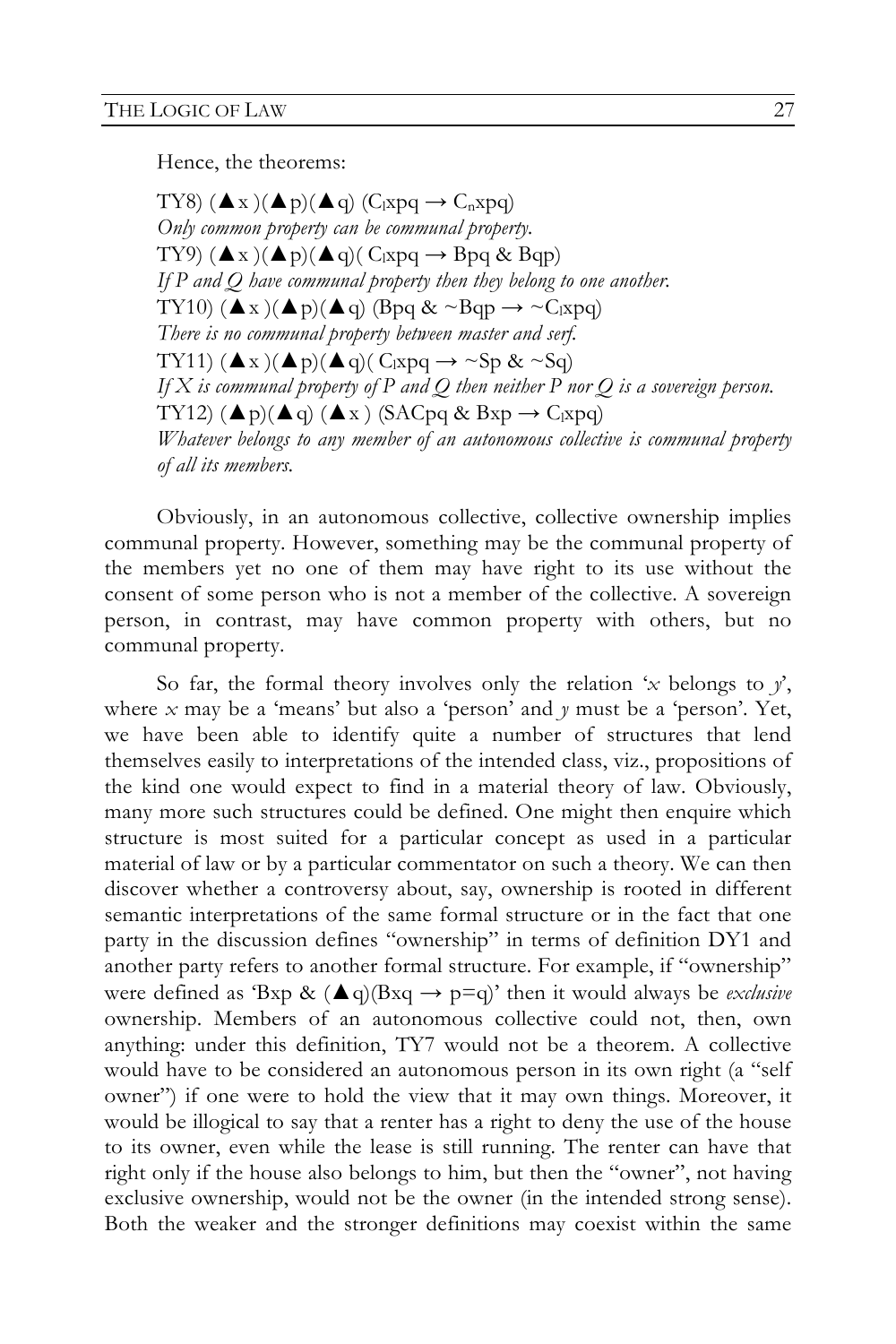theory, but they should then be distinguished by suitably different terms and special care should be taken in argumentation to avoid inadvertent shifts from one definition to another.

In the next paragraphs, it will become even clearer how easy it is to lose one's way in arguing about law. We shall add 'actions' to the domain of the formal theory in order to introduce concepts such as "freedom to do", "right to do", and "obligation". Because of their relative complexity, they are probably far more controversial, even at the purely syntactical level, than the concepts defined so far. (Readers who are not interested in those complexities may jump to the paragraph "General Principle of Justice". While action concepts are ubiquitous in discussions about law, they are not directly relevant to the central theme of this paper, viz., the analysis of the concept of law as an order of persons and the means that belong to them.)

### **Actions**

#### *The system L1.*

We now expand the domain **D**(**L0**) of the theory and add a separate category of objects that we call 'actions'.<sup>27</sup> Let  $D(L_1)$  be the name of the expanded domain. As variables for actions, we use i, j, … (possibly with subscripts or superscripts).

The actions domain is linked to the original objects domain by means of two primitive predicators U*io* and V*io*. We read them as 'action *i* uses *o*' (U*io*) and 'action *i* affects *o*' (V*io*). Obviously, we need to add the formulas 'Uio' and 'Vio' to the primitives of  $L_0$  to generate an expanded language  $L_1$  to speak about  $D(L_1)$ . As most material theories of law make the distinction between 'use' and 'affect' in one way or another, it is not amiss to make room for it in our formal theory.28 Obviously, whether and how to distinguish cases where an action uses or affects some means or person, are not matters that we can decide with the formal apparatus.

The use of the added primitive predicators is constrained by four axioms:

 <sup>27</sup> One may well have misgivings about treating actions (or, more generally, events) as 'objects'; however, they are not pertinent here since our treatment is purely formal and thus does not involve us in any ontological argument. The only relevant requirement is that it be possible, at least in principle, to identify actions (not only to differentiate an action from a means or a person but also to differentiate one action from another).

<sup>28</sup> Obviously, as with 'belong to' (see note 24 above), particular theories of law may postulate the co-existence of several irreducible modal forms of 'use' and 'affect'.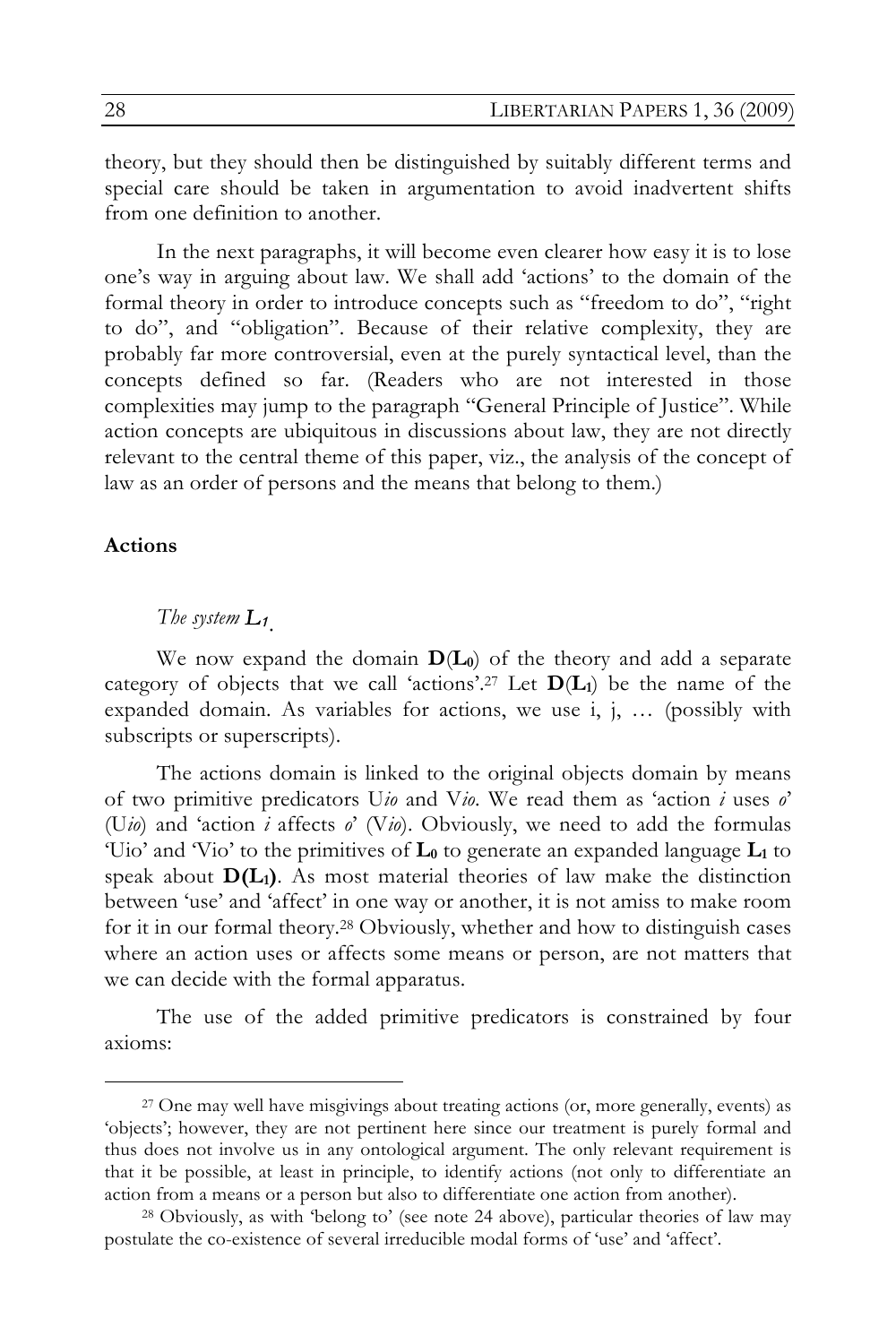$(A_11)$   $(A_i)(A_x)(Uix \rightarrow Vix)$ **Every action that uses a means affects it.**  $(A_12)$   $(A_i)(\blacktriangledown x)$  Uix **Every action uses at least one means.**  $(A_13)$   $(A x)(\blacktriangledown i)$  Uix **For every means there is an action that uses it.**  $(A_14)$   $($   $\blacktriangle$ i) $($   $\blacktriangle$  x  $)($   $\blacktriangle$  p)  $($ Vix & Bxp  $\rightarrow$  Vip) **An action that affects a means that belongs to a person, affects that person.**

The first axiom requires us to interpret U*ix* and V*ix* in such a way that whenever U holds for some pair (*i,x*) V holds for the same pair. However, it allows that with respect to some such pair V holds but U does not: an action may 'affect' a means without 'using' it. The other axioms ensure that we can always ask about the connection of an action to the other objects (means, persons) in the domain.

From the perspective of a theory of law, the primary purpose of introducing the concept of action is to answer questions about what sort of things a person has, or does not have, the right to do. To achieve that purpose, we first define with respect to actions some concepts that are analogous to those that we introduced earlier:

(DA1)  $D^a p i q =: (\nabla x)(V i x \& D p x q)$ 

**P has a right to deny Q to do I =: P has a right to deny Q the use of some means that I affects.**

(DA2)  $\text{R}^2$ piq =:  $(\triangle x)(\text{V}ix \rightarrow \text{R}pxq)$ 

**P has a right to do I without the consent of Q =: P has a right to the use, without the consent of Q, of all means that are affected by I.**<sup>29</sup>

The following definitions extend concepts of property and ownership to actions:

(DA3)  $\text{Bajp} =: (\triangle x) \text{ (Vix} \rightarrow \text{Bxp})$ Action I belongs to  $P =$ : All the means that I affects belong to  $P$ .  $(DA4)$   $O^{a}ip =: (\triangle x) (Vix \rightarrow Oxp)$ **P owns action I =: P owns all the means that I affects.**

 <sup>29</sup> A weaker notion of 'P having the right to do I without the consent of Q' would be  $'(x)$  (Vix  $\sim$  Dqxp)'. We can define similar but slightly different concepts by substituting 'Uix' for 'Vix' in the defining formulas of DA1 and DA2. However, in this presentation we shall not consider such variants. The interested reader is invited to do the exercise himself.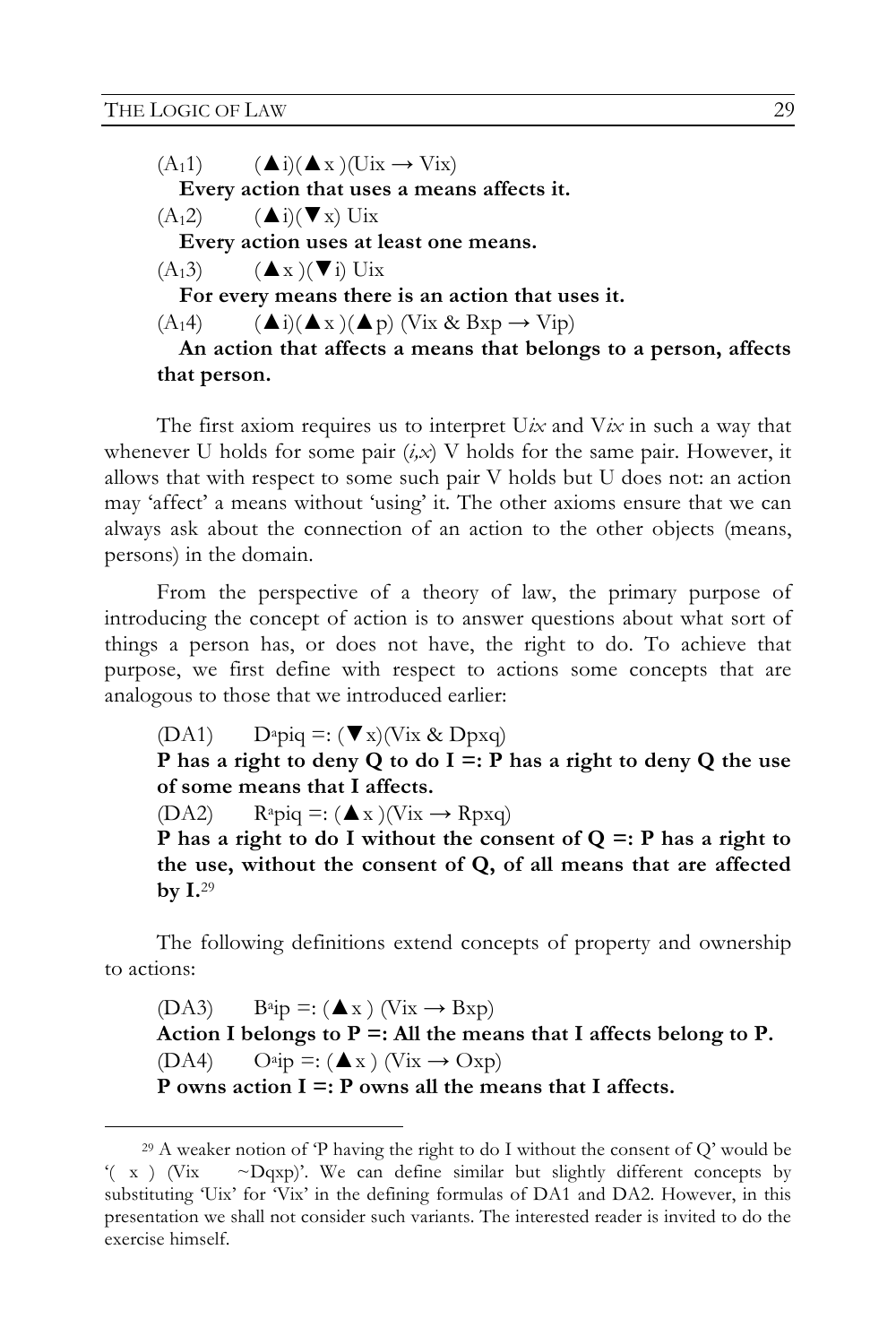Among the theorems that we can prove, we note the following:

TA1)  $(\triangle i)(\triangle p)(\triangle q)(\triangle x)$  (Vix & Bxq  $\rightarrow$  (R<sup>a</sup>piq  $\rightarrow$  Bqp)) *If action I affects property of Q then P has a right to do I without the consent of Q only if Q belongs to P.*

Concerning the property of actions, we may note these theorems:

TA2)  $(\triangle i)(\triangle p)(\triangle q)$  (B<sup>a</sup>ip & Sp & R<sup>a</sup>qip  $\rightarrow$  p=q) *If action I belongs to sovereign person P then no other person has a right to do I without the consent of P.* TA3)  $(\triangle i)(\triangle p)(\triangle q)$   $(O^{a}ip \rightarrow R^{a}pi)$ *If P owns I then P has the right to do I without the consent of any Q.* TA4)  $(\triangle i)(\triangle p)$  (Hp  $\rightarrow \sim$  O<sup>a</sup>ip) *No heteronomous person owns any action.*

Again, we have theorems that illustrate the perfect communism of autonomous collectives

TA5)  $(\triangle i)(\triangle p)(\triangle q)(\triangle r)$  (SACpq & Rapir  $\rightarrow$  Raqir) *If one member of an autonomous collective has the right to do an action without the consent of a person R, then so does every other member.* TA6)  $(\triangle i)(\triangle p)(\triangle q)$  (SACpq & O<sup>a</sup>ip  $\rightarrow$  O<sup>a</sup>iq) *If any member of an autonomous collective owns an action, then so does every other member.* TA7)  $(\triangle i)(\triangle p)(\triangle q)$  (SACpq  $\rightarrow \sim$ D<sup>a</sup>piq)

*No member of an autonomous collective has a right to deny any action to any other member.*

By means of the fourth action axiom we can prove the equivalence

TA8)  $(\triangle i)(\triangle p)(\triangle q)$  (R<sup>a</sup>piq  $\leftrightarrow$  B<sup>a</sup>ip & (B<sup>a</sup>iq <sup>V</sup> Bpq  $\rightarrow$  Bqp)) *P has the right to do I without consent of Q if and only if action I belongs to P and if either I or P belongs to Q then Q belongs to P.* 

Thus,  $\mathbb{R}^2$  apiq turns out to be formally analogous to  $\mathbb{R}$  pxq, which was defined as  $Bxp \& (Bxq \vee Bpq \rightarrow Bqp)$ .

#### *Generic actions*

We should think of the objects ('actions') that we introduced to define the expanded domain  $D(L_1)$  as concrete individual actions. They are specified action events except that the specification does not mention who performs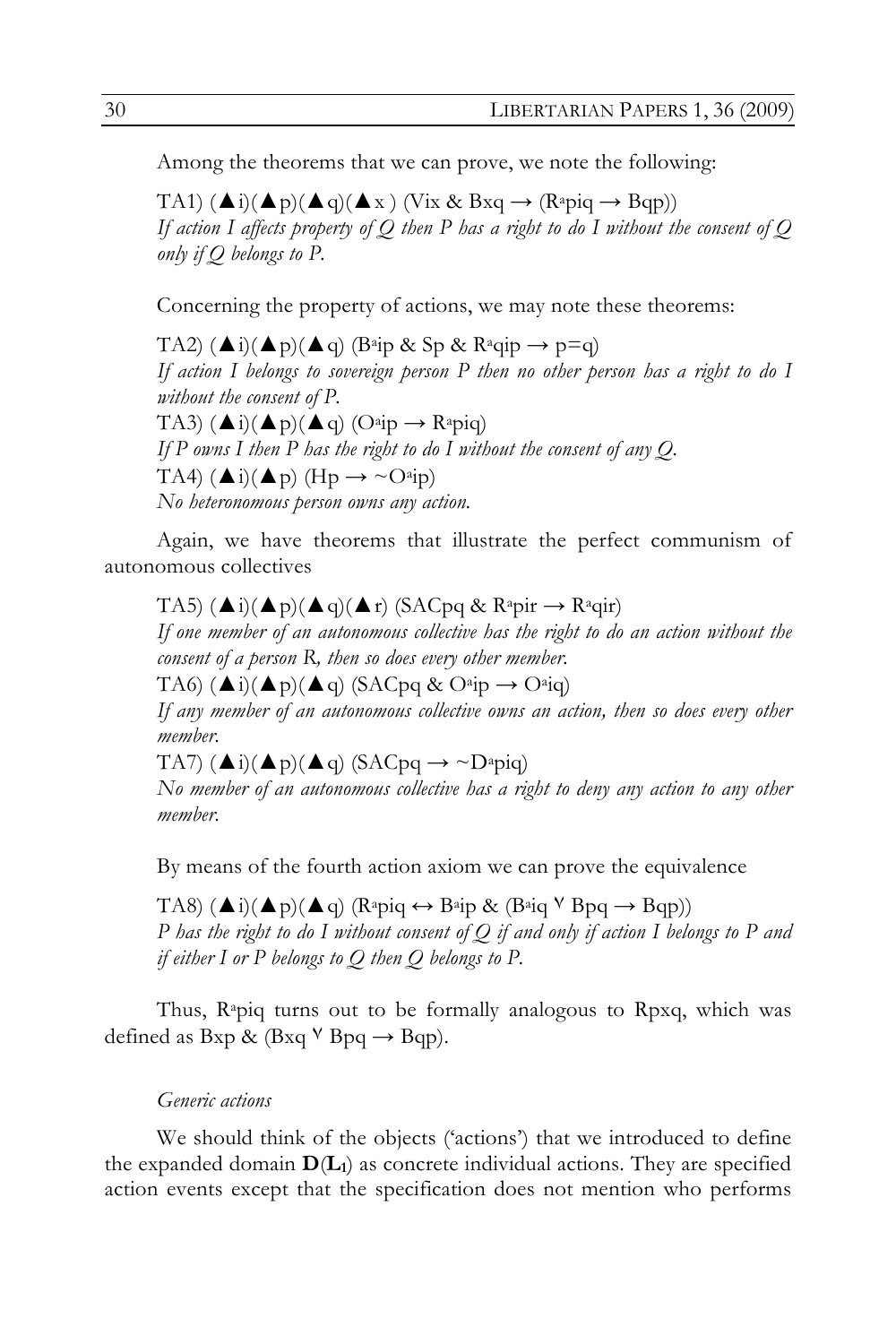the action or which means it uses or affects.30 Normally, of course, we refer only to kinds of actions, such as going to the hospital, reading a book, etc. Many theoretical discussions are exclusively in terms of generic actions.

Generic actions typically can be instantiated in many ways, each of which may be different from other instantiations with respect to the means it uses or affects. To accommodate references to generic actions, we can use action predicates such as '[*action I*] is of kind Z'. One advantage of introducing general action predicates is that we can negate and logically combine them: 'I is of kind  $Z_1$  but not of kind  $Z_2$ '. The basic structure of the logic of rights to do actions of some kind or other then comes into view.

#### *Rights, obligations, freedoms*

We should now be able to define such concepts as having right to do some kind of action, or having right to deny some kind of action to a person, having obligations, being free, and so on. However, because of the high level of abstraction of such definitions, there may be no intuitively straightforward way to do that. For example, with respect to 'having the right to do some generic action', we could define

(DA5)  $W^a p Z q =: (\nabla i)$  (Zi & R<sup>a</sup>piq)

**P has** *weak* **right to Z without the consent of Q =: There is at least one action I of kind Z such that P has a right to do I without consent of Q.**

Alternatively, we could define

## (DA6)  $S^a p Z q =: (\triangle i)$  (Zi  $\rightarrow$  R<sup>a</sup>piq) **P has a** *strong* **right to Z without the consent of Q =: P has a right to do any action of kind Z without consent of Q**

In their use of the expression 'has a right to do some kind of action' some material theories may exhibit a preference for one of those notions over the other. Perhaps the same theory uses that expression now in one sense, then in another. There is nothing intrinsically wrong with that, but the indiscriminate use of the same expression to convey different logical structures may be utterly confusing.

Because the DA6 concept is 'stronger' than the concept defined in DA5, its negation is 'weaker' than the negation of the DA5 concept. Thus, if

 <sup>30</sup> This is analogous to the treatments of 'means' in the earlier parts of the paper: we have assumed that we can identify individual means without specifying whose means they are (or what purpose they serve).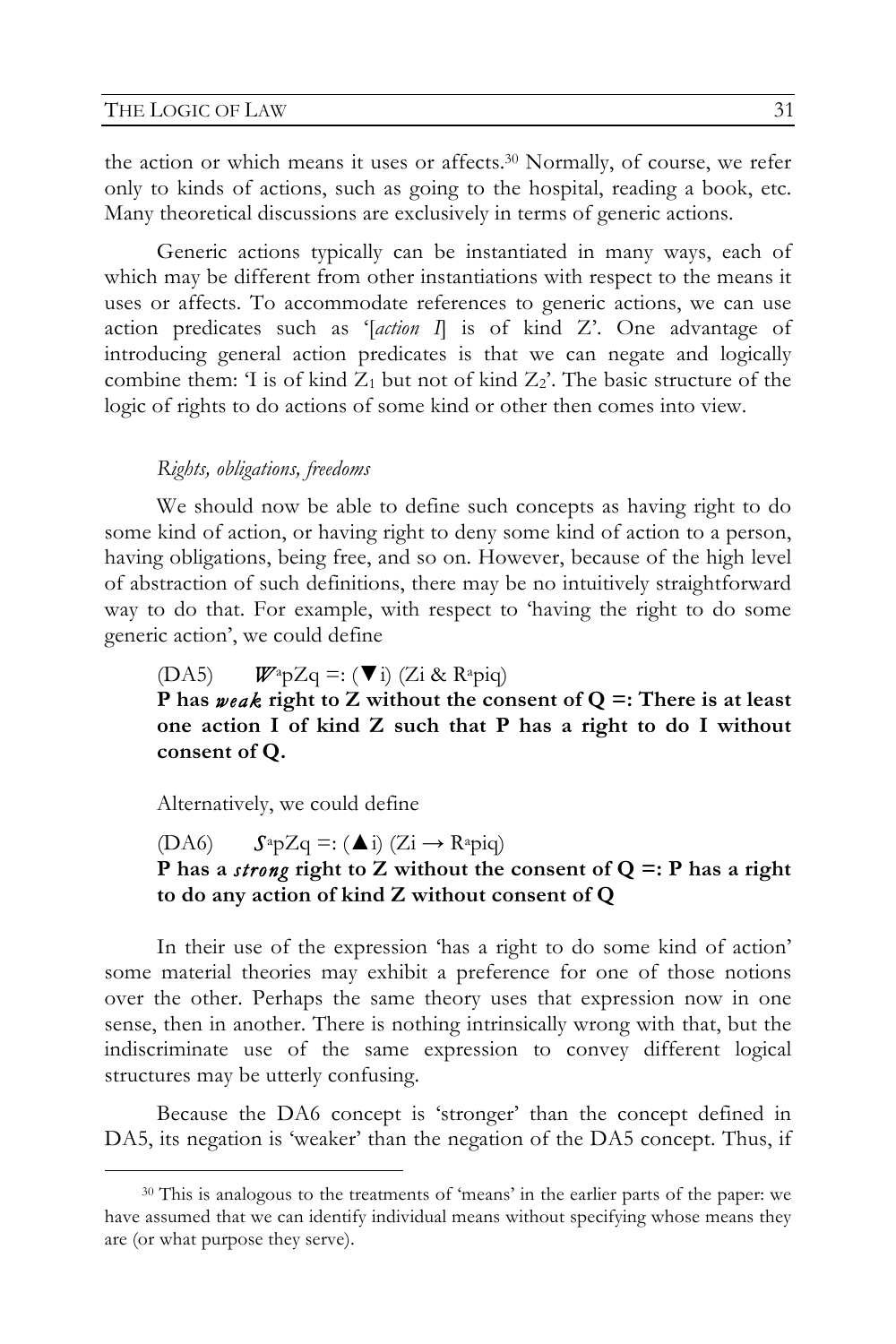"freedom of speech" were a weak right, saying that a person does *not* have the right to speak his mind would imply that he does not have the right to do anything that comes under the concept of speaking one's mind. If, on the contrary, "freedom of speech" were defined as a strong right, saying that a person does *not* have the right of free speech would imply only that there are ways of speaking his mind that are not within his right (although there may very well be other ways that are covered by it). Demagogues often appeal to such a strong definition, while at the same time fallaciously accusing those who oppose their claims of denying the weak definition: "You oppose free speech (in the strong sense of DA6)? Then you deny free speech (in the weak sense of DA5). Therefore, you assert that there is not a single act of free speech such that one has a right to do it without the consent of this, that, or any other person."

We note that

 $(\blacktriangle p)$  ( $(\blacktriangle q)$   $W^a p Z q \rightarrow Ap$ )

If P has the weak right to Z without anybody's consent, then P is an autonomous person.

We have already used a few action predicates: V*ix* and U*ix*. Thus, under the conventions adopted in this section, we can consider expressions such as *W*a*p*V*xq* and *S*a*p*U*xq*. We can prove

 $(\blacktriangle x)(\blacktriangle p)(\blacktriangle q)$  ( $\mathbb{W}$ <sup>a</sup>pUxq  $\leftrightarrow$  Rpxq)

P has a weak right to use X without consent of Q if and only if P has a right to the use of X without Q's consent.

 $(\blacktriangle x)(\blacktriangle p)$  ( $(\blacktriangle q)$   $W^{\text{ap}}Uxq \rightarrow \text{Oxp}$ )

If P has a weak right to use X without anybody's consent then P owns X.

In other words, ownership is a necessary (but it is not a sufficient) condition for the right to use a means without anybody's consent. It is not a sufficient condition because there may be no action that uses the means one owns that does not have significant side effects on other means (and other persons).

Consider now the theorem

 $(\triangle p)(\triangle q)$  (W<sup>a</sup>p~Zq  $\leftrightarrow$  ( $\nabla i$ ) (R<sup>a</sup>piq & ~Zi)) *P has the weak right to do something else than Z without consent of Q, if and only if P has a right to do some action that is not of the kind Z without consent of Q.*  Equivalently:

 $(\triangle p)(\triangle q)$  ( $\sim$ **W**<sup>a</sup>p $\sim$ Zq  $\leftrightarrow$  ( $\triangle$ i) (R<sup>a</sup>piq  $\rightarrow$  Zi)) *P does not have the weak right to do something else than Z without consent of Q, if*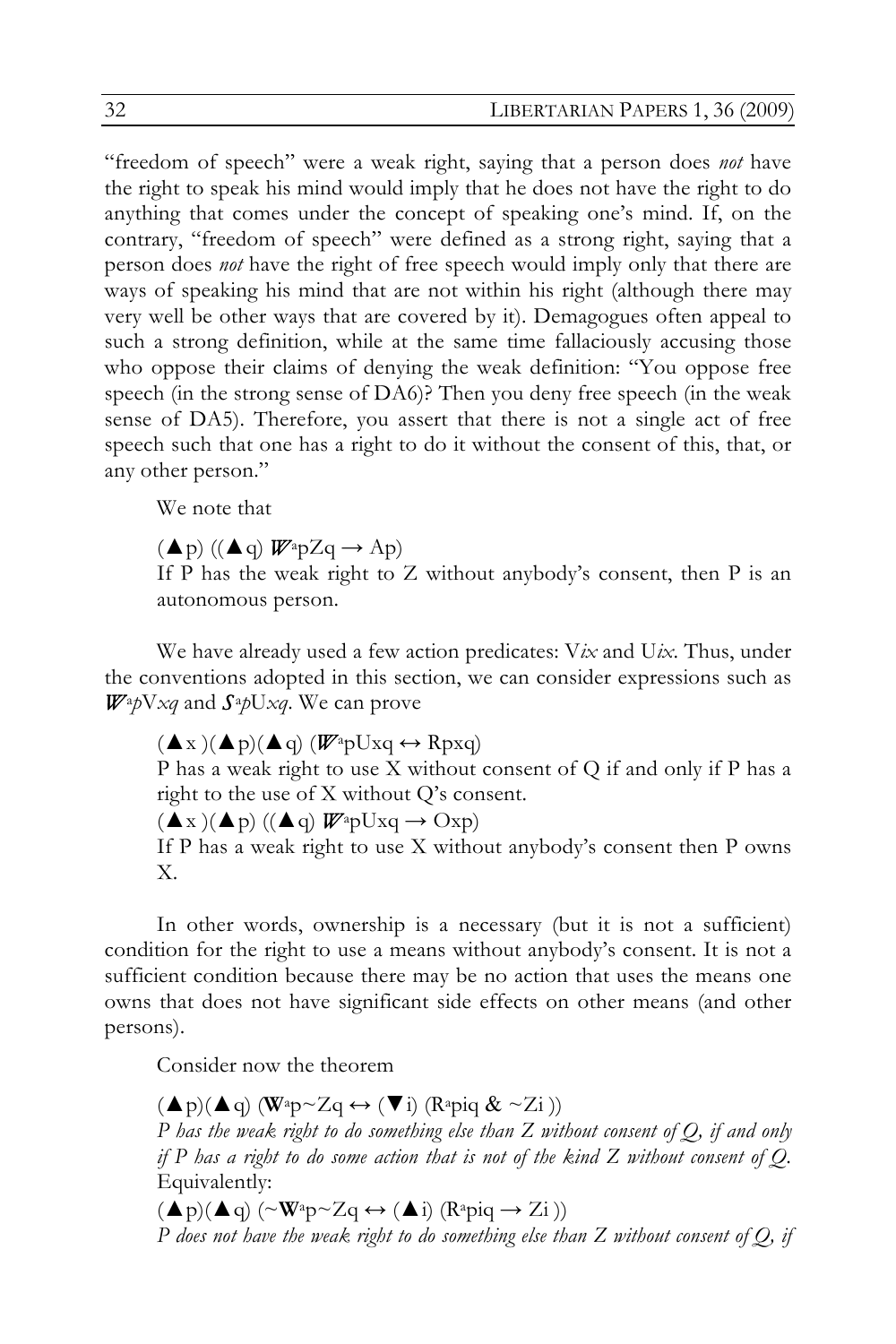*and only if P has a right to do any action without consent of Q only if it is of kind Z.*

This is an immediate consequence of DA5. The right part of the second formulation of the theorem captures at least one sense of 'P is under an obligation to Q not to Z'. However, the same is true for the right part of the following theorem.

 $(\triangle p)(\triangle q)$  (~ $S^a p \sim Zq \leftrightarrow (\blacktriangledown i)$  (~ $Z_i \& \sim R^a p i q$ ) *P does not have the strong right to not-Z without consent of Q, if and only if there is an action of kind not-Z that P does not have the right to do without consent of Q.*

Clearly, the ambiguity of the natural language formula 'P is under an obligation to Q to Z' reflects the ambiguity of 'P has a right to Z without consent of Q'. Thus, we should at least distinguish a 'strong' and a 'weak' form of obligation, the first defined in terms of 'weak right' and the latter in terms of 'strong right'. Moreover, in some instances, 'P is under an obligation to Q to Z' may mean something along the lines of 'P is not free not to Z without the consent of Q'. Obviously, even with the rather simple formalization used so far, we can identify numerous logical structures that arguably are hard to keep apart in natural languages, or even in the technical (but not formalized) languages of lawyers, moralists and philosophers.

Similar complications attend the interpretation of 'freedom to do some generic action'. We could trace it back to definition DR2 (one's freedom to use some means without the consent of another person). Then, we should note at least the following possibilities for defining "P's freedom to Z":

 $(\nabla i)$  [Zi &  $(\triangle q)$  (~p=q  $\rightarrow \sim D^a$ qip)]

There is some action of kind Z, such that no other person has a right to deny P to do it.

 $(\triangle q)$   $[\sim p=q \rightarrow (\blacktriangledown i)$   $(Z_i \& \sim D^a$ qip)]

For every other person Q, there is an action of kind Z such that Q has no right to deny P to do it.

 $(\triangle i)(\triangle q)$  [Zi & ~p=q  $\rightarrow \sim$ D<sup>a</sup>qip)]

No other person has a right to deny P to do any action of kind Z.

Alternatively, we may have in mind the sort of freedom that one would positively call a right rather than the mere absence of another's right. Here, too, we have several formulations of different strength:

 $(\nabla i)$  (Zi &  $(\triangle q)$  (~p=q  $\rightarrow$  R<sup>a</sup>piq)

There is an action I of kind Z, such that P has a right to do I without the consent of any other person.

 $(\triangle q)$   $[\sim p=q \rightarrow (\blacktriangledown i)$  (Zi & R<sup>a</sup>piq)]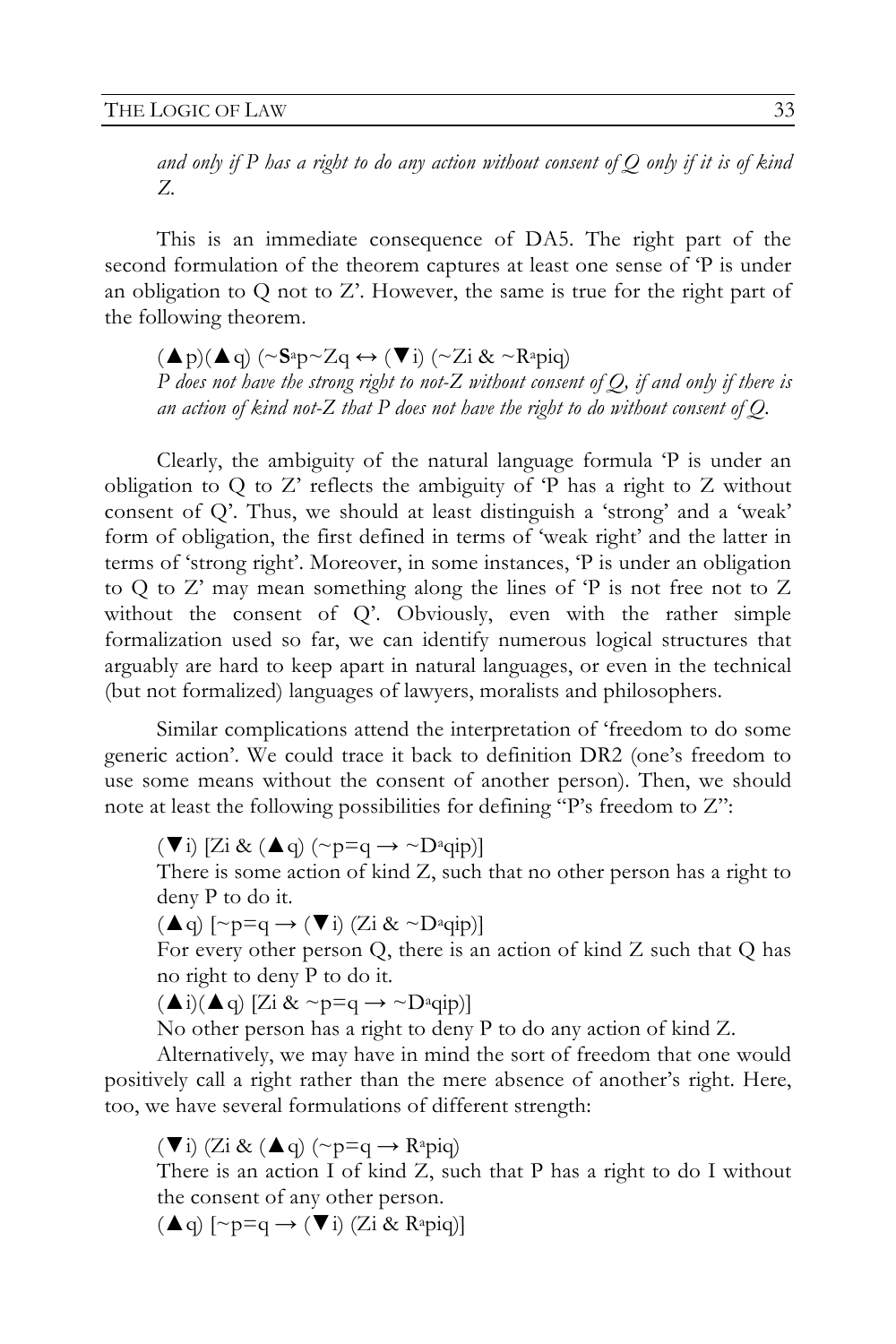For every other person Q, there is an action of kind Z such that P has a right to do it without consent of Q.

 $(\triangle i)(\triangle q)$  [Zi & ~p=q  $\rightarrow$  R<sup>a</sup>piq)]

For every action of kind Z, P has a right to do it without any other person's consent.

#### *Relevant harms and wrongs*

Kinds of actions are often identified in terms of the effects of actions. Let us introduce binary predicates of the form 'action I produces state of affairs  $S'$  and represent them by expressions of the form ' $\mathfrak{w}S'$ . Then we can read '*W*ap»Sq' as 'P has a weak right to produce S without consent of Q' and interpret it as  $'(\nabla i)$  (i»S & R<sup>a</sup>piq)'.

Consider a state of affairs  $\Phi$  such that any action that puts a means (or a person) in that state harmfully affects that means (or person) in a way that is significant or relevant from the point of view of the law:  $(\triangle i)$  (i» $\Phi$ x  $\rightarrow$ Vix). If that condition holds for a means x then we shall write **F**Φx—which we may read as: Φ is an **F**-state for x (think "forbidden state"). An example could be 'X is destroyed'. We can easily prove

 $(\blacktriangle x)(\blacktriangle p)(\blacktriangle q)$  (**F** $\Phi$ x & Bxp & ~Bpq  $\rightarrow \sim$   $\mathbb{W}$ <sup>a</sup>q» $\Phi$ xp)

No person has a right to put what belongs to an independent person in F-state Φ without that person's consent.

 $(\triangle p)(\triangle q)$  (**F** $\Phi$ p & ~Bpq  $\rightarrow \sim$  *W*<sup>a</sup>q» $\Phi$ pp)

No one has a right to put an independent person in F-state  $\Phi$  without his consent.

Suppose, for example, that  $\sim$ Ip (i.e.  $\rm{P}$  is not innocent') is deemed an **F**state for P—every action that puts P in a condition where P is not innocent relevantly affects P. Then, with the possible exception of P's masters or rulers, no one has liberty to make it happen that P loses his innocence without his consent. No one can lawfully make an independent person lose his innocence without his consent. Also

 $(\blacktriangle p)$  (**F** $\Phi$ p & P<sub>f</sub>p  $\rightarrow$  ( $\blacktriangle q$ ) (~p=q  $\rightarrow \sim$  *W*<sup>a</sup>q» $\Phi$ pp))

No other person has a right to put a free person in F-state Φ without his consent.

For example, if  $\sim P_f q$  ('Q is not a free person') is deemed an **F**-state for a free person Q, then every other person is under a strong obligation to Q not make him lose his freedom. Consequently, an action that makes Q lose his freedom must be undertaken with the consent of Q himself. No free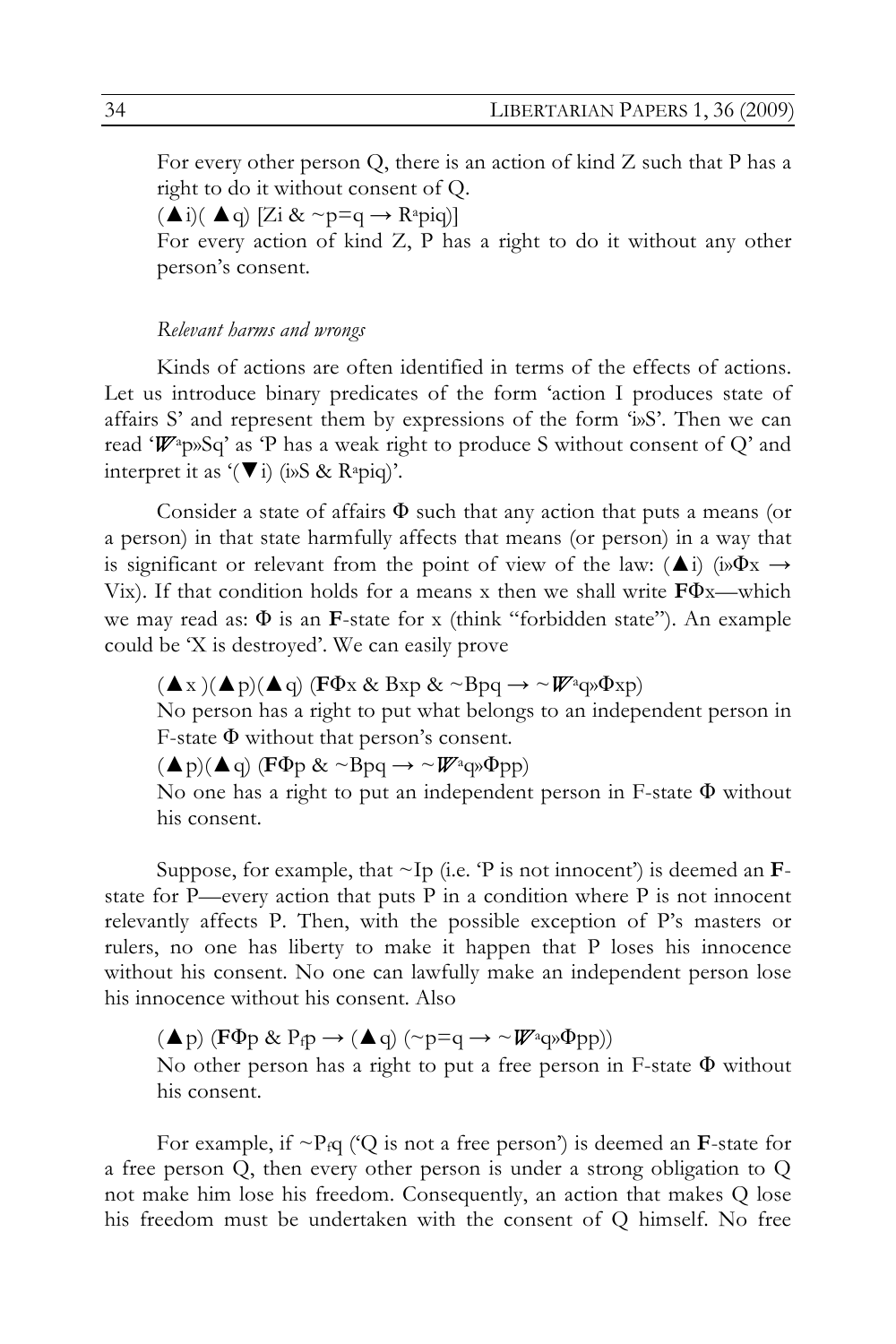person can lose his freedom against his will.31 Of course, whether a particular theory of law does or should consider any state of affairs an **F**-state, is not a matter that can be decided on formal grounds.

Next, consider a state of affairs  $\Psi$  such that any action that puts a means (or person) in that state is one that no person has a right to do except possibly with the consent of every person:  $(\triangle i)(\triangle x)(\triangle p)(\triangle q)$  (in  $\Psi x \rightarrow$  $\sim$ R<sup>a</sup>piq). To put this differently: if action I produces Ψ, then there is no person Q without whose consent P has a right to do I. We may call  $\Psi$ <sub>x</sub> an excluded or **X**-state: **X**Ψx. Obviously, no person has a right to put any means or person in an **X**-state unless, perhaps, he does so with the consent of every person:

$$
(\blacktriangle x)(\blacktriangle p)(\blacktriangle q) (X\Psi x \rightarrow \sim \mathbf{W}^a p \mathbf{W}^a xq).
$$

Let us assume that 'no innocence' is an **X**-state for any person. Then,

 $(\triangle p)(\triangle q)(\triangle r) \sim W^2$ p» $\sim$ Iqr

There is no person R without whose consent P has a right to deprive a person Q of his innocence.

 $(\blacktriangle p)(\blacktriangle q) \sim W^a$ p» $\sim$ Ipq

There is no person Q without whose consent P has a right to deprive himself of his innocence.

If we assume further that every action that puts a free person in a condition where he is no longer free makes him lose his innocence, then given that 'not innocent' is considered an **X**-state for any person—it follows that

 $(\blacktriangle p)(\blacktriangle q)$  (P<sub>f</sub>p  $\rightarrow \sim \mathbb{W}^2$ <sup>p</sup> $\sim$  P<sub>f</sub>pq) There is no person Q without whose consent a free person P has a right to deprive himself of his freedom.

The same result follows immediately from the alternative assumption that 'no freedom' is an **X**-state for a free person. Presumably, the assumption captures the essence of the thesis that freedom is an absolute, inalienable right. By analogy, the assumption that 'no innocence' is an **X**-state for any

 <sup>31</sup> An anonymous referee asked, "Does it make sense to say someone lost his freedom with his consent? How was it a loss of freedom?" The answer is that, in this formalization, we are concerned only with freedom as a status in law, not with freedom in, say, a physical or psychological sense. He who consents to commit a crime (cf. the *mens rea* requirement) willingly gives up his status as a free person in the order of law, if that is the lawful consequence of his crime. (See below, the section on the principle of natural justice. Note that not all material theories of law accept that principle.)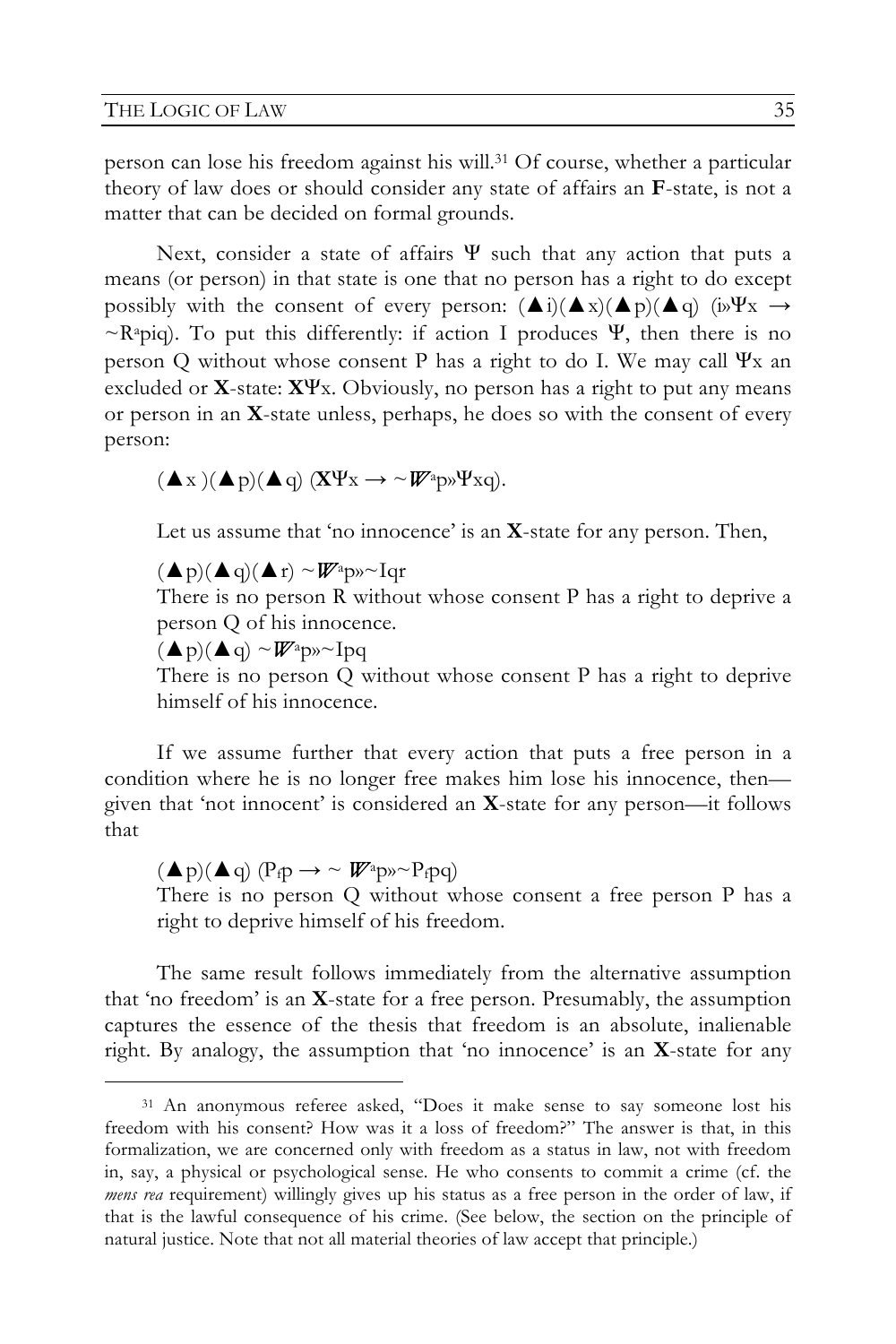person would represent the thesis that 'innocence' is an absolute, inalienable right. Again, whether a particular material theory of law does or should consider  $\sim$ Ip (or any other condition) an **X**-state, is not a matter that can be decided on formal grounds.

Clearly, our formalization can give plausible definitions of concepts such as freedom and obligation in terms of the primitive relations B*xp*, U*ix* and V*ix*. It also highlights the more or less subtle ambiguities of words such as 'freedom' and 'obligation' in natural languages and discourses about law. We can easily add more definitions and derive more theorems but we shall not do so. In any case, it should be clear that  $L_0$  and  $L_1$  are useful tools for formalizing significant parts of our thinking about law.

#### **General Principle of Justice**

It is time to turn our attention to the predicator  $I_{\theta_1}$ , which is a primitive of **L0**. Its use is constrained by the axiom

### $(A_03)$  (o)(Io  $\rightarrow$  ( $\nabla$  p)(p=o)) **A lawfully innocent object is a person.**

In other words, only persons can be innocent in law—which is not to say, of course, that only innocents can be persons. A given material theory of law might postulate that the concept of innocence does not apply to some persons or classes of persons (for example, imaginary persons). Nor is it logically necessary for such a theory to assume that, for a person, the loss of innocence entails the loss of his status as a person in law. We use the concept of an innocent person to formulate a general principle of personal justice.

*General principle of justice* (GJ): **Only innocent persons are free.**

 $[(\triangle p)(P_f \rightarrow I_p)]$ . In other words, a person who is not lawfully innocent cannot be considered in justice to be lawfully free—and therefore to belong only to himself. To have lost his innocence (in the relevant law-related sense), he must have done something or something must have happened that gave some other person a lawful claim to his person. A non-innocent person always belongs to some other person. While this is compatible with his being a member of an autonomous collective, it does rule out that he is a sovereign person.

Notice that GJ does not specify that in justice all innocent persons are free persons. Such a specification would not make sense in the formal theory of law, which does not specify the material conditions that are necessary or sufficient for ascertaining that a particular person is innocent or not. A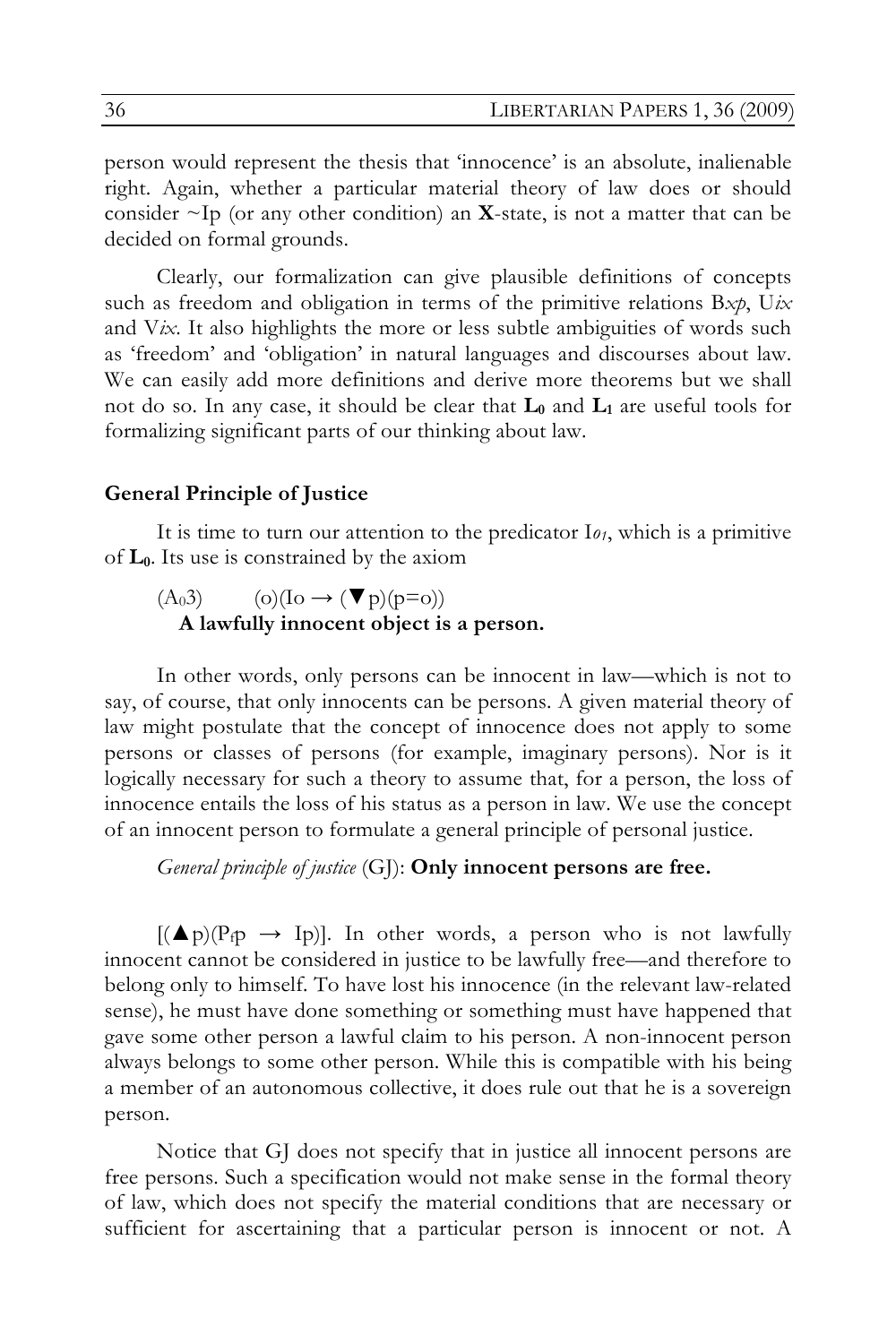material theory of law might permit us to say that a slave, serf or subject is innocent without compelling us to say that he is a free person. GJ only rules out that we consider a person lawfully free but not lawfully innocent.

In the formal theory, it follows from GJ that

TG1)  $($   $\blacktriangle$  p) $(($   $\blacktriangle$  q) p=q  $\rightarrow$  Ip) *If someone is the only person in the world, he is innocent. If there is a non-innocent person, there must be at least two persons.* TG2)  $(\blacktriangle p) \sim Ip \rightarrow (\blacktriangle q) \sim Sq$ *If no person is innocent, then no person is sovereign.*

Consequently, if no person is innocent, then no person is free; every person belongs to some other person. If we are dealing with a finite world then we also have

TG3)  $(\blacktriangle p) \sim Ip \rightarrow (\blacktriangledown q)$  A!q *If there are no innocent persons in a finite world, then some persons must be members of one or more autonomous collectives.*<sup>32</sup>

In a finite world without innocent persons, there are some strictly autonomous persons and maybe some heteronomous persons, but there are no sovereign persons.

### SECTION II

#### **Natural Persons and Natural Law**

*The system L2.* 

Let us define another primitive relation between persons and means. We refer to it with the binary predicator  $B_n$ . We read the formula  $B_n \rho_1 \rho_2$  as ' $\rho_1$ naturally belongs to  $o_2$ ' or as ' $o_1$  belongs to  $o_2$  by nature'. From  $\mathbf{L}_1$ , we get to the system **L2** by expanding the language with the new predicator and adding a few axioms that constrain its use. First, however, we give a definition of the concept 'natural person'.

 $(DN1)$   $P_n p =: B_n p p$ **P is a natural person =: P belongs to himself by nature.**

 <sup>32</sup> As formalized, the theorem is incomplete: the condition that the number of persons is finite is not made explicit.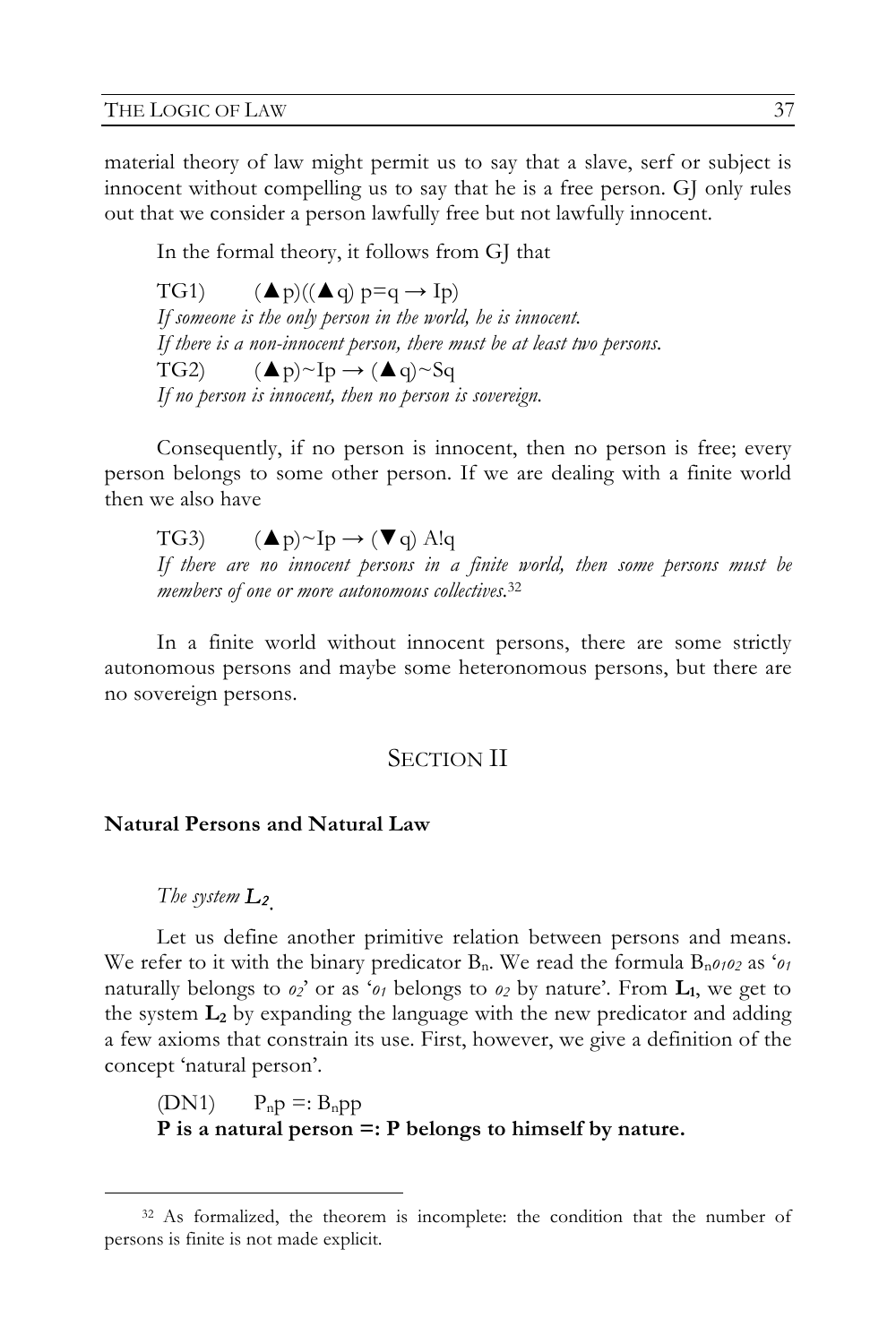A person who is not natural we shall call an artificial person. The relevant axioms for the relation  $B_n$ xp are:

 $(A_21)$   $($ **A**  $p)($ **A**  $x)$   $(B_nxp \rightarrow P_np)$ **Only to a natural person does any means belong naturally.**  $(A_22)$   $($ **A** $p)$  $($ **A** $q)$  $(B_npq \rightarrow p=q)$ **No person belongs naturally to any other person.**  $(A_23)$   $($   $\blacktriangle$   $p)($   $\blacktriangle$   $q)($   $\blacktriangle$   $x)$   $(B_nxp \& B_nxq \rightarrow p=q)$ **No means belongs naturally to more than one person.**

The axioms make good intuitive sense if we think of human beings as natural persons. Some means belong by nature to a human person. They are his somatic means, which are embodied in his physical being and which are under his control in a way in which no other (extra-somatic) means is or can be. With respect to, say, a corporation, the concept of a means that belongs to it by nature does not make sense. As for the second axiom, no human person belongs by nature to any other person, whether human or not. For example, no person has control over a human person or his body in the same natural, immediate way in which he has control over himself or his body and its parts. Axiom 3 captures the separate existence of natural human persons, at least in the sense that those parts of the world that naturally belong to one such person (his body, its limbs and other somatic means) do not and cannot in the same way belong to another.33 Clearly,

TN1)  $(\blacktriangle p)$   $(P_n p \rightarrow (\blacktriangledown x) B_n xp)$ *For every natural person, some means naturally belongs to him.* TN2)  $(\blacktriangle p)(\blacktriangle q)$   $(P_n p \& P_n q \& \sim p = q \rightarrow (\blacktriangledown x)$   $(B_n xp \& \sim B_n xq))$ For every pair of natural persons, there is a means that naturally belongs to one of *the pair but not to the other.*

The axioms exclude the possibility of one person being by nature the serf or subject of another. Consequently, we cannot define, in terms of  $B_nxp$ , a concept analogous to that of an autonomous collective.

*A note on positivism*

 <sup>33</sup> Viable Siamese twins do not appear to be exceptions (but I am not an expert on Siamese twins). If viable, even craniothoracopagus twins, joined at the head and chest, with only one brain, one heart and combined gastrointestinal tracts, presumably would be one person with more controllable [lower] limbs than an ordinary person would have. Viable Siamese twins usually, it seems, are two persons whose bodies happen to be linked in a particular way.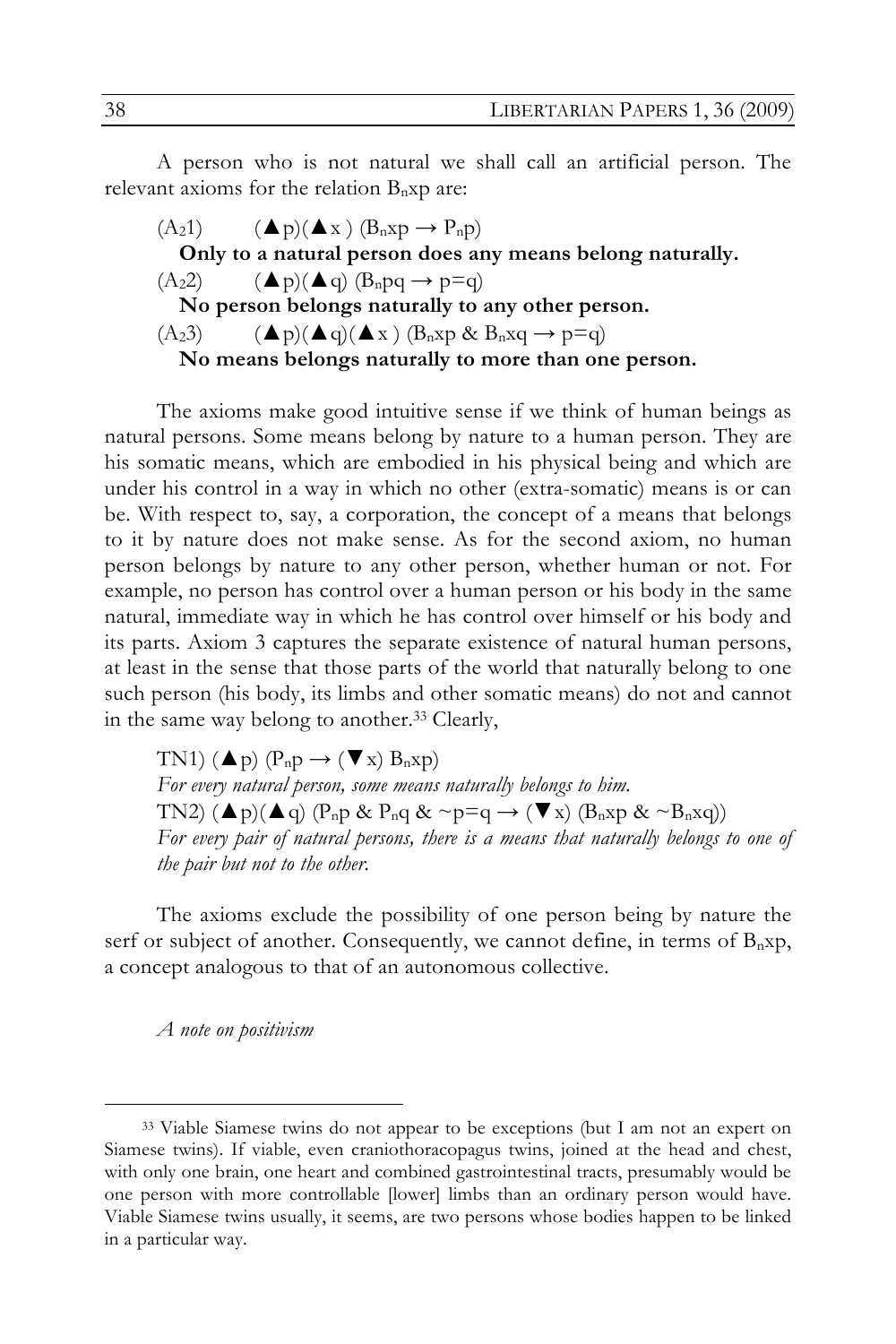Legal positivists might object to the use of the term 'natural' for qualifying persons. However, the term, while it is suggestive, is not logically important. Another term, say 'necessary', might do as well. What is important is that we have at our disposal a concept of a person that is independent of the concept of a person as defined in the general theory of law, yet sufficiently similar to be subsumed under the latter theory. Although we may believe that human persons are natural persons, and perhaps the only natural persons, we cannot charge a purely formal theory with these assumptions.

Natural law theorists focus on natural persons (in an ordinary sense of the word 'natural') as the persons whose existence is necessary to make sense of law as an order of persons. From their point of view, all other orders of persons—orders of artificial persons such as corporations or states—are 'law' only by analogy to the natural order of human persons.

In contrast with the natural law theorists, positivists deal primarily with what they call 'legal persons'. Some of those persons, for example states (or in more abstract language, legal systems), they treat as theoretical representations of pre-existing data from which any legal analysis must start. These systems are the 'legally necessary persons' that serve to anchor the positivists' theoretical constructions in some reality that is not itself one of those constructions. The existence of those particular legal persons is a necessary supposition of any (positivistic) theory of law. Other legal persons have no axiomatic or 'legally necessary' existence. Hence, there is nothing that belongs to them as a matter of legal necessity and nothing to which they belong as a matter of legal necessity. They are legal persons only if and because they stand in some legally relevant relation to one of the axiomatically acknowledged legally necessary anchorpersons. That relation and not any material condition per se—determines their status as legal persons in some legal system. Even to a legal positivist, something must be 'given' if his theory is to have any relevance. He may refuse to talk about human beings as natural persons (in the common sense of the word 'natural'), or about their natural rights, but he too must acknowledge that his theories are about things to which the formal concept of law applies.

A positivist, therefore, need not object to the axioms  $A_2I-3$ , if he reads  $B_n$ xp as 'x belongs as a matter of legal necessity to p' and  $P_n$ p as 'p is a legally necessary person', or in some similar fashion. If a reader so wishes, he may substitute such readings wherever the text has 'natural', 'naturally' or 'by nature'. However, he will find that the axioms more readily yield an intuitively convincing interpretation when we apply them to human beings than when we apply them to abstract constructions such as states or social systems. That is no defect of the axioms but a consequence of the fact that we can understand a positivistic theory of artificial persons only through the analogy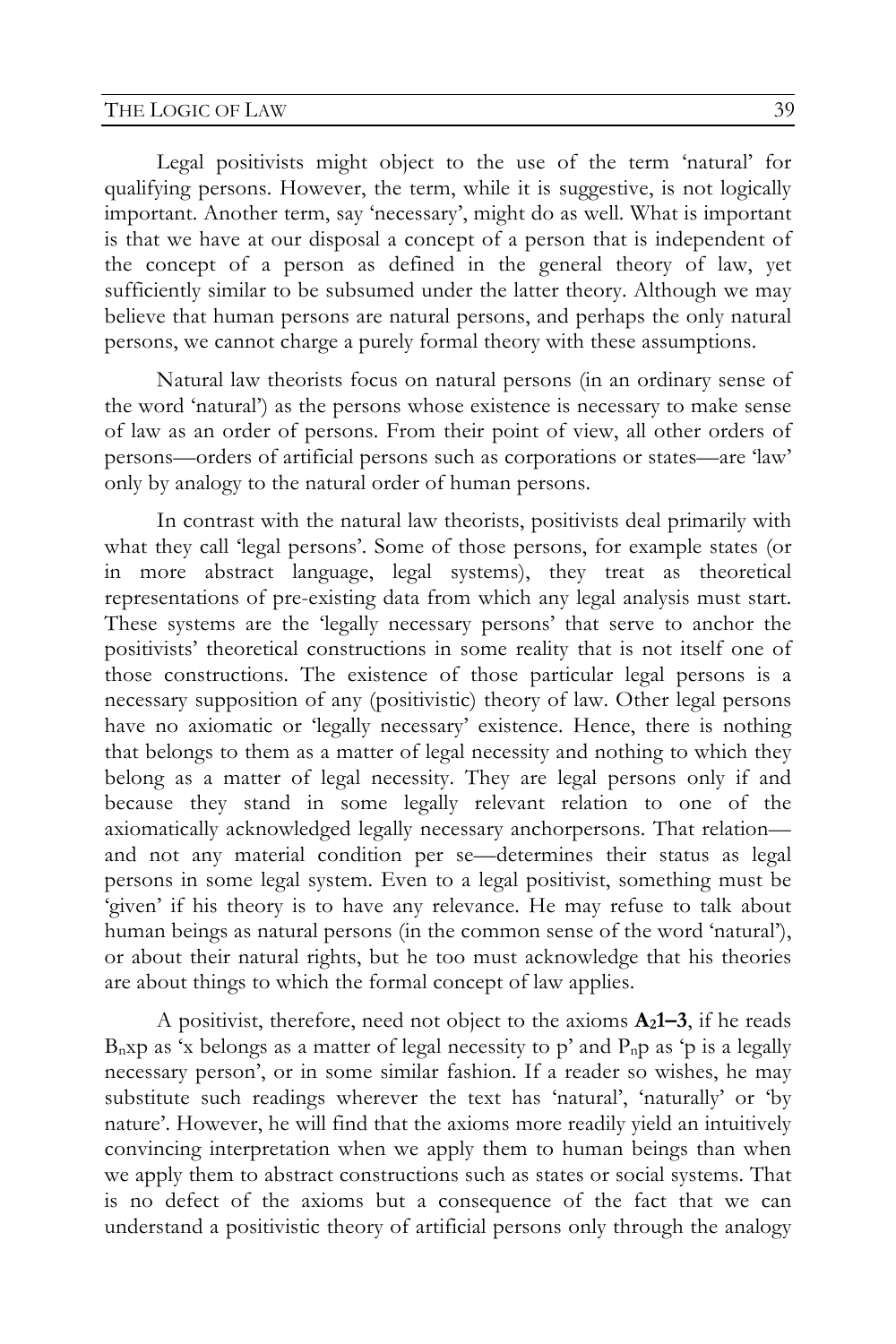with real human persons. In any case, a positivistic theory of 'legal necessity' is formally equivalent to a theory of natural law, no matter how much its material interpretations differ from it. The difference between natural law theory (as the theory of law of natural persons) and legal positivism cannot, and should not be made, at the level of our formal theory. However, we can introduce it in that theory by means of special differentiating postulates.

## **The Postulates of Natural Law**

With the system  $L_2$  we are in a position to begin to make sense of natural law as an order of natural persons (as defined in the previous section). To do that, we need to introduce some postulates of natural law. They are intended to capture the distinctive convictions that make up the idea of a natural order or law of persons, as far as we can express them in our formal system. They also provide a logical link between, on the one hand, the concepts of a natural person and what naturally belongs to him and, on the other hand, the general theory of law as an order of persons. Please note that I write 'natural person' and not 'human person'. We are still concerned about formal structures without forcing a particular semantic interpretation on them.

*Postulate of Finitism* (PF): The number of natural persons is finite.

No matter what a material theory of law may say about other sorts of persons, it cannot be a theory of natural law unless it denies that there is at any time an actual infinity of natural persons.

*Postulate of Naturalism* (PN): Every means belongs to at least one natural person.

 $[(\triangle x)(\blacktriangledown q)$ (Bxq & P<sub>n</sub>q)]. Note that the postulate says 'belongs', not 'belongs by nature'. According to Naturalism, the responsibility for any means or person—and therefore for any action—ultimately always rests with a natural person. Adding this postulate to our formal apparatus, we can deduce a number of interesting theorems.

NL1)  $(\blacktriangle p)(\blacktriangledown q)$  (Bpq & P<sub>n</sub>q) *Every person belongs to at least one natural person.* NL2) ( $\blacktriangle$  p) ( $P_{\text{f}}$ p  $\rightarrow$   $P_{\text{n}}$ p) *Only natural persons are free.* NL3)  $(\triangle p)$  (Sp  $\rightarrow$  P<sub>n</sub>p) *Only natural persons are sovereign.*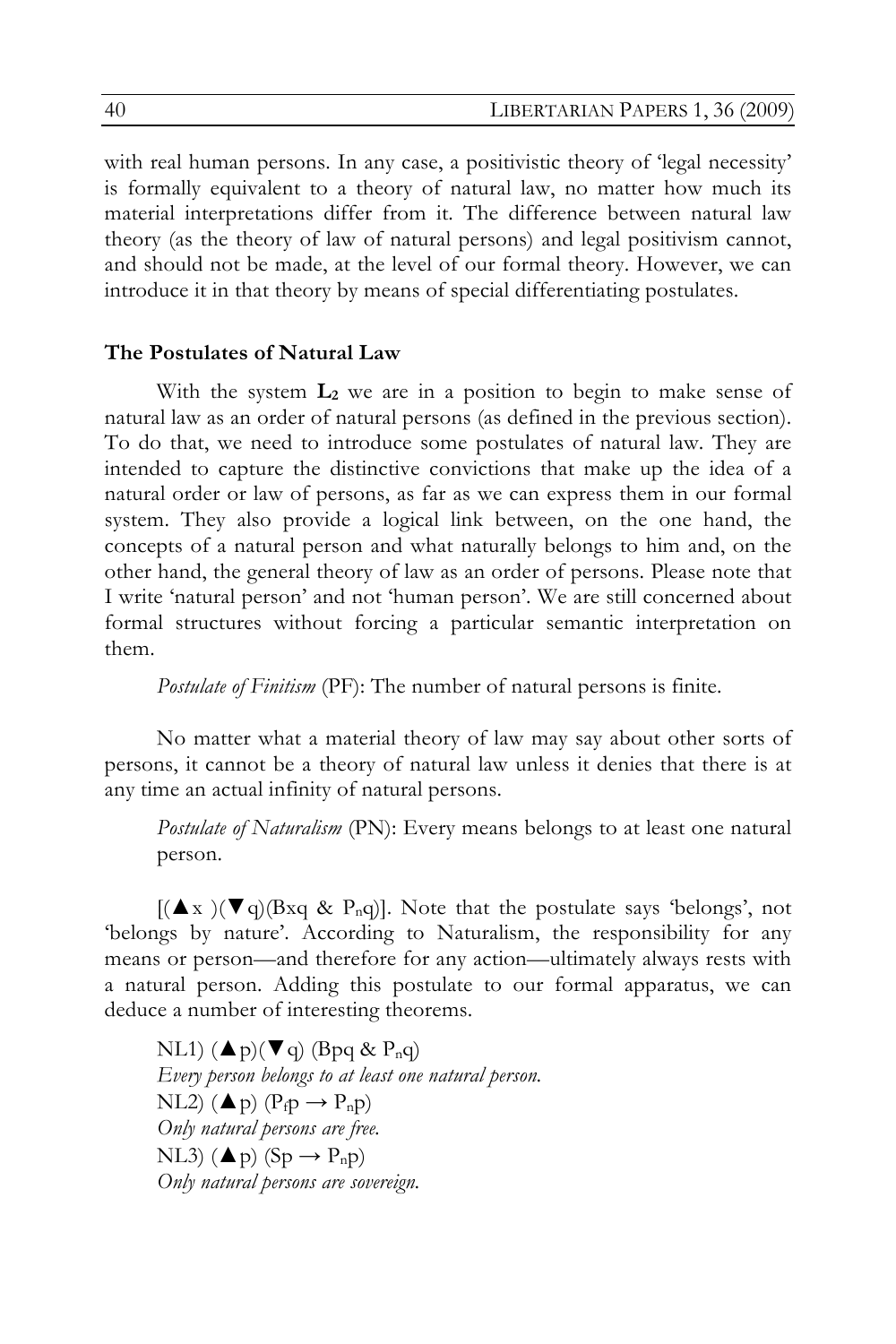Thus, Naturalism forces any natural law theory that assigns sovereignty to a person of whatever kind to classify such a person as a 'natural' one. In conjunction with the postulate of finitism, Naturalism implies that not every natural person can be heteronomous, i.e. that some natural persons must be autonomous. Indeed, according to PN every person belongs to some natural person. Consequently, a heteronomous natural person must belong to some other natural person who does not belong to him. However, if *every* natural person is heteronomous, there must be an infinite supply of such persons which contradicts the postulate of finitism.

NL4)  $(\nabla p)$  (P<sub>n</sub>p & Ap) *There is at least one autonomous natural person.*

Thus, given the postulates of finitism and naturalism, we can deduce that either some natural persons are sovereign or some of them are members of one or more autonomous collectives.

In addition to the postulates of finitism and naturalism, which determine the basic structure of natural law, we have two postulates that determine the relations between  $B_nxp$  and  $Bxp$ , i.e. between what naturally belongs to a person and what lawfully belongs to him.

*Postulate of Consistency* (PC): What belongs naturally to a person lawfully belongs to him.

 $[(\triangle p)(\triangle x)$   $(B_nxp \rightarrow Bxp)]$ . A natural law theory holds that whenever it is established that something belongs naturally to a person, that fact is enough to say that the thing in question is the lawful property of that person. From the postulate of consistency and  $A_02$ , we deduce

NL5) ( $\blacktriangle$ p) (P<sub>n</sub>p  $\rightarrow$  P<sub>r</sub>p) *Only real persons are natural persons.* NL6)  $(\blacktriangle p)(\blacktriangle q)(\blacktriangle x)$   $(B_nxp \& Bpq \rightarrow Bxq)$ *What belongs naturally to a person belongs to whomever he belongs to.*

*Postulate of Individualism* (PI): What belongs naturally to a person belongs only to those persons to whom he belongs

 $[(\triangle p)(\triangle q)(\triangle x)$  (B<sub>n</sub>xp & Bxq  $\rightarrow$  Bpq)]. There can be no claim to a person's natural property that is separate from a claim to that person himself. In natural law, the natural property of a person is inseparable from the person whose natural property it is.

From the postulates of individualism and consistency, it follows that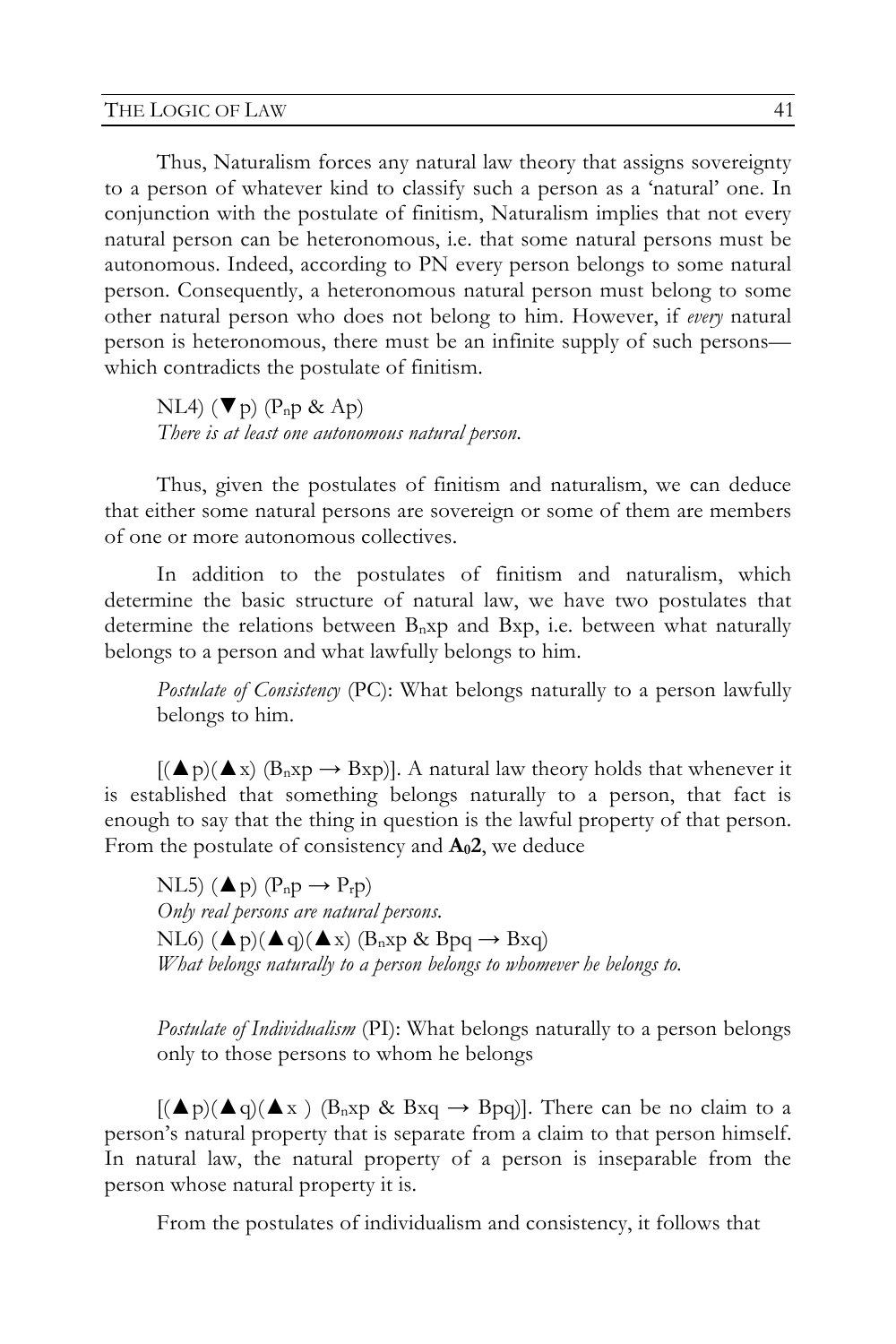$NL7$ )  $(\triangle p)(\triangle q)(\triangle x)$   $(B_nxp \rightarrow (B_xq \leftrightarrow B_pq))$ *What belongs naturally to a person P belongs to another person Q if and only if P belongs to Q.* NL8)  $(\triangle p)(\triangle q)(\triangle x)$   $(B_nxp \& Dqxp \rightarrow Bpq)$ *Q has a right to deny P the use of what naturally belongs to P only if P belongs to Q.* NL9)  $(\triangle p)(\triangle q)$  (P<sub>n</sub>p & Dqpp  $\rightarrow$  Bpq) *Q has a right to deny a natural person P the use of himself only if P belongs to Q.*

### **The Principle of Natural Justice**

Earlier I stated a principle of personal justice: only innocent persons are free. Here I should add what I take to be the principle of personal justice in natural law. To simplify formulas, we will use the shorthand  $I_n$  ('is an innocent natural person'):  $I_n p =: P_n p \& I p$ .

*Principle of natural justice* (NJ): **Innocent natural persons are free.**

 $[(\triangle p) (I_n p \rightarrow P_f p)]$ . In natural law, a person who is not free is either an artificial person or else not an innocent person. Together with the general principle of justice, this gives us

NJ1) ( $\triangle$  p) ( $P_n p \rightarrow (P_f p = I p)$ ) *A natural person is free if and only if he is innocent.*

'Natural justice' and 'consistency' entail

NJ2) ( $\blacktriangle$  p) ( $I_n$ p  $\rightarrow$  Ap) *An innocent natural person is autonomous. No innocent natural person is heteronomous.* NJ3) ( $\blacktriangle$ p) (I<sub>n</sub>p  $\rightarrow \sim$ A!p) *No innocent natural person is strictly autonomous.* NJ4)  $(\triangle p)$   $(P_n p \rightarrow (Sp \leftrightarrow Ip))$ *A natural person is sovereign if and only if he is innocent.*

Thus, there is no innocent way in which a natural person can justly deprive himself of his freedom, sovereignty or autonomy by making another person responsible for him—either as his master in a hegemonic relationship or as his ruler-and-subject in an autonomous collective.34 Obviously, it is not a matter of formal logic to identify or distinguish the real-world conditions of innocence or criminality. Moreover, injustice happens: innocent persons are

 <sup>34</sup> Thus, as a matter of natural justice (formally considered!), only non-innocent (e.g., criminal) natural persons can lawfully be serfs or members of an autonomous collective.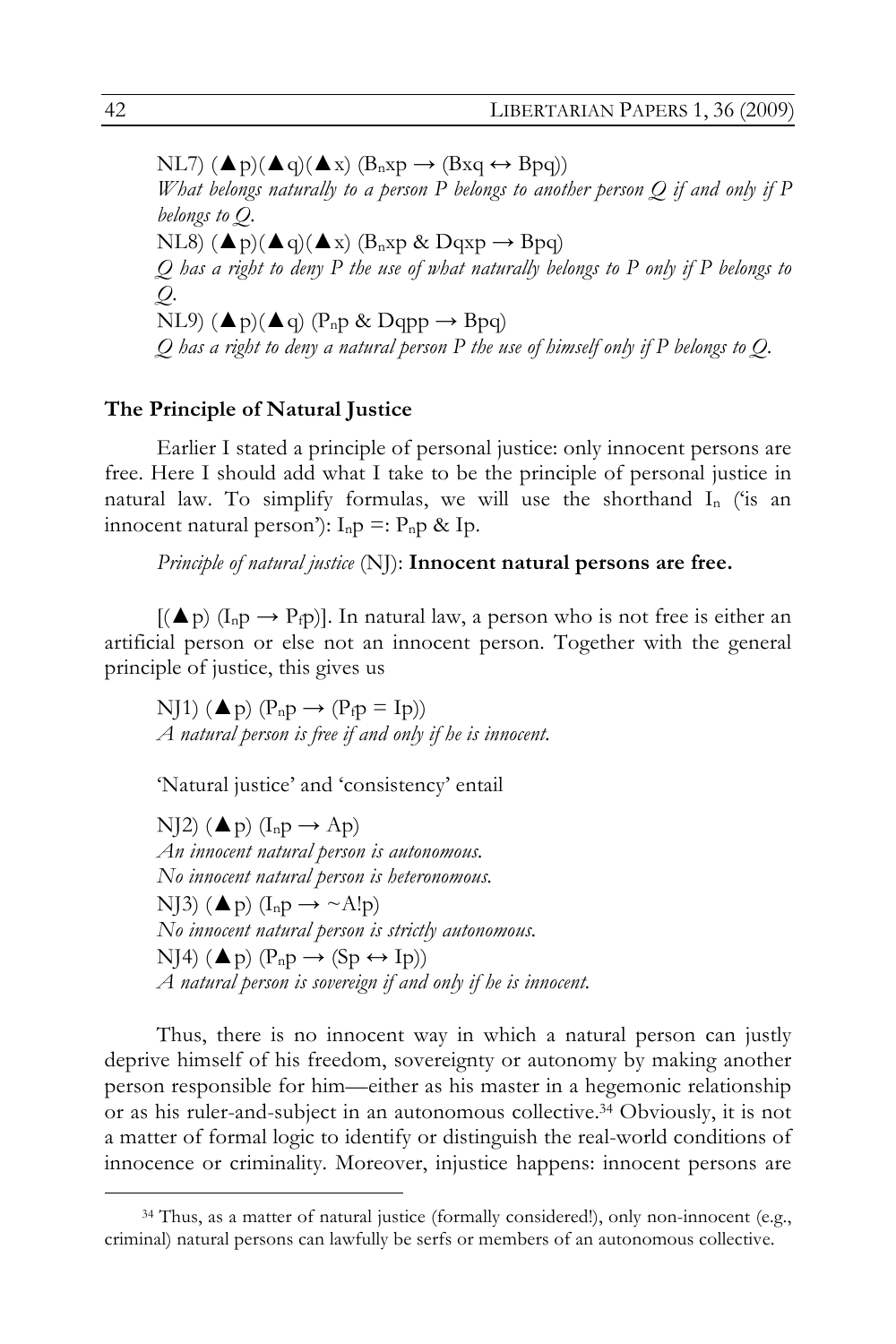sometimes deprived of their freedom—but that is not an argument against the principle of justice.

Other consequences of the principles of natural justice are

NJ5) ( $\blacktriangle$ p)( $\blacktriangle$ q) (I<sub>n</sub>p & I<sub>n</sub>q & ~p=q  $\rightarrow$  ( $\nabla$ x)(Bxp & ~Bxq)) *For every pair of innocent natural persons, some means belong(s) to only one of them.* NJ6)  $(\triangle p)$   $(I_n p \rightarrow (\blacktriangledown x) (\triangle q) (\sim p = q \rightarrow Bxp \& \sim Bxq))$ *For every innocent natural person, there is a means that belongs exclusively to him.*  NJ7)  $(\triangle p)(\triangle q)(\triangle x)$   $(B_nxp \& Bxq \& Ip \rightarrow p=q)$ *What belongs naturally to an innocent person belongs to him exclusively.* NJ8)  $(\blacktriangle p)(\blacktriangle x)$   $(B_nxp \& Ip \rightarrow Oxp)$ *An innocent person owns what naturally belongs to him.*

#### **Theories of Natural Law**

Because the class of persons can be partitioned in three jointly exhaustive but mutually exclusive subclasses of sovereign, heteronomous and strictly autonomous persons, the status of a person in law is 'sovereignty', 'strict autonomy' or 'heteronomy'. Therefore, we can make an exhaustive list of all logically possible types of theories of order among natural persons (theories of natural law), subject to two straightforward conditions. First, we consider only theories concerning the *originary*35 status in law of natural persons—in other words, the natural rights the theories assign to innocent natural persons.

Second, we consider only theories that refer to natural persons as such. We have seen in our discussion of Rousseau that we can consider natural persons under a certain aspect, e.g. as citizens, and assume that they accordingly have rights not as natural persons but as citizens. However, the aspects under which we can consider natural persons are innumerable and do not form a closed set. Therefore it is pointless to try to list all possible 'aspect persons'  $a(P)$ ,  $b(P)$ ,  $c(P)$ , ... that we might associate with any particular natural person. A theory of law that took aspect persons as its starting point would be indeterminate. It would allow us to say that P is one person but also that, from the point of view of law, *w*(P), e.g. P-as-a-woman, is a different person with a different set of rights. Similar constructions are possible, as the case may be, for P's rights as a member of some minority or other, a worker, a child, a pensioner, a veteran, an obese person, and so on and so forth. The multiplication of persons would apply to every natural person P. It would then be all too tempting to dismiss P altogether and simply add P-as-a-

 <sup>35</sup> See note 6 above.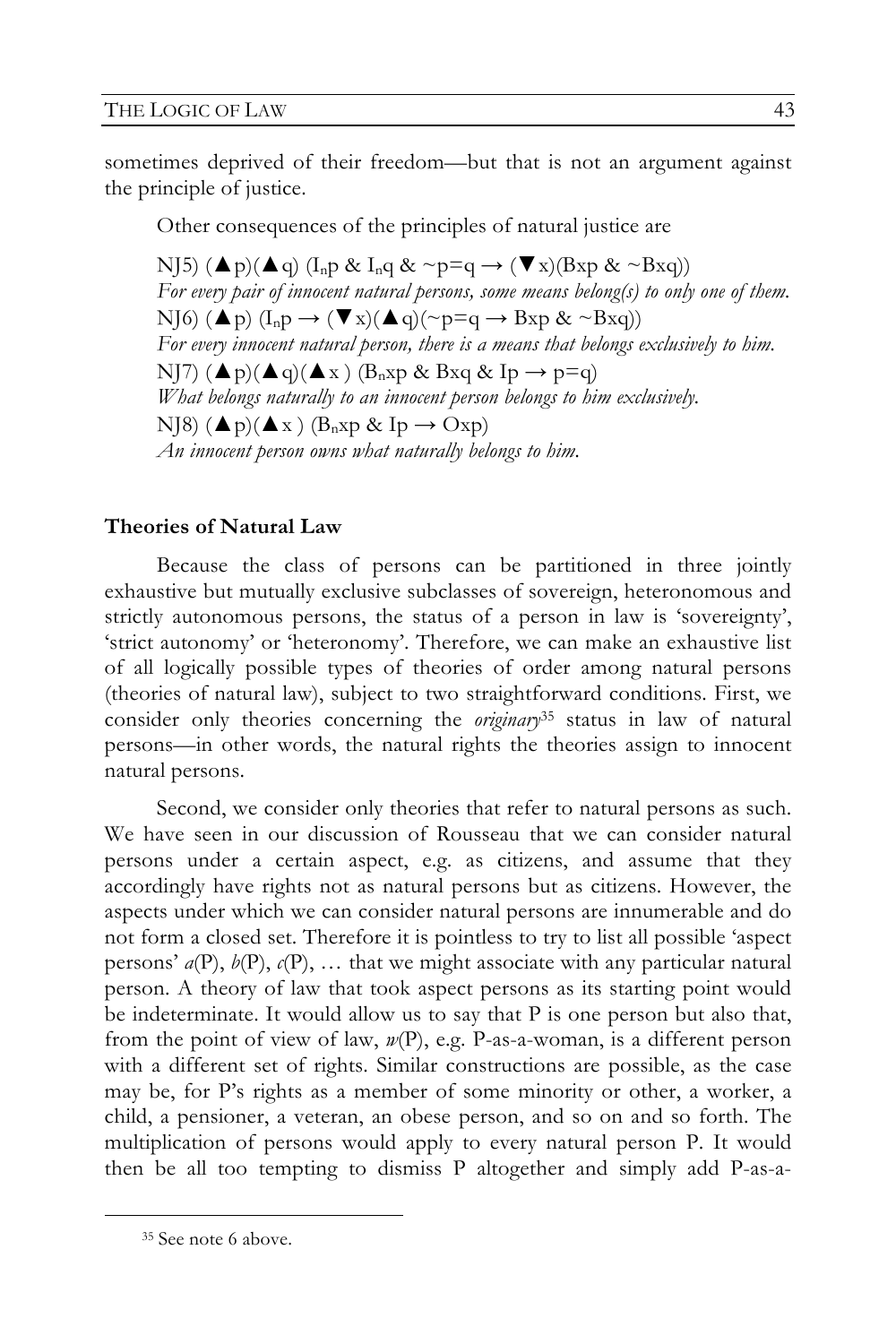human-being, say *h*(P), to the list of aspect persons. As soon as we admit aspect persons as persons in their own right (not simply as heteronomous serfs of a natural person), we can assign a different status in law to each aspect. Consequently, a natural person P, considered under one aspect, say *a*(P), might be sovereign and at the same time, considered under another aspect, say  $b(P)$ , heteronomous or a member of this or that autonomous collective—yet P himself need not have a status in law. In short, P might not be deemed a person and would have no rights unless some "authority" classified him as a member of some relevant group or category. Arguably, that is very nearly the ruling conception of persons and rights in fashionable opinion today. However, it is indicative of an almost complete dissociation of the concepts of 'person' and 'rights' from any reality. With the suggestion that a natural person is simply a 'theoretical construct', the result of assembling different aspect persons, it is also a denial of the proposition that a natural person *is* indivisibly a person—in short, an individual.

Leaving aside aspect persons, we see that there are only so many logically different types of theories of the natural rights of natural persons. We have listed them in the following table.

| TType                          | S      | A!     | н      | M      | Originary status in law of natural persons          |  |
|--------------------------------|--------|--------|--------|--------|-----------------------------------------------------|--|
| Equal originary status for all |        |        |        |        |                                                     |  |
| 0                              |        |        |        |        | None has a status in law, all are mere objects      |  |
| 1                              | $\ast$ |        |        |        | All sovereign                                       |  |
| 2                              |        | *      |        |        | All strictly autonomous                             |  |
| 3                              |        |        | $\ast$ |        | All heteronomous                                    |  |
| $\overline{\mathbf{4}}$        |        |        |        | $\ast$ | None is a person, all are mere means                |  |
| Unequal originary status       |        |        |        |        |                                                     |  |
| 5                              | *      | *      |        |        | All autonomous but only some sovereign              |  |
| 6                              | *      |        | $\ast$ |        | Some sovereign, the rest heteronomous               |  |
| 7                              | $\ast$ |        |        | $\ast$ | Some sovereign, the rest mere means                 |  |
| 8                              |        | ж      | $\ast$ |        | Some strictly autonomous, the rest heteronomous     |  |
| 9                              |        | $\ast$ |        | *      | Some strictly autonomous, the rest mere means       |  |
| 10                             |        |        | $\ast$ | $\ast$ | Some heteronomous, the rest mere means              |  |
| 11                             | ж      | ж      | $\ast$ |        | Some autonomous, the rest heteronomous              |  |
| 12                             | *      | ∗      |        | *      | Some autonomous, the rest mere means                |  |
| 13                             | $\ast$ |        | ∗      | *      | Some sovereign, the rest heteronomous or mere means |  |
| 14                             |        | *      | $\ast$ | *      | Some strictly autonomous, some heteronomous, etc.   |  |
| 15                             | *      | *      | ∗      | *      | Some of every kind                                  |  |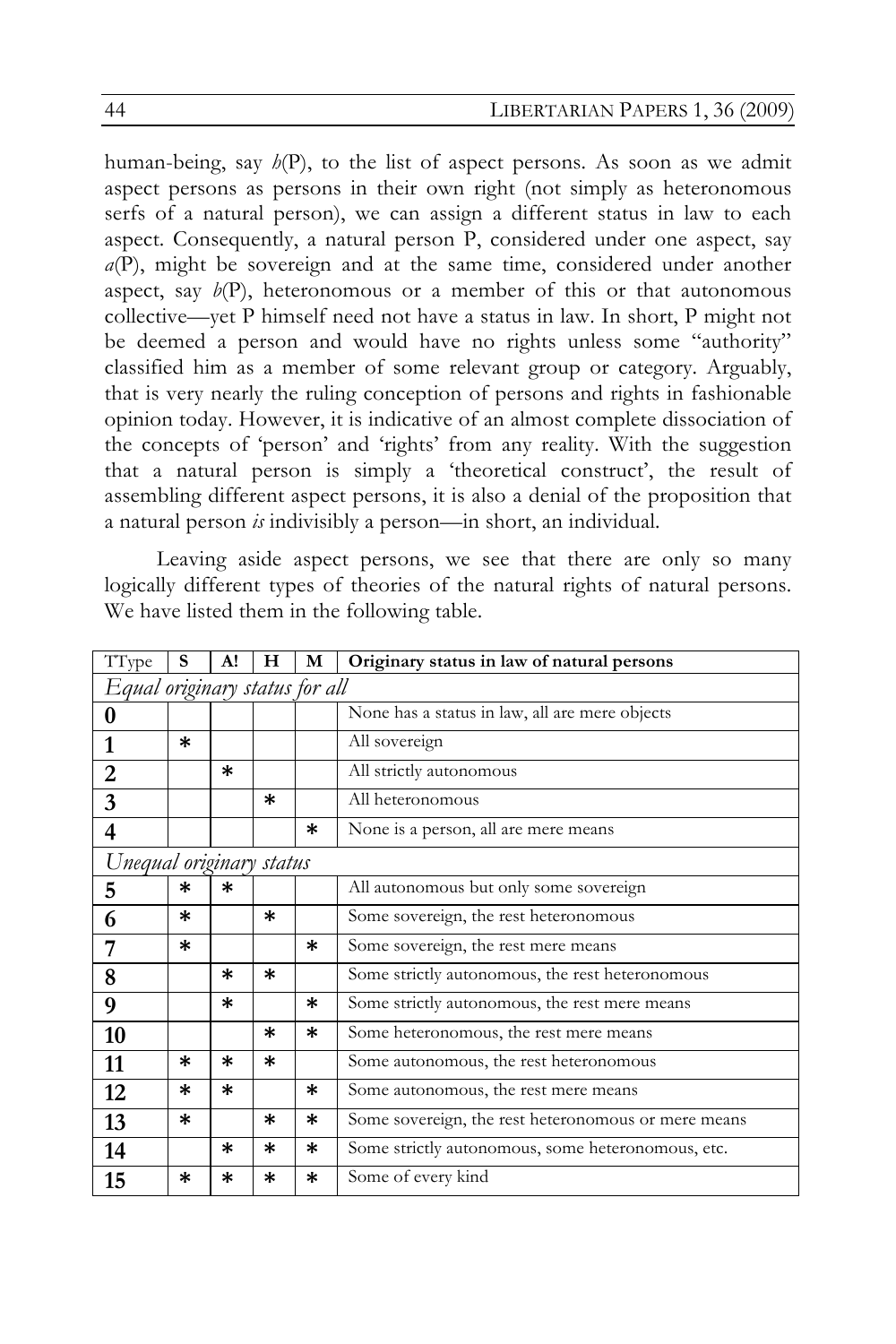#### THE LOGIC OF LAW 45

The column 'S' has an entry '\*' for theories that assign at least one natural person the originary status of a sovereign person. Similarly, column 'A!', respectively 'H,' has an '\*' for theories that assign at least one natural person the status of a member of an autonomous collective, respectively the status of a heteronomous person. An asterix in column 'M' identifies theories that deny personal standing to at least one natural person (giving him the status of a mere means). Theories of type 0 assign no natural person any status in law, neither as a person nor as a means. Such theories consider natural persons as mere objects. (The table does not list the type of theory that assigns only some natural persons the status of a mere object).

#### *Equal versus unequal originary status*

The information that a theory assigns an equal status to all natural persons does not tell what that status is. However, the 'equal status' theories are, philosophically speaking, considerably less demanding than the 'unequal status' types. In particular, they need no justifying argument for discriminating among innocent natural persons. An argument for assigning to such persons one status rather than another is all they need to provide. Note, however, that a theory that assigns the originary status of a member of an autonomous collective to some or all innocent natural persons need not assign all of them to the same collective. Similarly, theories that originally assign an heteronomous status to some or all innocent natural persons need not assign them all to the same masters. Finally, theories that assign the status of a mere means to some or all innocent natural persons need not make them the property of the same non-natural or non-innocent person. Theories of types 2, 3 and 4, then, require not only an argument for justifying their pick of the originary status in law of any natural person, but also an argument justifying a particular distribution of natural persons among an untold number of autonomous collectives, hegemonic collectives or non-natural persons. Only theories of type 1, which assert that every natural person originally (in his state of innocence) is a sovereign person, avoid those complications of discrimination and distribution. In fact, formally speaking, there is only one such theory, although there may still be any number of schemes for interpreting it in terms of real things and relations.

### *Compatibility with postulates of natural law and natural justice*

Let us check which types of theory are compatible with the postulates of natural law and the principle of natural justice. The results are summarized in the next table. Because we are interested only in originary rights, we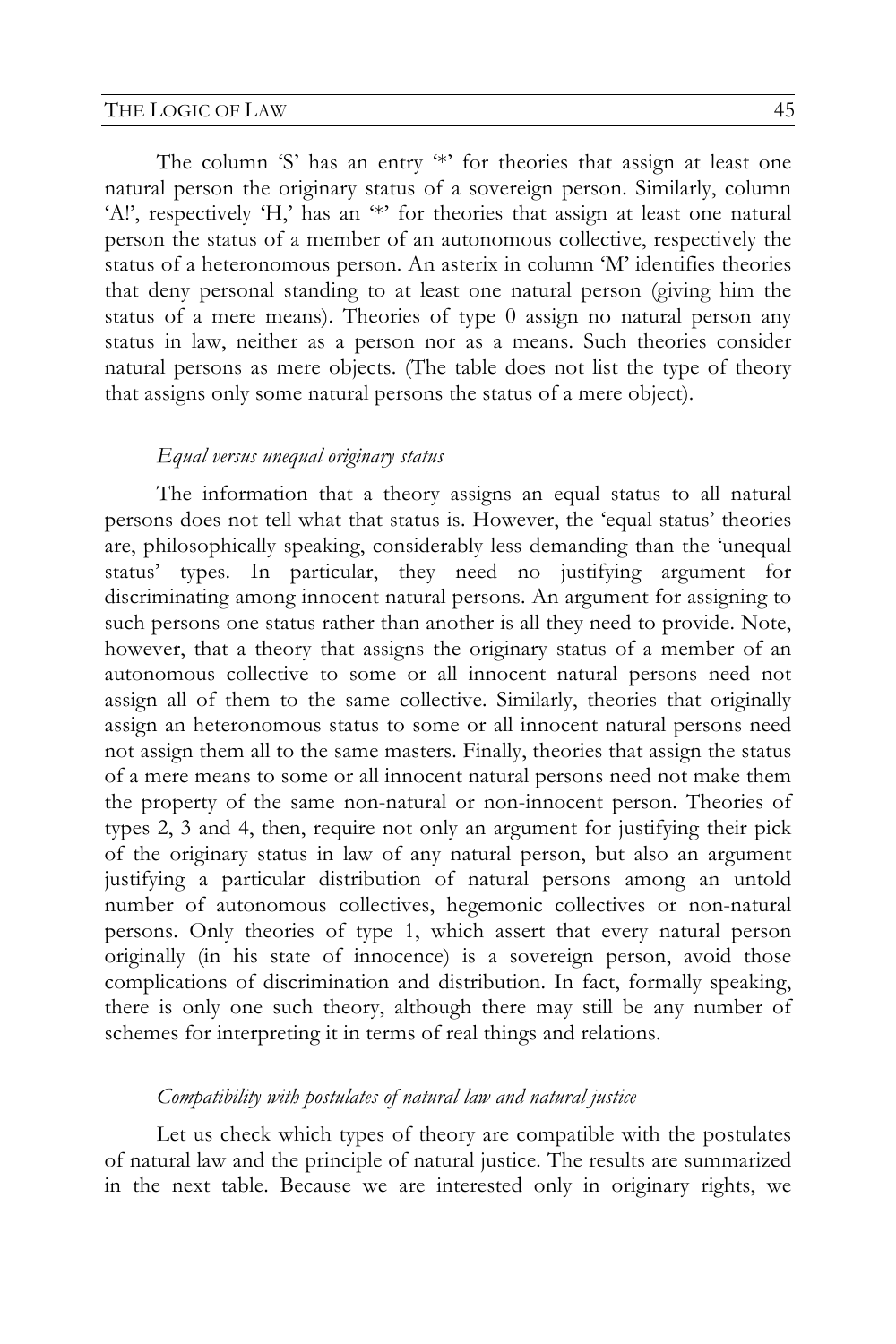assume a condition in which all natural persons are innocent:  $(\triangle p)$  (P<sub>n</sub>p  $\rightarrow$  $I_p$ ).

The postulates of natural law (Finitism and Naturalism—PNL in the table below) imply that all means and all persons (including all natural persons) belong to a finite number of natural persons. Therefore, at least some natural persons must be persons in the sense of the general theory of law. This consequence rules out TT0 and TT4. Moreover, the same postulates imply that there should be at least one autonomous natural person. Therefore, the postulates of natural law rule out TT3 and TT10.

| TT             | S      | A!     | H      | M      | $\mbox{PNL}$   | PC             | NJ                     |   |
|----------------|--------|--------|--------|--------|----------------|----------------|------------------------|---|
|                |        |        |        |        |                |                |                        |   |
| $\theta$       |        |        |        |        | N <sub>0</sub> | N <sub>0</sub> | $\mathbf{N}\mathbf{o}$ |   |
| $\mathbf{1}$   | *      |        |        |        | yes            | yes            | yes                    |   |
| $\sqrt{2}$     |        | $\ast$ |        |        | yes            | yes            | N <sub>0</sub>         | V |
| $\mathfrak{Z}$ |        |        | $\ast$ |        | N <sub>0</sub> | yes            | N <sub>0</sub>         |   |
| $\overline{4}$ |        |        |        | $\ast$ | No             | N <sub>0</sub> | N <sub>0</sub>         |   |
| 5              | $\ast$ | $\ast$ |        |        | yes            | yes            | No                     | ٦ |
| $\sqrt{6}$     | $\ast$ |        | $\ast$ |        | yes            | yes            | No                     | V |
| $\overline{7}$ | $\ast$ |        |        | $\ast$ | yes            | No             | No                     |   |
| $8\,$          |        | $\ast$ | $\ast$ |        | yes            | yes            | No                     | V |
| 9              |        | $\ast$ |        | $\ast$ | yes            | N <sub>0</sub> | No                     |   |
| 10             |        |        | *      | $\ast$ | No             | No             | No                     |   |
| 11             | $\ast$ | $\ast$ | $\ast$ |        | yes            | yes            | $\bf No$               | V |
| 12             | $\ast$ | $\ast$ |        | $\ast$ | yes            | No             | $\mathbf{N}\mathbf{o}$ |   |
| 13             | $\ast$ |        | *      | $\ast$ | yes            | No             | N <sub>0</sub>         |   |
| 14             |        | *      | $\ast$ | $\ast$ | yes            | N <sub>0</sub> | N <sub>0</sub>         |   |
| 15             | $\ast$ | *      | $\ast$ | $\ast$ | yes            | No             | No                     |   |

According to the postulate of consistency, every natural person is a real person and therefore a person in the sense of the general theory of law. This rules out any type of theory that holds that some natural persons are not persons but mere objects or mere means. Thus, the postulate of consistency—PC in the table—eliminates TT0, TT4, TT7, TT9–10, and TT12–15.

The principle of natural personal justice states that all innocent natural persons are free and therefore sovereign. It rules out all types of theories except TT1. Thus, we see that only TT1 is compatible with the postulates of natural law and the principle of natural justice.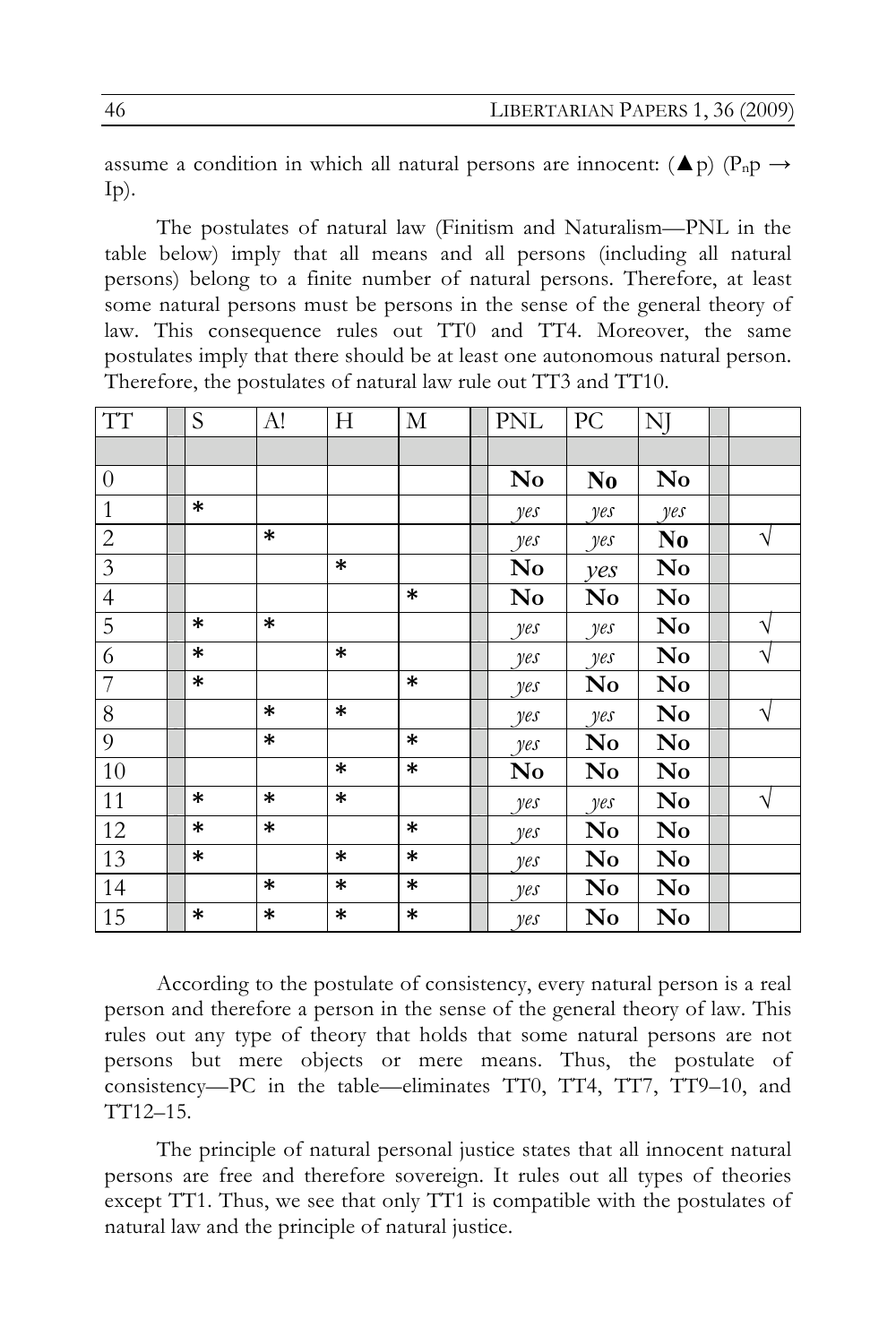#### **Natural Law Without Natural Justice**

In the last table of the previous section, we have marked with a ' $\sqrt{$ ' all types that satisfy the postulates of natural law but not the principle of natural justice. They may be called types of *political or legal theory of law*, which separate law from justice.

| Ttype                          | s      | A!     | н | М | Originary status in law of natural persons      |  |
|--------------------------------|--------|--------|---|---|-------------------------------------------------|--|
| Equal originary status for all |        |        |   |   |                                                 |  |
| ာ                              |        | $\ast$ |   |   | All strictly autonomous                         |  |
| Unequal originary status       |        |        |   |   |                                                 |  |
|                                | $\ast$ | $\ast$ |   |   | All autonomous but only some sovereign          |  |
| o                              | $\ast$ |        | * |   | Some sovereign, the rest heteronomous           |  |
|                                |        | ж      | * |   | Some strictly autonomous, the rest heteronomous |  |
| 11                             | $\ast$ | ж      | * |   | Some autonomous, the rest heteronomous          |  |

Each one of those theories implies that at least some innocent natural persons belong to another person. Moreover (because of PN, the postulate of naturalism), they imply that some innocent natural persons belong to at least one other natural person. Consequently, some natural person has a right to the use of another innocent natural person without the latter's consent. In other words, some natural persons have the right to rule other innocent natural persons without their consent—that is, to legislate for or to impose their 'will' on others. TT2- and TT5-theories restrict this right to situations where the right to rule is mutual: it exists only within autonomous collectives. TT6-theories imply that at least some natural persons are sovereign and that at least some of those have the right to rule other innocent natural persons without their consent. TT8-theories imply that some natural persons are members (and therefore rulers and subjects) of autonomous collectives and rulers of other innocent natural persons who are merely subjects. Finally, TT11-theories stipulate that some innocent natural persons are subjects of others (sovereigns or members of autonomous collectives).

The common element of those theories is the idea of one or more natural persons ruling innocent others—and that idea, disguised as the power of legislation, is the centerpiece of most political or legal theories of law. Clearly, all attempts to justify legislation (as distinct from contractual obligation) must reject the principle of natural justice, which is that innocent natural persons are free.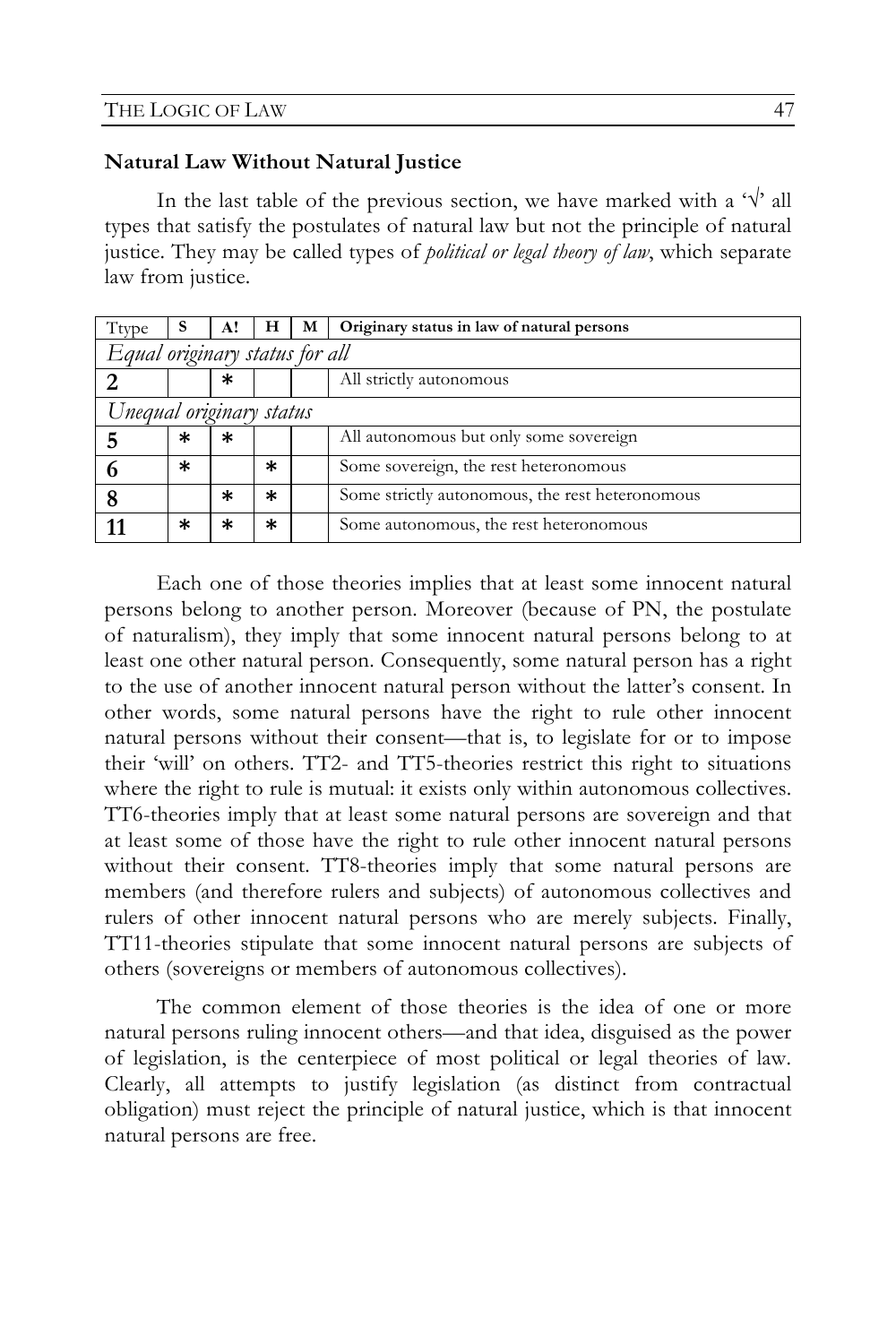## SECTION III

#### **Human Beings and Human Law**

## *The system L3.*

We return once more to  $D(L_0)$ , this time to introduce the concept of a human being. The concept is referred to with the unitary predicator  $\mu$ o, where o represents an object in  $D(L_0)$ . Adding this predicator to the language of **L2**, and making the appropriate changes to the definition of well-formed formulas, we get  $\mathbf{L}_3$ . We do not add any axioms for  $\mu$ : we do not specify aprioristically any constraints on what a human being is supposed to be in the context of a discussion of law. Thus, we can accommodate of the postulate of anti-humanism:

### *Postulate of Anti-humanism*: **No human being is a natural person.**

In the language of legal positivism; no human being is a person by "legal necessity". Obviously, anti-humanism has no use for the principle of natural justice in its consideration of human beings. It may acknowledge that only innocent humans can be free persons, but it does not hold that in justice an innocent human being is entitled to freedom.

Weaker versions of anti-humanism imply that only some humans are not natural persons. An anti-humanism of this sort could ride in on the back of the postulate of humanist naturalism.

*Postulate of humanist naturalism* (PHN): **Every natural person is a human being.**

PHN leaves open the possibility that some human beings are not natural persons. Because it implies that only humans are natural persons, it is unacceptable to those who believe the natural law comprises non-human yet natural persons (gods, demons, personified historical or sociological phenomena like tribes, nations, states or whatever).

To simplify formulas, we define the shorthand  $I_{\mu}$  ('innocent human person') as follows

 $I_{\mu}p =: \mu p \& Ip$ 

In conjunction with the postulate of naturalism (PN) and the general principle of justice (GJ), the postulate of humanist naturalism implies

 $(\blacktriangle p)$   $(P_f p \rightarrow I_\mu p)$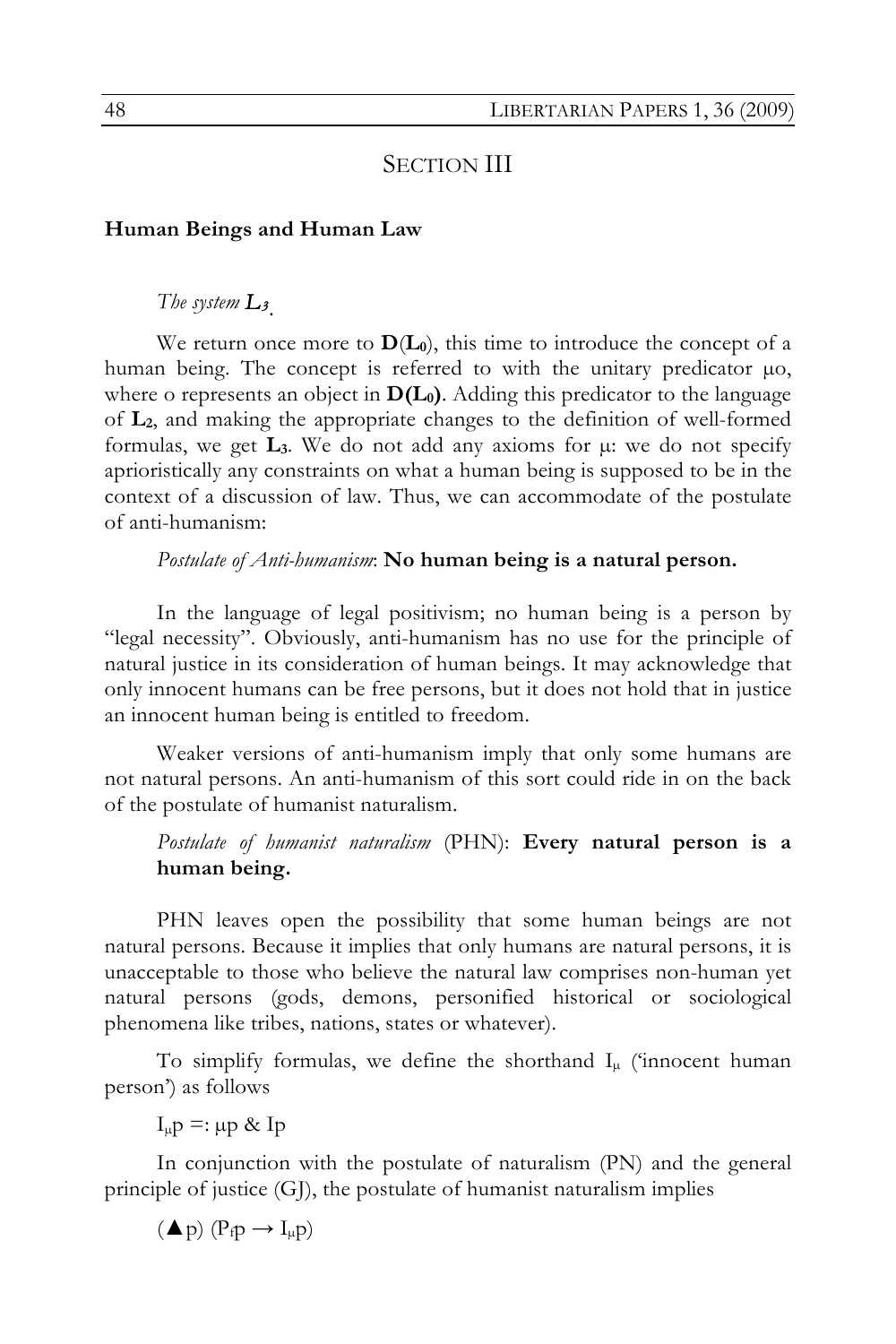All free persons are innocent human beings.

Radically opposed to anti-humanism is the postulate of naturalist humanism:

*Postulate of naturalist humanism* (PNH): **Every human being is a natural person.**

The postulate of naturalist humanism leaves open the possibility that there are natural persons other than human beings. It is bound to raise controversies about what non-human natural persons there could be. In conjunction with the principle of natural justice (NJ), naturalist humanism implies

 $(\blacktriangle p)$   $(I_{\mu}p \rightarrow P_{f}p)$ 

All innocent human beings are free persons.

PNH is probably too strong: it seems that some human beings (human in a biological sense, e.g., "human vegetables") are not and cannot act as persons. A weaker version avoids this complication, albeit at the cost of inviting controversy about the semantics of 'human person':

*Weak postulate of naturalist humanism* (PNH'): **Every human person is a natural person.**

The conjunction of the two postulates PHN and PNH' gives us a general postulate of humanism.

*Postulate of humanism* (PH): **All human persons are natural persons; nothing else is a natural person.** <sup>36</sup>

In conjunction with the postulates of natural law and the principles of general and natural justice (GJ and NJ), PH implies

 $(\triangle p)$   $(P_f p \leftrightarrow I_\mu p)$ All and only innocent human persons are free.

## **Human Law**

If we accept the postulate of humanism then the concept of natural human law is formally unambiguous (cf. TT1). However, it does not leave room for an originary unilateral right of legislation, only for contractual

 <sup>36</sup> For a philosophical defense of that proposition, see F. van Dun, *Het Fundamenteel Rechtsbeginsel* (Kluwer-Rechtswetenschappen: Antwerpen, 1983).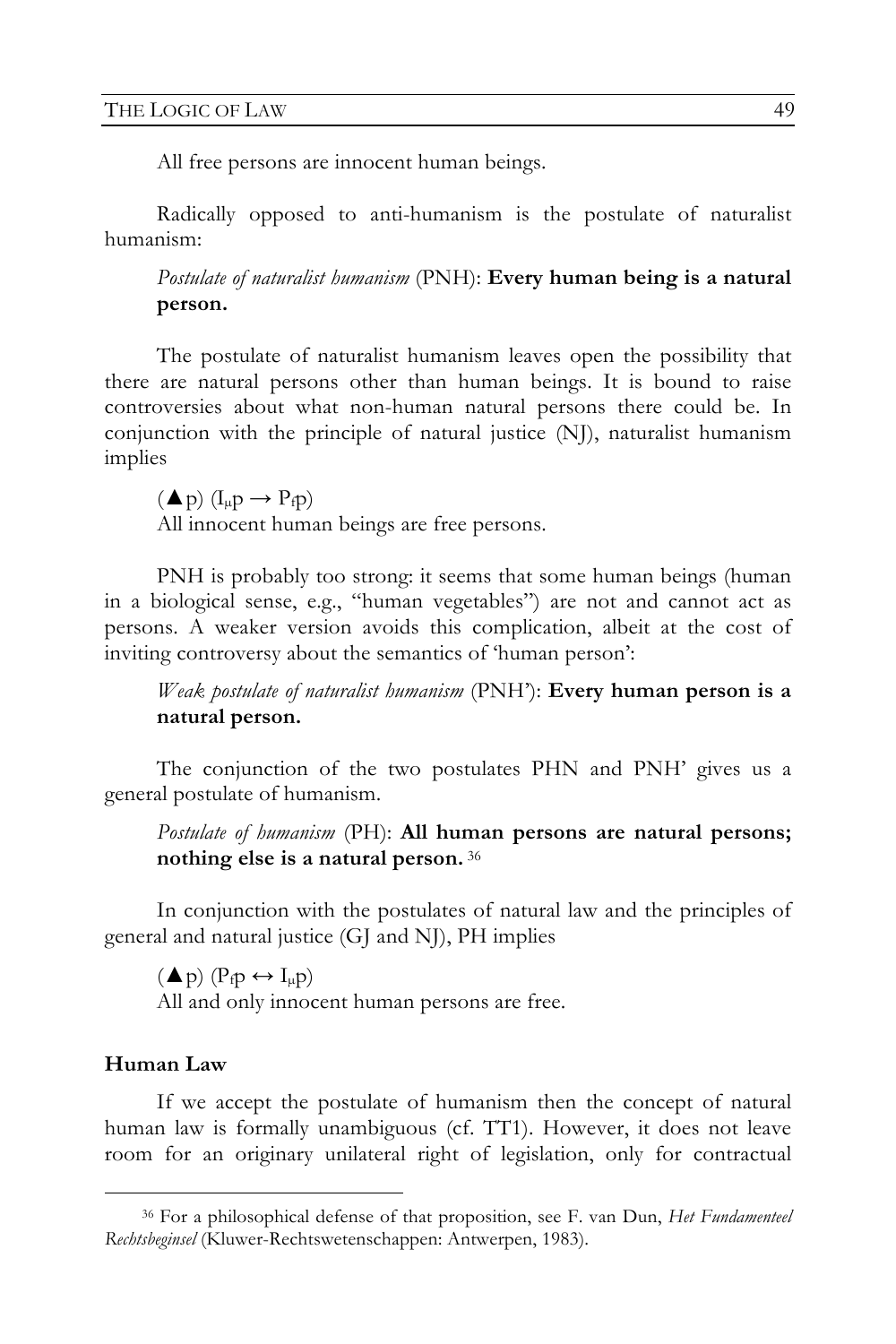obligation. In that sense, it has decidedly anarchistic implications, as indeed we should expect from any theory that treats all human persons alike and assigns them the rights of a sovereign, i.e., free person in their originary, innocent state. Not surprisingly, at all times major political and social thinkers have attempted to deny this conception of natural human law by attacking either the thesis that natural human persons are free or the thesis that they all have an equal originary status in the order of persons.

Under the postulate of naturalist humanism, all human beings are natural persons, but there may be other non-human natural persons. Assuming there are such persons, theories that assign an unequal originary status to natural persons nevertheless can assign an equal status to all innocent human beings (i.e., an equal originary status or equal natural rights to all human beings). This opens the door for theories asserting the existence of non-human legislators that lawfully rule human beings. For example, TT6-, TT8- and TT11-theories may envisage that at least some non-human persons (gods, nations, states) are "naturally" autonomous while human persons are "naturally" heteronomous. The affirmation of equality among humans is then coupled with a denial of natural justice (freedom) for all humans. Similarly, TT2- and TT5-theories allow us to envisage a situation in which all human beings are members of some autonomous collective or other. This too is consistent with an equal status for all human persons and with a denial of freedom for all human persons.

Under the postulate of humanist naturalism, all natural persons are humans but there may be human beings that are not natural but artificial persons or even mere means or objects. That gives us a possibility for asserting the right of legislation, this time for human beings that are natural persons over those that are not. Here the denial of natural justice (freedom) for some humans is a consequence of the denial of equality among humans.

It would appear that up to the middle of the eighteenth century denials of human natural law and justice generally took the form of a denial of the equality in law of all human beings. Plato argued that while equality in natural law is a fact, it nevertheless must be denied by 'the noble lie'37 if politics is ever to rise above the institutionalization of war. Equal human nature must be doctored by political education to make it fit the requirements of inequality that the political order imposes. Aristotle, in contrast, asserted that apart from a small elite of well-born, educated male Greeks, human beings are persons only in an imperfect sense, naturally fit to be ruled but not to

 <sup>37</sup> Plato, *The Republic*, Book 3, 413c-415c.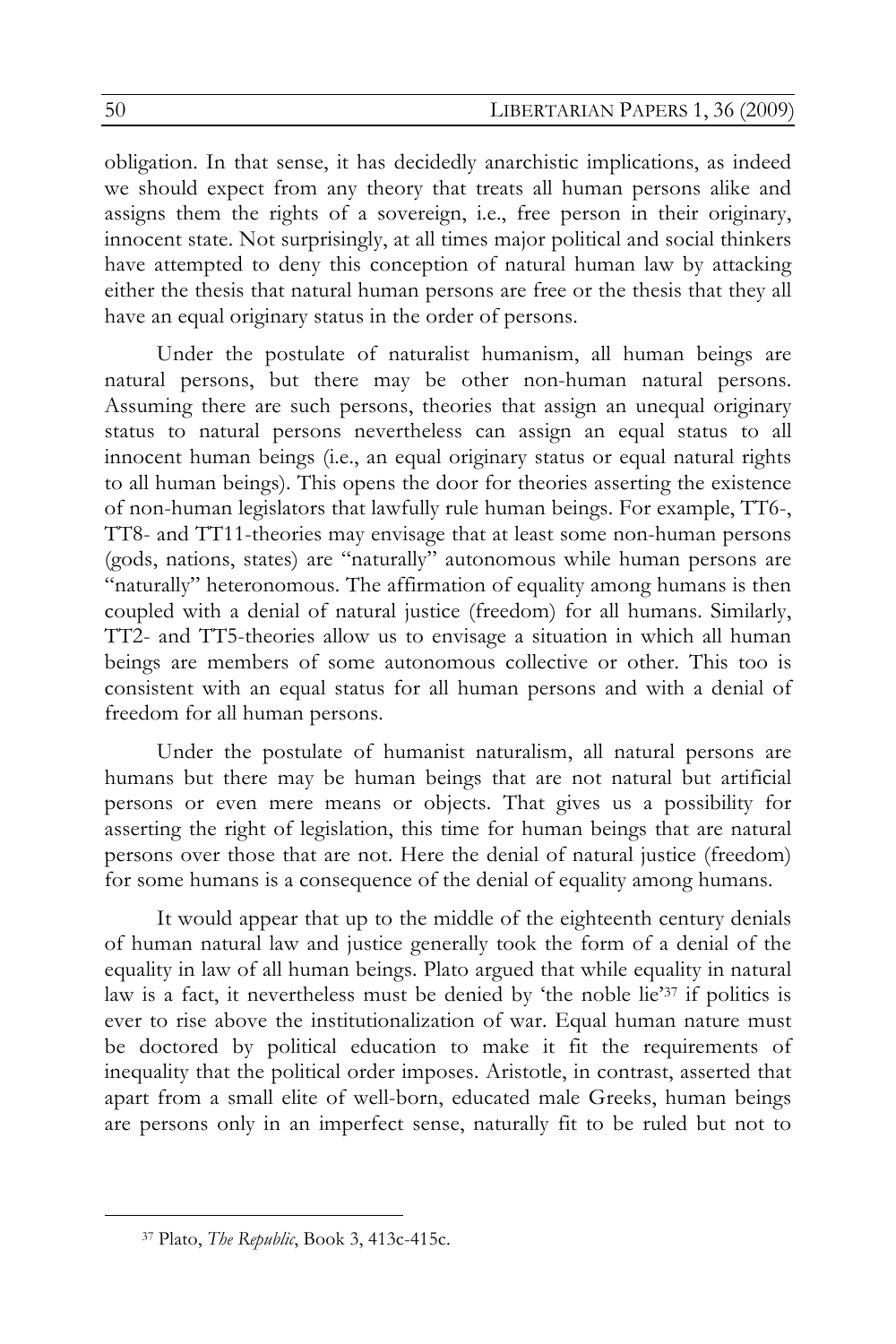rule.38 Equality was not given in nature, and therefore not a requirement of natural law. Much later, Hobbes rested his case for the state as the source of sovereign positive legislation on the supposition that natural equality means a natural autonomous collective, which is a state of universal war. Survival requires the institutionalization of inequality. Thus, whether inequality was seen as a natural fact (Aristotle) or a necessary condition of political existence and survival (Plato, Hobbes), equality was shunted aside so that at least some humans could be free. All of those views are compatible with humanist naturalism ("Every natural person is a human being**")**. Note, however, that the argument was that *natural* equality (if it existed at all) had to be sacrificed and replaced by *social* and *political* inequality. Indeed, the argument was part of the larger argument that man could only survive as a social being—that is to say, a member of a particular society or social organization.<sup>39</sup>

Medieval political theology came to rest on the postulate of naturalist humanism: human beings are natural persons but God also is a person—or, as Trinitarian theology would say, a personal being—by his very nature. To this postulate, the theologians later added the idea that only God is a sovereign personal being. Perhaps to maintain their ground against the strident claims on behalf of royal absolutism, the later scholastics presented God as the supreme legislator. Accordingly, regardless of their political or social status, all human beings are equally his servants and subjects. This meant human equality (as a matter of natural law) but also no freedom for any human person. The biblical notion of a covenant was thereby abandoned. It had implied the separation of created human nature from the divine nature of the Creator and allowed for the coexistence of God and human beings, each of them sovereign in their own domains, yet bound by their covenants.

With God as the supreme legislator, equality without freedom was sanctified. However, it could still be maintained without contradiction that the laws of God decreed that his servants should respect one another as free persons. Thus, they might be ordered to treat one another *as if* they were free and sovereign persons, leaving the exercise of unilateral rule over all human beings to God and to God only. That position would have implied an affirmation of natural human equality coupled with freedom as a legal right under divine law.

 <sup>38</sup> The doctrine that there are 'slaves by nature' (in book I of *Politics*) is perhaps the most telling illustration of Aristotle's attempt to justify social inequality as being 'according to nature.'

<sup>39</sup> In the terminology of "The Lawful and The Legal", op. cit., section 4.2, we should say 'member of an exclusive society'. An exclusive society or social order (Dutch: 'maatschappij') is to be contrasted with the inclusive society or convivial order (Dutch: 'samenleving').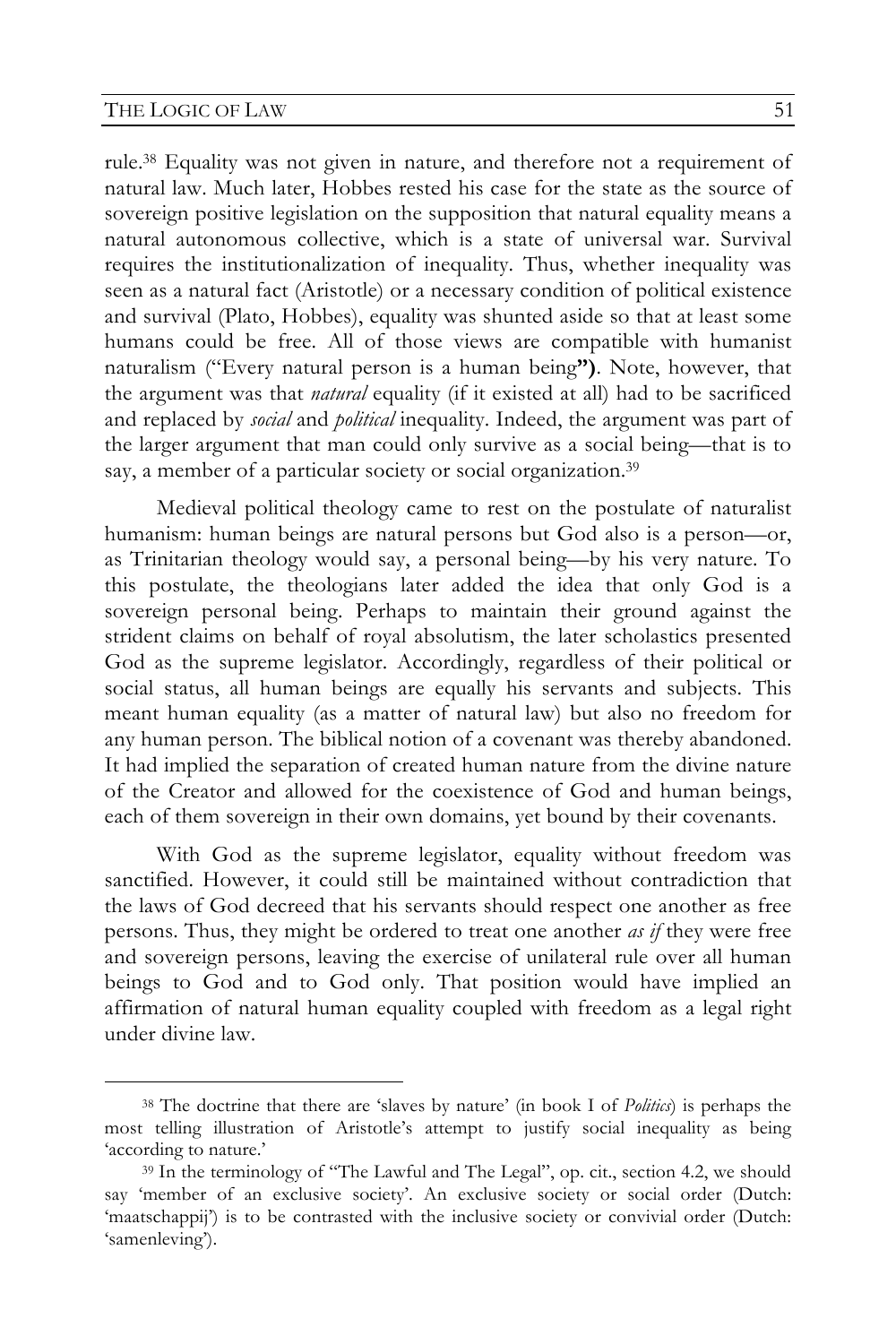From the mid-eighteenth century onwards, the natural equality of human beings was sanctified. At the same time, divine law was virtually nullified. Thus, natural equality was taken for granted as the pre-eminent social and political norm—the "just society" had to be a society of equals. In contrast, freedom, as a natural or divinely ordained human right, rapidly lost ground.40 The arguments of "enlightened", progressive philosophy against natural law and justice began to focus on human freedom as their primary target. Rousseau, for example, turned Plato's argument concerning the dangers of equality against freedom. He argued that while human beings are in fact "born free", they would have to trade in their human freedom for 'civic liberty' if man is to become truly social41 and politics is to rise above the institutionalization of war. Civic liberty, of course, was not a natural right of human persons, but a political right of the citizen. While it implied that every citizen was at once the ruler and the subject of every other citizen, it also implied that natural human persons as such have no right in the state. Since citizens qua citizens were by definition essentially identical and therefore equal, only civic liberty was compatible with equality and therefore 'just'.

Marx, for his part, turned the Aristotelian argument that there is no such thing as natural equality against freedom. A true Gnostic,<sup>42</sup> he argued that natural human freedom was an illusion. Claims based on natural law were therefore simply false. Only man-as-Man (or rather man-as-Everything)—Marx's *universal individual*—could be truly free, but that Man was decidedly not the natural, historical human being—Marx's *particular individual*—that we know from experience. Again, the logic was that since universal individuals are essentially identical and therefore equal, only they could be truly 'free' without jeopardizing equality. Of course, the Marxist notion of 'true freedom' was not that of natural freedom. Its basic formulation was that Man is free only to the extent that he can control the natural and social conditions of his existence.43 Translated into terms that take account of the existence of many individuals, it held that an individual is

 <sup>40</sup> The separation of "natural justice" and "freedom" annuls the principle of natural justice.

<sup>41</sup> I.e., an inseparable and dependent part of a particular society. 'Social' derives from the Latin *socius*, partner, companion, but originally follower (from *sequi*, to follow). 42 See Frank van Dun, Natural Law, Liberalism, and Christianity, *The Journal of* 

*Libertarian Studies*, XV, n°3, Summer 2001, p.1-36. Also, of course, Eric Voegelin, *Modernity Without Restraint*, Edited with an Introduction by Manfred Henningsen (University of Missouri Press, 2000), passim. This is volume 5 of *The Collected Works of Eric Voegelin*: it contains his *The Political Religions*; *The New Science of Politics*; and *Science, Politics, and Gnosticism*.

<sup>43</sup> M.C. Howard & J.E. King, *The Economics of Marx*, (Penguin, Harmondsworth: 1976), p.15.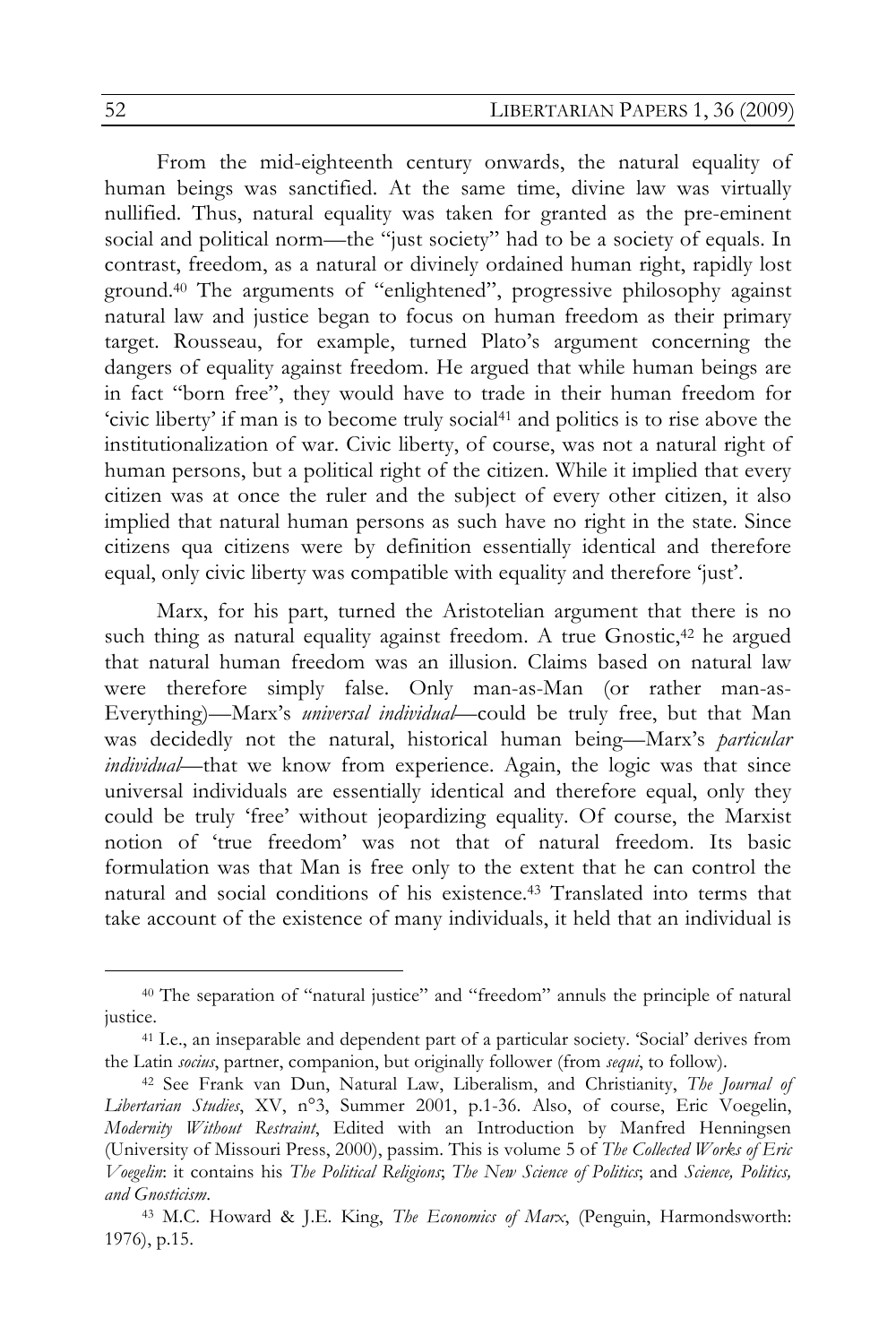#### THE LOGIC OF LAW 53

free only to the extent that he can control or rule others. Thus, all individuals can be free only in an autonomous collective, where everybody rules everybody. The apparent paradox of that statement is 'resolved' by shifting the focus from 'particular individuals' to 'universal Man', the common, indeed identical, aspect person which alone has standing in the final communist society. That 'solution' is formally the same as Rousseau's 'squaring of the political circle' by banishing natural human beings from the State and redefining politics as the affair of the Citizen.<sup>44</sup>

Rousseau's theory, with its hypostatization of the abstract 'man-ascitizen', inaugurated the fashion of appealing to mystical aspect persons that plagues positivist legal theory to this day. While it dispenses with pre-modern forms of the belief in non-human natural persons, it opens the door for a myriad of other abstractions to replace the gods of yore. Those are the superstitions we now invoke to justify political rule and legislation and to avoid the requirement of natural justice for human persons.

#### **Conclusion**

Starting from the concepts "person" and "means" and the relation "belongs to", and having added a few others relating to actions—all of them defined implicitly and sparsely by means of a few axioms—we have been able to derive a set of formal propositions that lay out the basic structure of an order (or law) of persons. With the addition of, again, a few principles and postulates relating to justice and natural persons, we were able to get the outline of natural law as the order of natural persons. Thus, we have not only a derivation of a set of theorems about law but also a demonstration of the fact that, contrary to the claims of most legal positivists, the concept of natural law does not depend on questionable, "unscientific" metaphysics or theology. Admittedly, concepts such as "person", "means" and "belongs to" are not strictly empirical. They are not mere representations of "raw data" that could be gathered by counters, photosensitive instruments, thermometers or other such devices—but then a strictly empiricist scientific canon is singularly inappropriate for the study of anything other than phenomena that can *only* be observed.

Obviously, to get from here to a material theory of law, we need to have a relevant scheme of interpretation for linking the various elements of

 <sup>44</sup> Just as Rousseau's State, if run by natural human beings, would be the epitome of injustice, so would Marx's communist society, if inhabited by particular individuals, be no more than "raw communism"—"merely a *manifestation* of the vileness of private property." K. Marx, 'Private Property and Communism', in his *Economic and Philosophical Manuscripts*, 1844.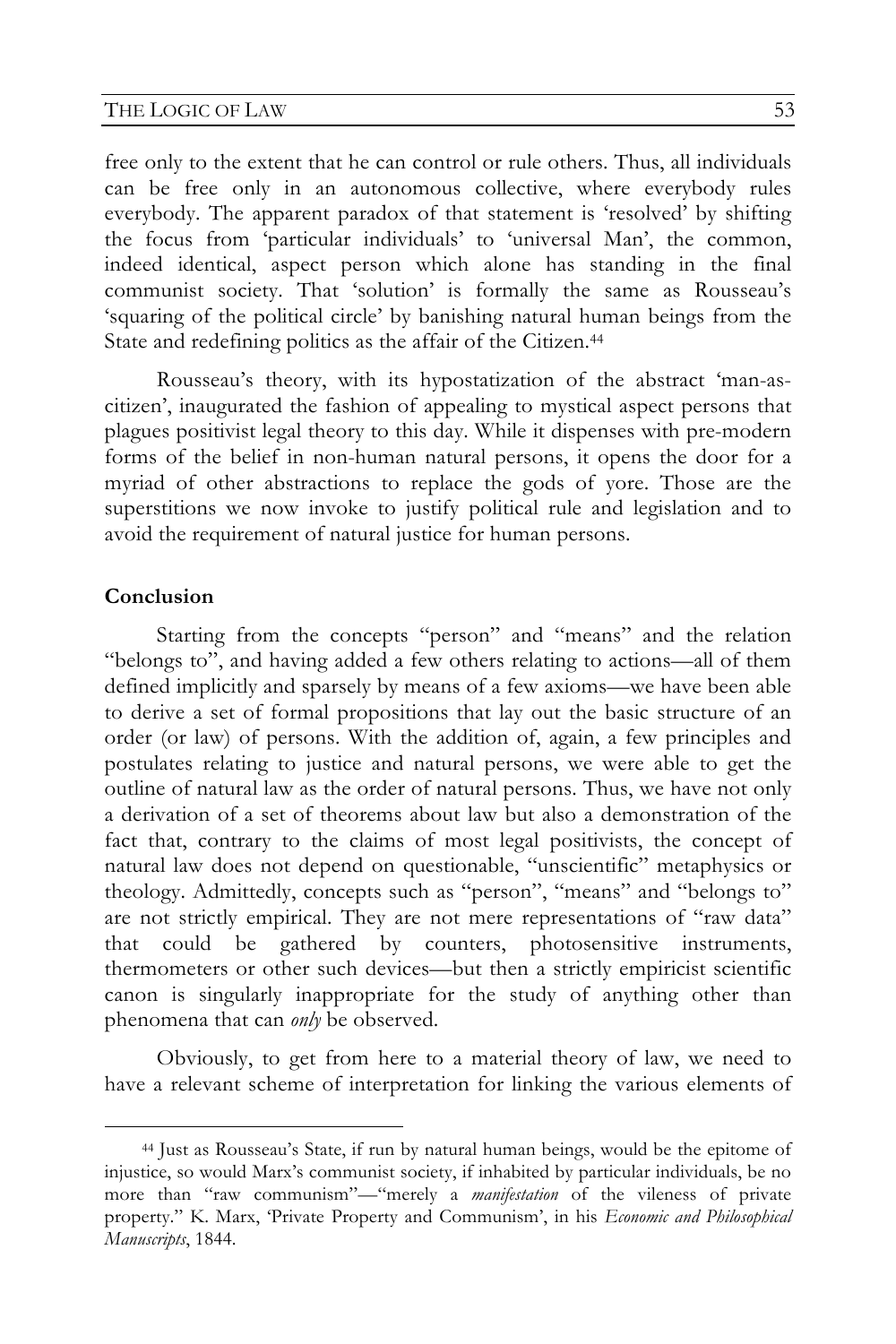the formal theory to what is out there in the real world in which we human persons live. The search for such a scheme lies outside the scope of this paper. The same goes for answering the question, "So what?" Indeed, a mere description of the human condition in terms of a reasonably and carefully interpreted theory of law does not tell us why we ought to respect the law it describes.45

## **Appendix**

#### *Order of persons versus order of actions*

The concept of law as an order of persons should be distinguished not only from the concept of law as a system of rules or norms (cf., for example, Kelsen and Hart) but also from the concept of law as an order of actions. The latter underlies the approach of F.A. Hayek, *Law, Legislation and Liberty*, Vol. 1: *Rules and Order* (Routledge & Kegan Paul: London, 1973), and to some extent Bruno Leoni, in the essays appended to *Freedom and the Law* (Liberty Fund: Indianapolis, 1991) and in *Law, Liberty, and the Competitive Market*, (Transaction Publishers: New Brunswick, 2009). These authors view law as an order of actions analogous to the orderly nature of free-market processes, even though the concept of a market already implies a reference to an order of 'persons' that includes recognition of a market participant's rights and obligations under a regime of private (or, in any case, "several") property and freedom of contract. Consequently, they end up arguing that competition yields an order of actions that is superior to central planning in the field of law no less than in the field of economics. However, that does not tell us anything about the entities involved in these processes or about what these processes mean in terms of human freedom. As far as law and economics (as orders of actions) are concerned, a world organized into, say, five hundred slaveholding plantations that engage in "market competition" may be superior, from the slaveholders' point of view, to one in which they all take directions from the same central planning bureau. That does not make it a world in which one would find much evidence of the kind of freedom or liberty that classical liberals such as Hayek and Leoni cherish. A dictator who allows his subjects to compete for his favors may be better served than one who tries to control their every move—but that too is hardly an argument in support of the classical liberal view of law and economics. (Besides, a dictator's values being as subjective as anybody else's, it is by no means

 <sup>45</sup> On this, see Frank van Dun, "Argumentation Ethics and The Philosophy of Freedom", in *Libertarian* Papers, I, 19 (2009); and *Het Fundamenteel Rechtsbeginsel.*